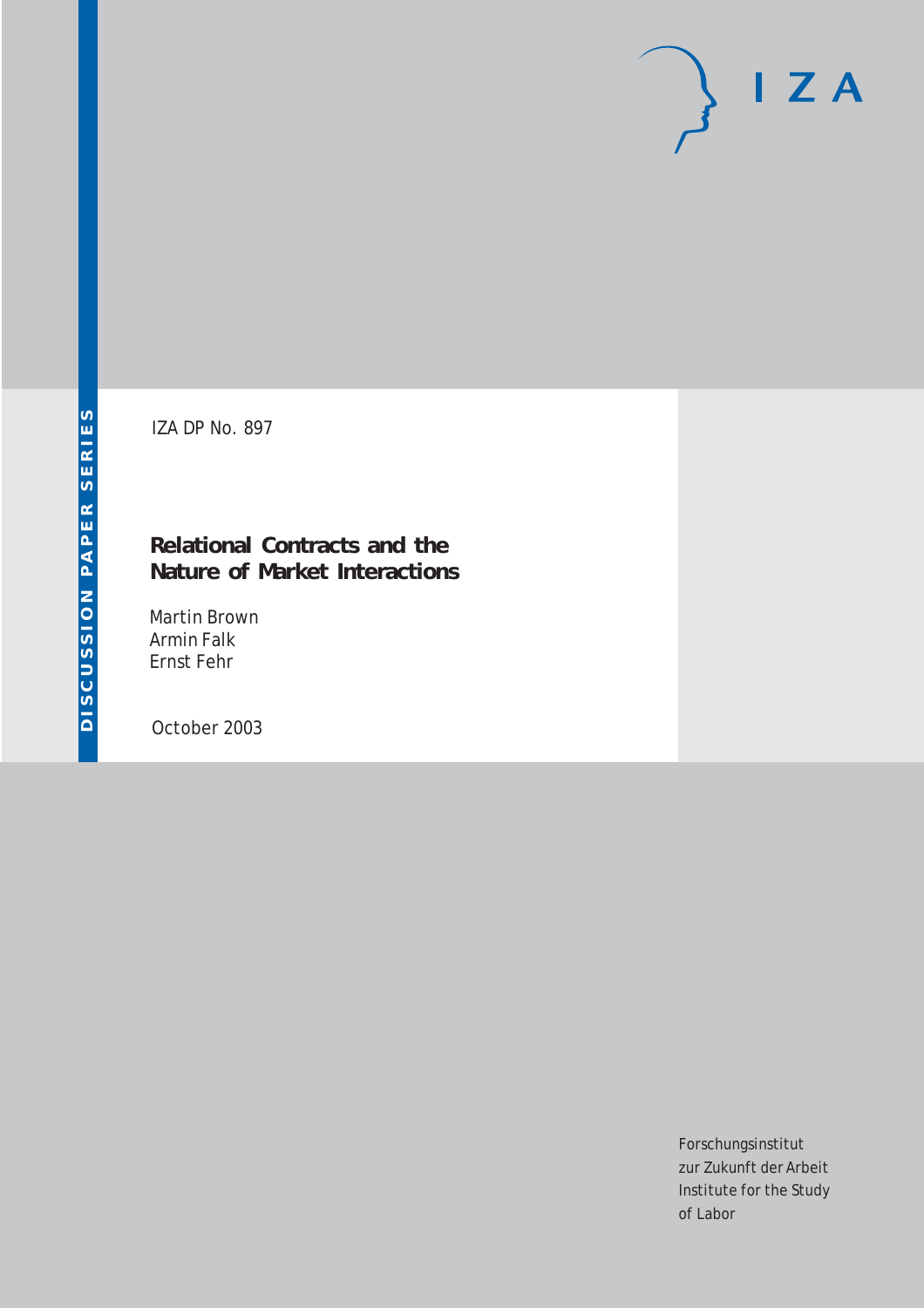# **Relational Contracts and the Nature of Market Interactions**

## **Martin Brown**

*University of Zurich*

## **Armin Falk**

*University of Zurich and IZA Bonn*

## **Ernst Fehr**

*University of Zurich and IZA Bonn* 

Discussion Paper No. 897 October 2003

IZA

P.O. Box 7240 D-53072 Bonn Germany

Tel.: +49-228-3894-0 Fax: +49-228-3894-210 Email: [iza@iza.org](mailto:iza@iza.org)

This Discussion Paper is issued within the framework of IZA's research area *General Labor Economics.* Any opinions expressed here are those of the author(s) and not those of the institute. Research disseminated by IZA may include views on policy, but the institute itself takes no institutional policy positions.

The Institute for the Study of Labor (IZA) in Bonn is a local and virtual international research center and a place of communication between science, politics and business. IZA is an independent, nonprofit limited liability company (Gesellschaft mit beschränkter Haftung) supported by Deutsche Post World Net. The center is associated with the University of Bonn and offers a stimulating research environment through its research networks, research support, and visitors and doctoral programs. IZA engages in (i) original and internationally competitive research in all fields of labor economics, (ii) development of policy concepts, and (iii) dissemination of research results and concepts to the interested public. The current research program deals with (1) mobility and flexibility of labor, (2) internationalization of labor markets, (3) welfare state and labor market, (4) labor markets in transition countries, (5) the future of labor, (6) evaluation of labor market policies and projects and (7) general labor economics.

IZA Discussion Papers often represent preliminary work and are circulated to encourage discussion. Citation of such a paper should account for its provisional character. A revised version may be available on the IZA website ([www.iza.org](http://www.iza.org/)) or directly from the author.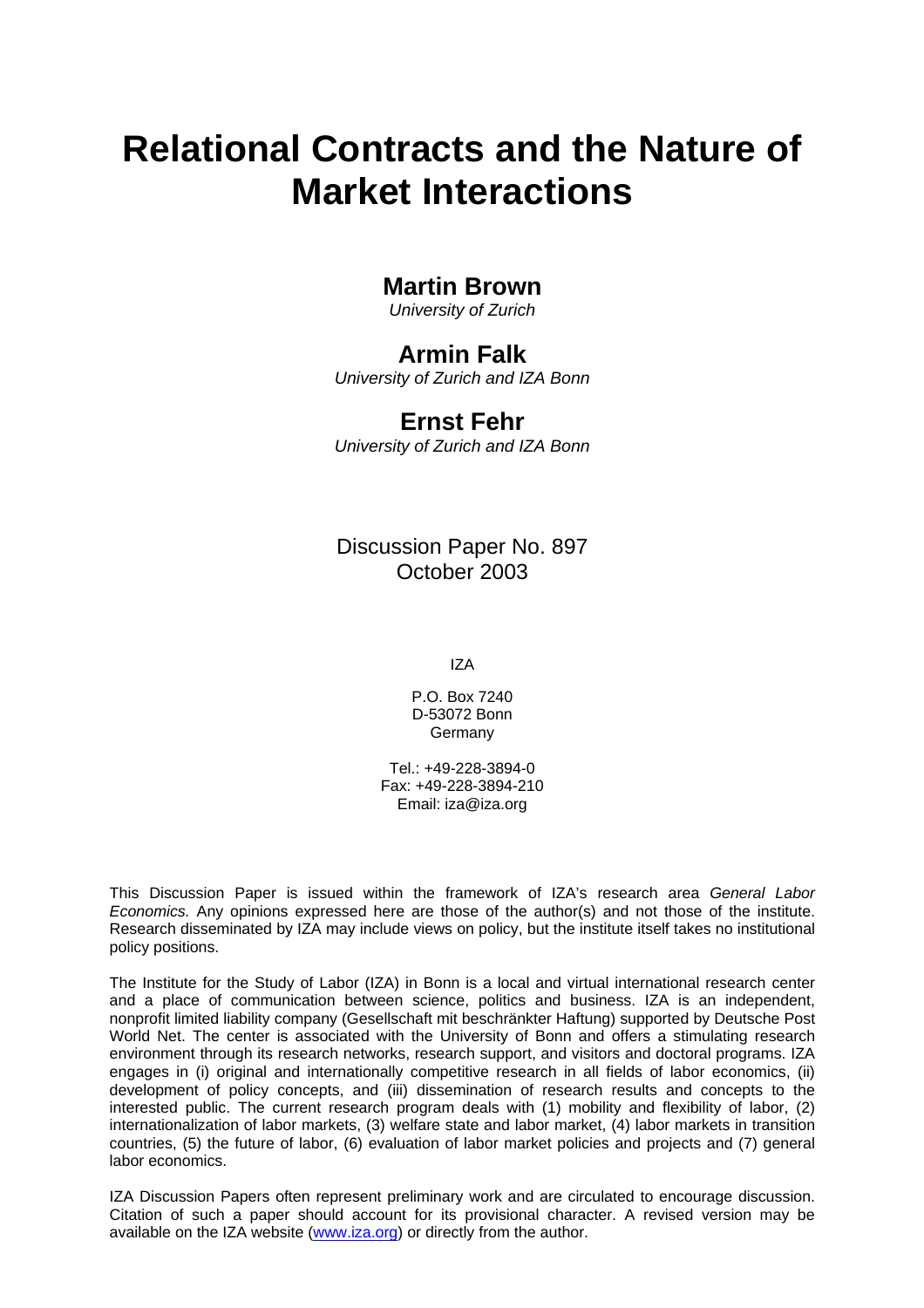IZA Discussion Paper No. 897 October 2003

## **ABSTRACT**

## **Relational Contracts and the Nature of Market Interactions**

We provide evidence that long-term relationships between trading parties emerge endogenously in the absence of third party enforcement of contracts and are associated with a fundamental change in the nature of market interactions. Without third party enforcement, the vast majority of trades are initiated with private offers and the parties share the gains from trade equally. Low effort or bad quality is penalized by the termination of the relationship, wielding a powerful effect on contract enforcement. Successful long-term relations exhibit generous rent sharing and high effort (quality) from the very beginning of the relationship. In the absence of third-party enforcement, markets resemble a collection of bilateral trading islands rather than a competitive market. If contracts are third party enforceable, rent sharing and long-term relations are absent and the vast majority of trades are initiated with public offers. Most trades take place in one-shot transactions and the contracting parties are indifferent with regard to the identity of their trading partner.

JEL Classification: D2, D4, C7, C9

Keywords: relational contracts, implicit contracts, market interaction, involuntary unemployment, repeated transaction, fairness preferences

Corresponding author:

Armin Falk IZA Bonn P.O. Box 7240 53072 Bonn Germany Tel.: +49 228 3894 112 Email: [falk@iza.org](mailto:falk@iza.org)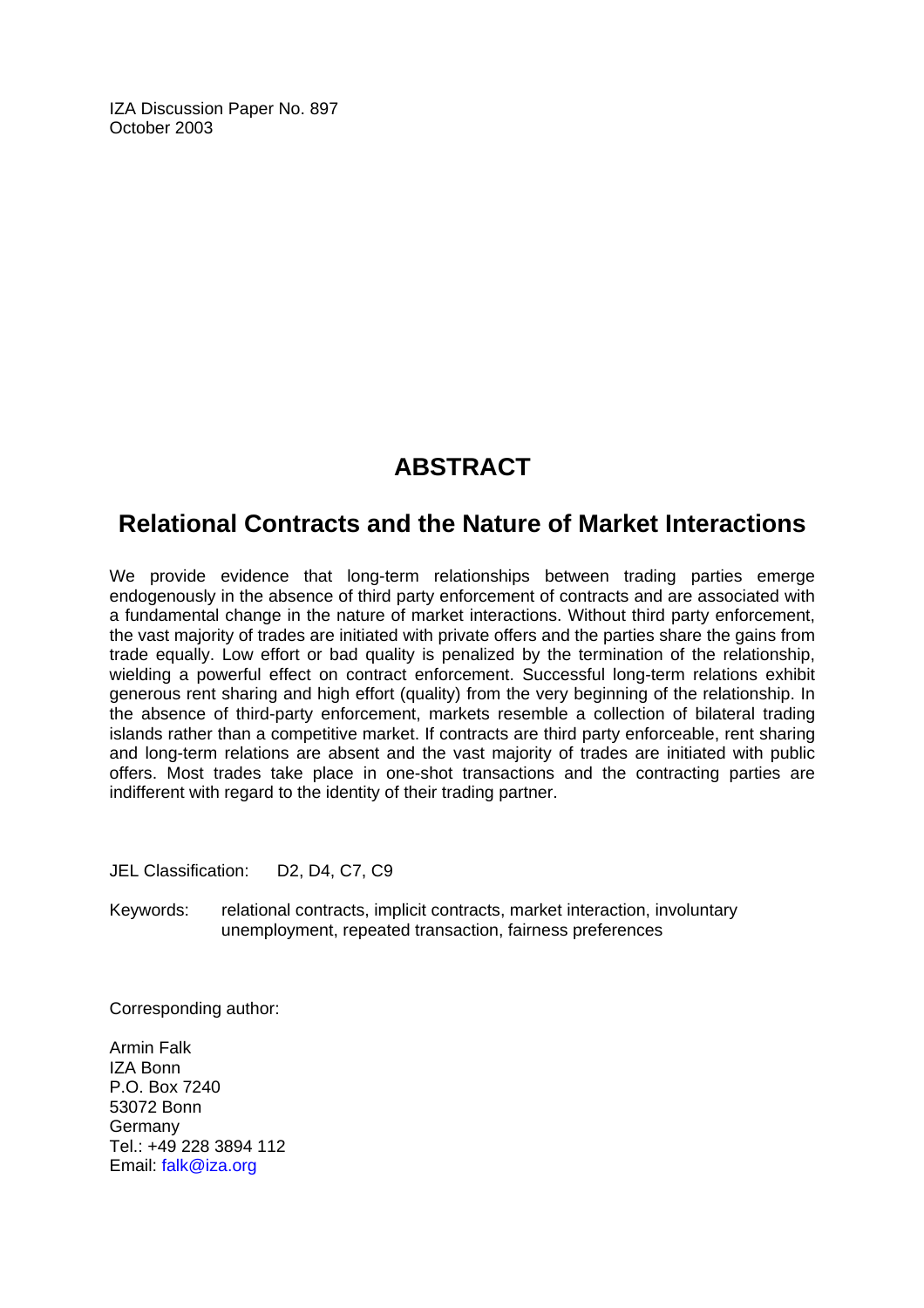#### 1. INTRODUCTION<sup>1</sup>

In many markets, contracts specify traders' obligations imprecisely and trading relations are riddled with informal agreements and unwritten codes of conduct. Neutral third parties often cannot enforce such relational or implicit "contracts" because, typically, outsiders are unable to verify whether contractual obligations have been met. Therefore, the trading parties face important incentive problems (Chevalier and Ellison (1997, 1999), McMillan and Woodruff (1999), Banerjee and Duflo (2000), Hong, Kubik and Solomon (2000)). There has been considerable progress in the theoretical analysis of markets with enforcement problems in the past two decades, with a strong focus on repeated interactions (Gintis (1976), Klein and Leffler (1981), Shapiro and Stiglitz (1984), Bowles (1985), Bull (1987), Hart and Holmström (1987), MacLeod and Malcomson (1989, 1993, 1998), Baker, Gibbons and Murphy (1994), Dixit (2003), Levin (2003)). However, empirical evidence has been limited in contrast to the progress of theory. While lack of empirical knowledge is always undesirable, it becomes an even more serious problem in our context because there is generally a plethora of equilibria in the presence of repeated interactions (see e.g., Fudenberg and Maskin (1986)). For this reason, theory alone gives us little guidance regarding the likely consequences of enforcement problems for the functioning of markets.

In this paper, we show experimentally that the absence of third party enforcement of contracts causes fundamental changes in the nature of market interactions. Traders are very much concerned about the identity of their trading partners if third party enforcement is ruled out. They prefer to trade exclusively with the same partner for many periods with the consequence that, over time, bilateral relationships thoroughly dominate the market. Efficiency wages (rents) combined with the threat of firing discipline the workers (sellers) in this market. Moreover, competition seems to have little impact on contract terms because the gains from trade are shared equally among the parties and long-term relations are much more profitable than are short-term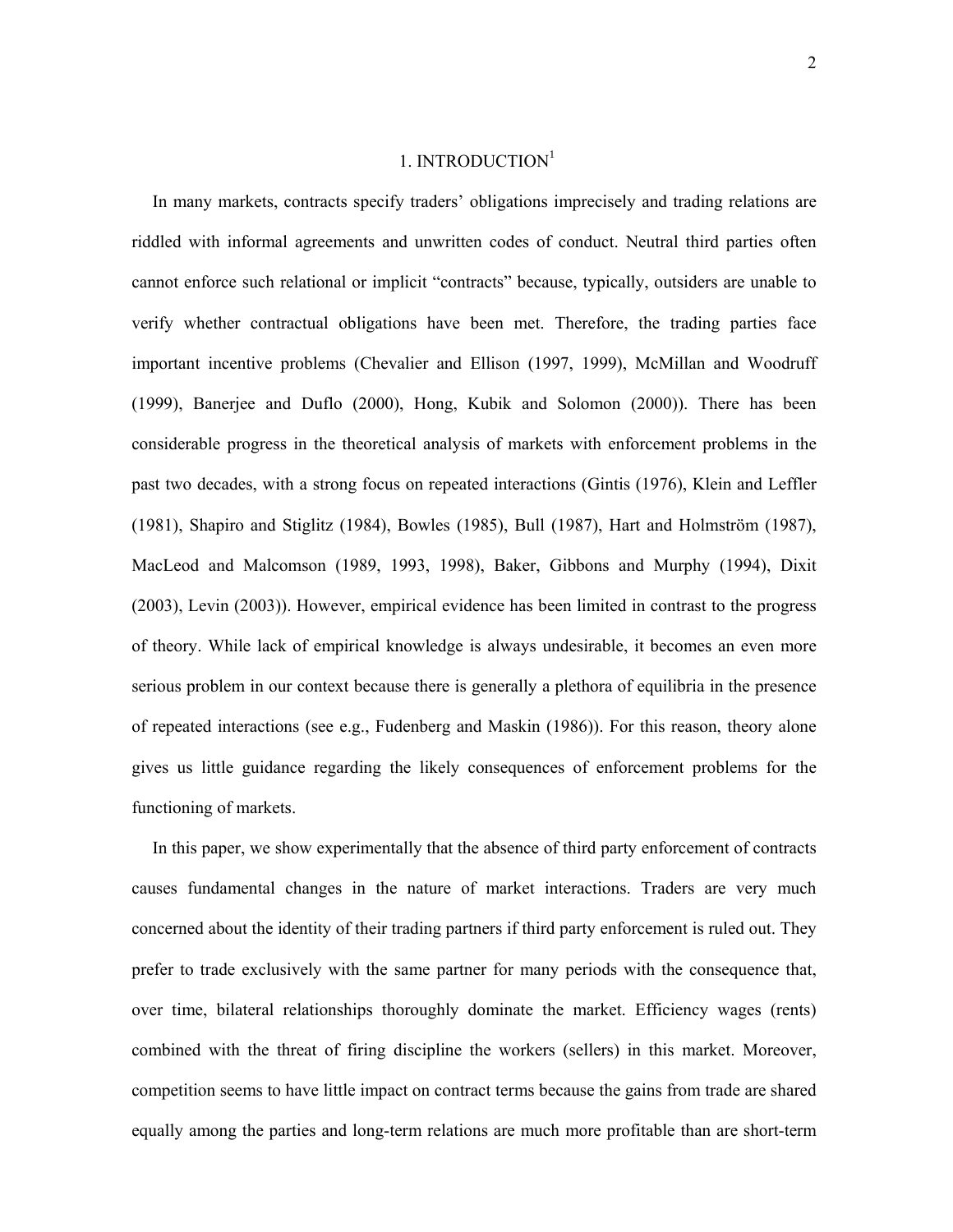ones for both sides of the market. We also show that the seeds for successful long-term relations are planted at the very beginning of a relationship. Successful trading relations are characterized by high wages and high effort which are already prevalent in the first period of the relationship.

This pattern contrasts sharply with what is observed when contracts are third party enforceable. The identity of the trading partner does not matter in this case and the traders are basically indifferent to their trading partners. As a consequence, the vast majority of trades take place in one-shot transactions and most offers in these markets are public offers that any trader on the other side of the market can accept. In addition, competition drives contract terms towards the competitive level and the short side of the market appropriates the lion's share of the gains from trade, i.e., rent sharing is virtually absent.

Our results lend support to the disciplining version of the efficiency wage hypothesis (Gintis (1976), Shapiro and Stiglitz (1984), Bowles (1985)) as well as to the fairness version of the efficiency wage hypothesis (Akerlof (1982), Akerlof and Yellen (1990)). The disciplining version is based on the idea that the payment of rents in combination with the threat of firing constitutes a discipline device for workers and gives rise to involuntary unemployment. MacLeod and Malcomson (1989, 1993, 1998) pointed out in a series of papers that – in the presence of an effort enforcement problem – those equilibria that are associated with rents and involuntary unemployment are only a subset of an infinite number of equilibria and that the Walrasian outcome with no rents and no involuntary unemployment is also an equilibrium. In Malcomson (1999) as well as MacLeod and Malcomson (1998), the authors argued, however, that if fairness concerns affect players' beliefs, Non-Walrasian outcomes will emerge. Our results on the ubiquity of rent sharing indeed show that the market outcome is Non-Walrasian in the absence of third party enforcement. Moreover, the behavioral patterns suggest that this is due to the interaction of fairness preferences with repeated game incentives.

We implemented a finite horizon in all experiments. If all subjects are purely selfish, contract enforcement breaks down in the final period, inducing workers to provide minimal effort levels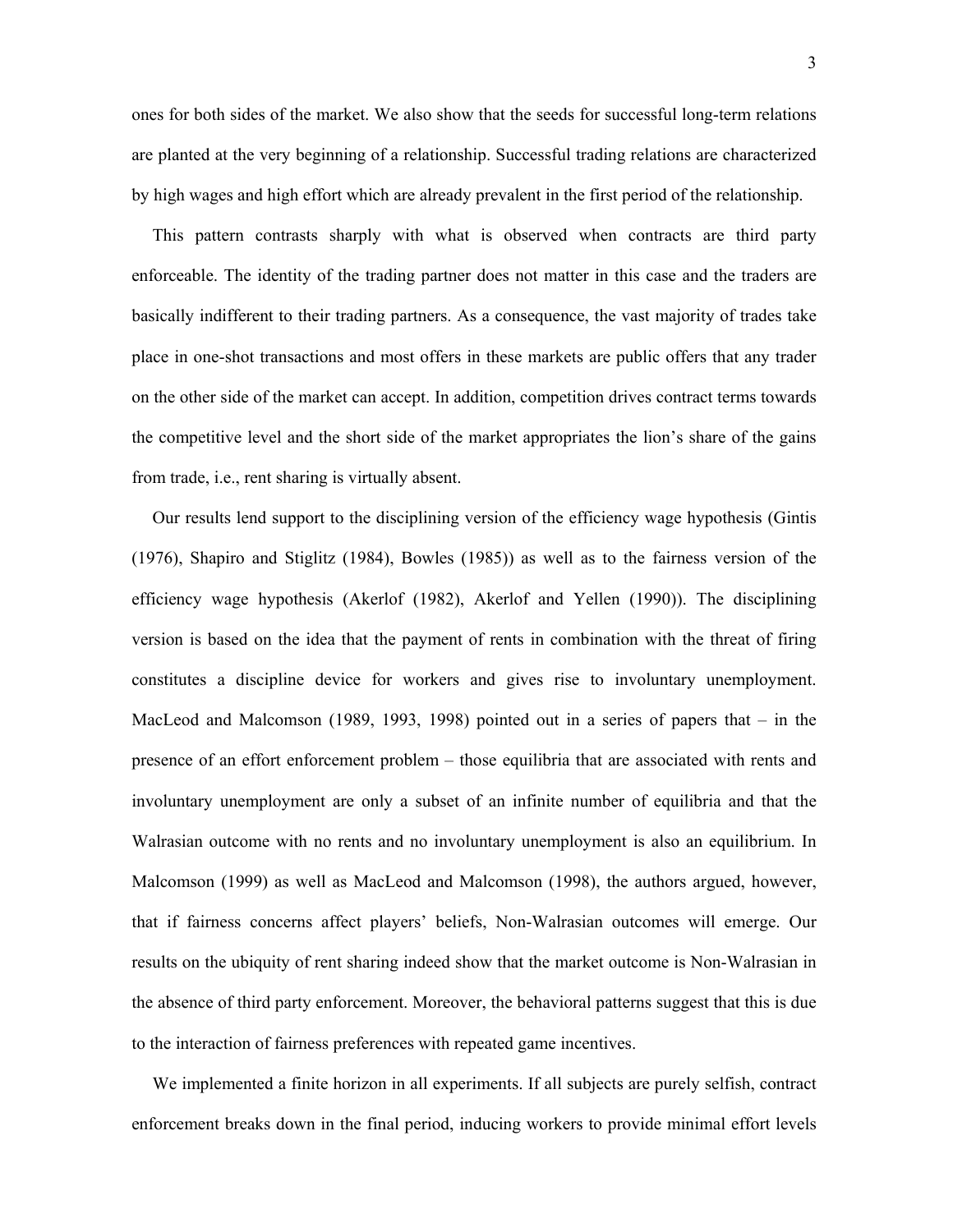and employers to offer them zero rents. Therefore, by backwards induction, contract enforcement also breaks down in all previous periods. However, in the presence of fair-minded workers, who respond to generous offers with a generous effort level, employers have an incentive to offer a rent in the final period. This rent can be used to discipline the selfish workers in the non-final periods by the threat of termination of the relationship. Moreover, due to the existence of fairminded workers, the employers cannot extract the rents accruing in future interactions up-front because fair workers penalize rent extraction with low effort levels. Thus, the existence of fairminded workers ensures that employers pay rents, creating a mechanism that disciplines selfish workers.

Our findings on the bilateralization of markets can also be viewed as an example of what Williamson (1985) coined the "fundamental transformation". Williamson forcefully argued that – in the presence of relation-specific investments – trading relations that are subject to outside competition ex-ante become insulated from outside competition ex-post. The parties can create higher gains from trade due to relation-specific investments if they stay together than if they separate, inducing a bilateralization of the relation and a weakening of the impact of outside competition on the terms of trade. In our experiment, workers invest in their reputation as trustworthy trading partners. This reputation has value only in the worker's current trading relation because his firm alone knows his effort. Thus, a worker's reputation as a trustworthy person can be viewed as a relation-specific asset. Since the firm can never be completely sure whether an alternative worker will be equally trustworthy, it has an incentive to retain the same worker if he has performed well in the past.

Several aspects of our data suggest that relation-specific reputational assets foster long-term relations. For instance, the longer the relationship between the worker and the firm has already lasted, the higher the effort level which the firm expects from its workers. In addition, the worker's actual effort is indeed higher in a relationship that has already lasted longer. This indicates that the value of an employment relation increases with its length. Therefore, if firms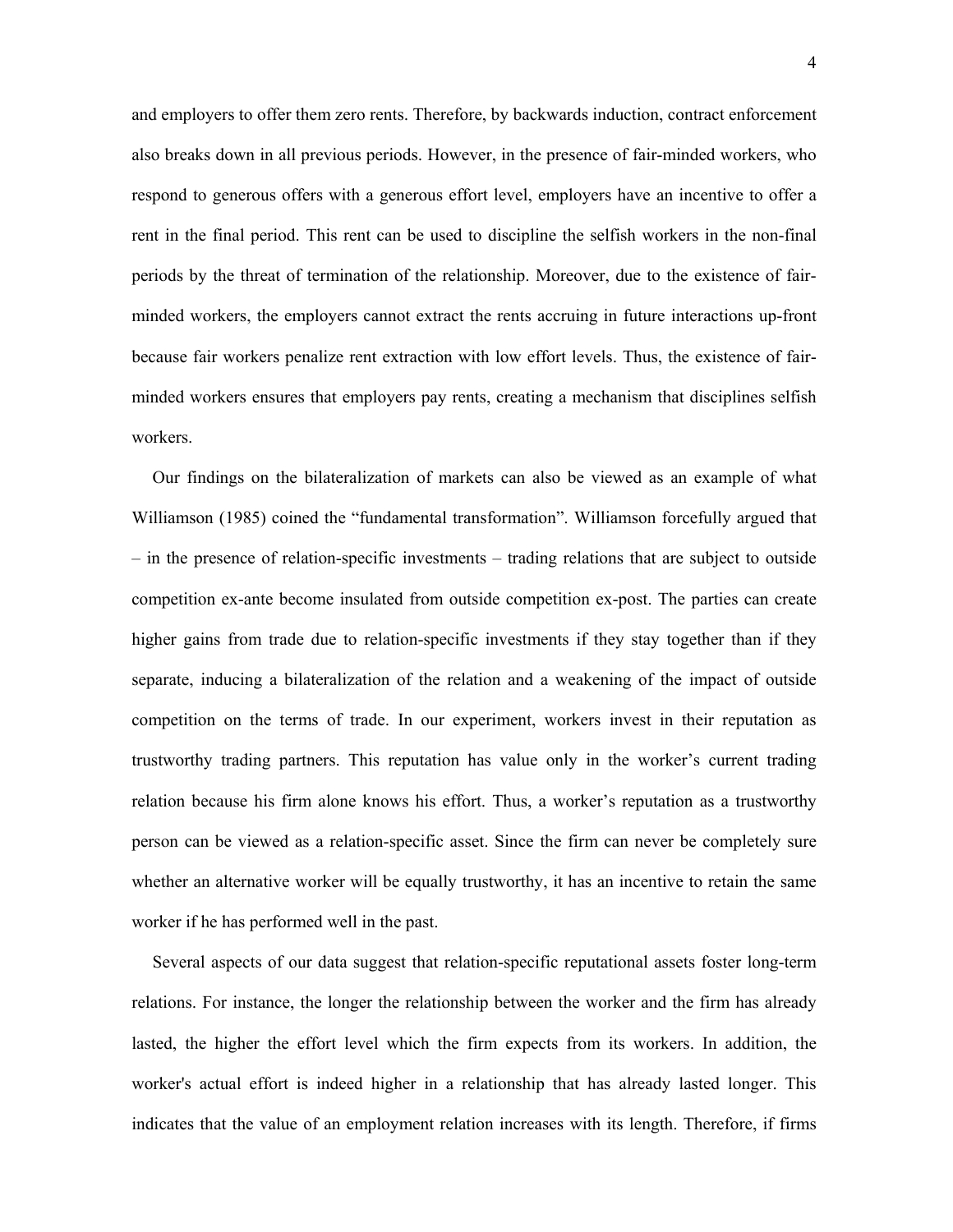are aware of this, we should also observe that firms are – ceteris paribus – more reluctant to fire workers with whom they transacted more often in the past. It turns out that this is indeed the case.

There are several experimental studies on the role of reputation as an incentive device. Camerer and Weigelt (1988) examined reputation formation in lender-borrower relations where there is a positive probability of (experimenter-induced) honest borrowers. Andreoni and Miller (1993) conducted prisoners' dilemma experiments where human players faced cooperating computerized opponents with positive probability and Jung, Kagel and Levin (1994) report the results of predatory pricing experiments where a long-term player (the monopolist) faces a series of short-term players (the potential entrants) for a finite number of periods. Both Camerer and Weigelt (1988) and Jung, Kagel and Levine (1994) find persuasive evidence in favor of reputation formation and Andreoni and Miller (1993) report that human players become more likely to cooperate as the probability of facing a cooperating computerized opponent increases. Our design differs from these studies in several important ways. Most importantly, long-term relationships arise endogenously in our setting, i.e., they are the result of the subjects' decisions, whereas the experimenter exogenously matched the subjects in the papers mentioned above. This enables us, e. g., to study how long-run relations are initiated and the incentive properties of contract termination threats. Second, trading between the parties is initiated in a competitive experimental market in our study. This enables us to examine how competition affects contract terms when reputation building and long-term relations are important. Third, we conducted control experiments where contracts were third party enforceable. Thus, by comparing markets with and without third party enforceable contracts we can investigate the market consequences of the absence of third party enforcement. Fourth, we conducted control experiments in which longterm relations were ruled out and effort was not third party enforceable. These control experiments were similar to the gift exchange experiments by Fehr, Kirchsteiger and Riedl (1993) and Fehr and Falk (1999) because contracts could only be enforced through the gift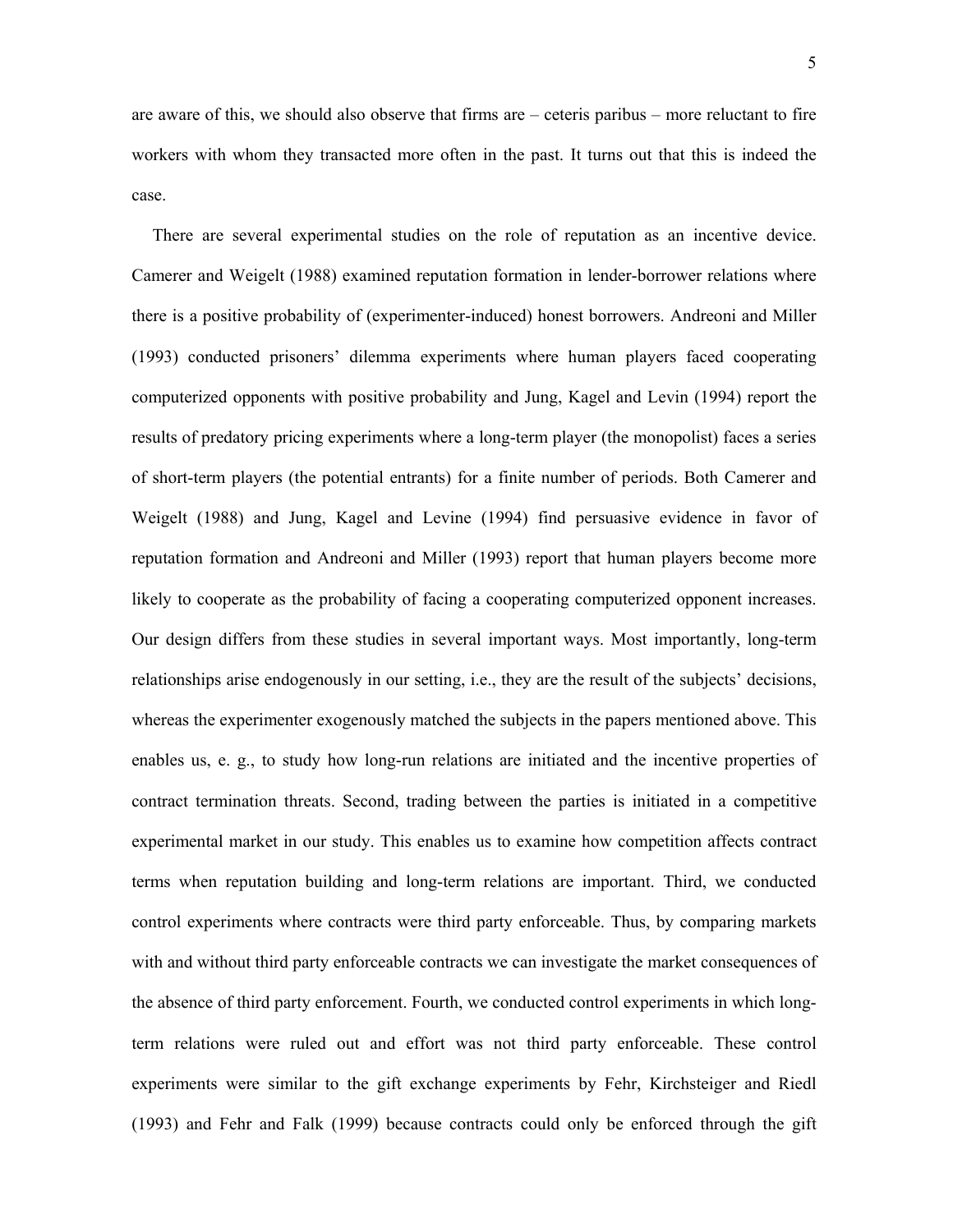exchange mechanism. The comparison of markets with and without the opportunity to form long-term relations enables us to isolate the contract enforcement power as well as the market consequences of endogenous long-term relations.

The experiments by Miller and Plott (1985) examined the problem of quality signaling in a competitive market setting. However, the formation of long-term relations was ruled out in their experiments. Kollock (1994) modified this design by allowing the traders to do business repeatedly with the same partner. In his experiments, the sellers fixed the actual quality of the good before the start of a trading period but they were free to make false claims about this quality. Kollock (1994) observes that quality uncertainty contributes to the formation of longterm relationships. The most important difference between Kollock's work and ours is that we examine how the absence of third party enforcement affects contract terms and whether this leads to involuntary unemployment, how the contract terms are related to the firms' enforcement strategies, and to what extent the possibility of forming long-term relations enhances effort. These features are absent in Kollock  $(1994)$ <sup>2</sup>

Several econometric studies in recent years have supported the view that career concerns and long-term relations have important incentive effects. Chevalier and Ellison (1999) identify implicit incentives arising from the fact that contract terminations are sensitive to performance. They show that young mutual fund managers have an incentive to avoid unsystematic risk and to hold more conventional portfolios than managers that are more senior. Moreover, they also show that the managers' behavior is consistent with these incentives. Similar results are reported by Hong, Kubik and Solomon (2000) and Hong and Kubik (2003). Hong, Kubik and Solomon (2000) document, for example, that inexperienced security analysts are more likely to be terminated for inaccurate earnings forecasts and for bold forecasts that deviate from the average opinion. As a consequence, they deviate less from consensus forecasts. Our paper complements these studies by showing the existence of a very steep positively sloped relation between a worker's effort and the probability of contract renewal. In addition, since we rule out the renewal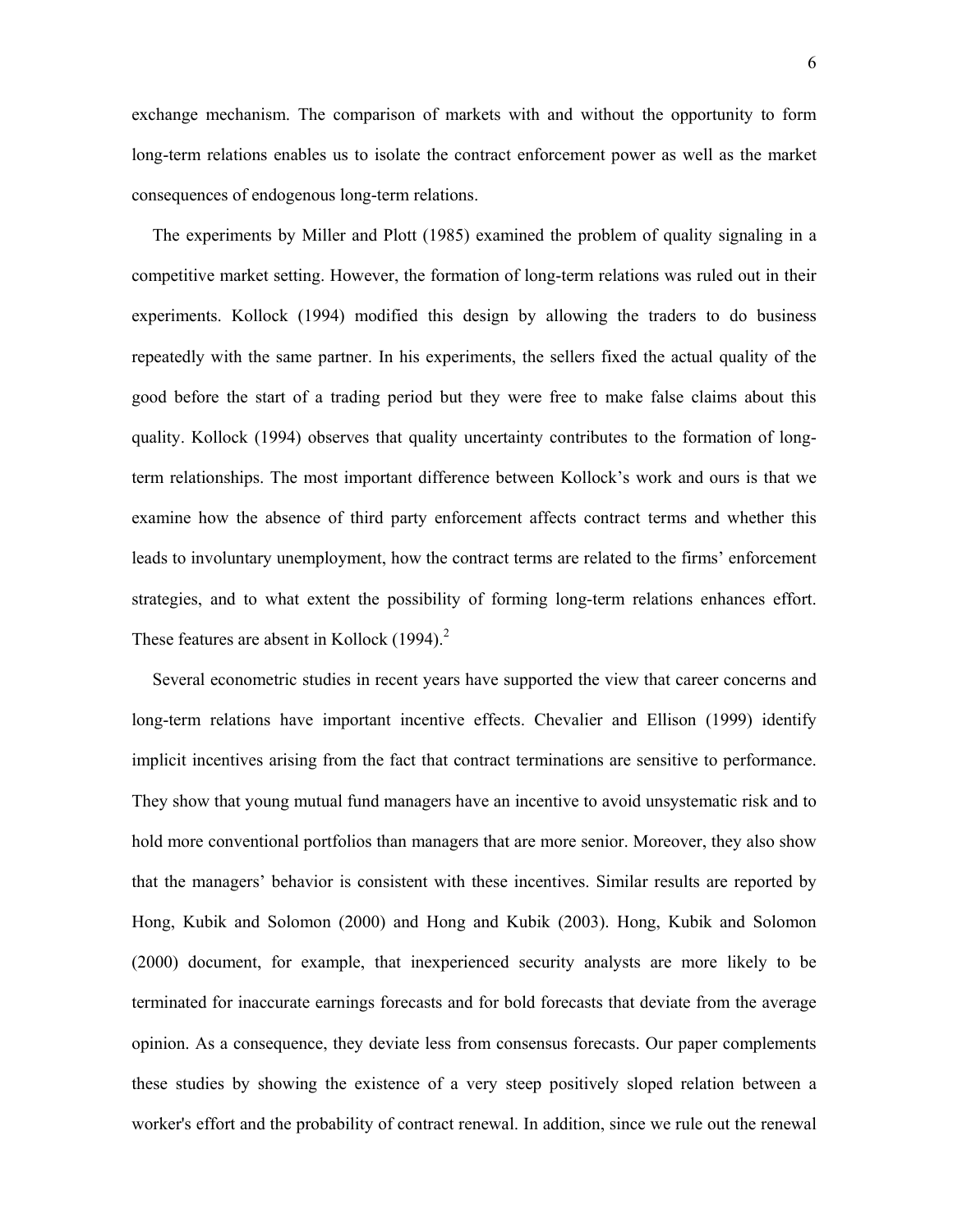of contracts in one of our control conditions, we can isolate the incentive effects of contingent contract renewal.

The rest of our paper is structured as follows: we present the experimental design in the next section. In Section 3, we discuss the theoretical predictions. In Section 4, we present and interpret our results and Section 5 concludes the paper.

## 2. AN EXPERIMENTAL APPROACH FOR THE STUDY OF MARKETS WITHOUT THIRD PARTY ENFORCEMENT OF CONTRACTS

The ideal data set for studying the effects of the absence of third party enforceability on market interactions and on the firms' enforcement strategies is based on a truly exogenous ceteris paribus variation in the degree of third party enforceability. The *exogenous ceteris paribus* variation allows the researcher to make causal inferences on the impact of different degrees of third party enforceability. Such a data set permits, for instance, the examination of how the absence of third party enforceability affects the initiation of contracts in markets, the formation of long-term relations, or the level of wages and contract terms in general. The problem is, however, that it seems almost impossible to find or generate field data that approximates this ideal data set. Experiments designed suitably allow for causal inferences, however – because one can implement exogenous ceteris paribus variations in the degree of third party enforceability – thus overcoming some of the measurement and endogeneity problems present in the field data.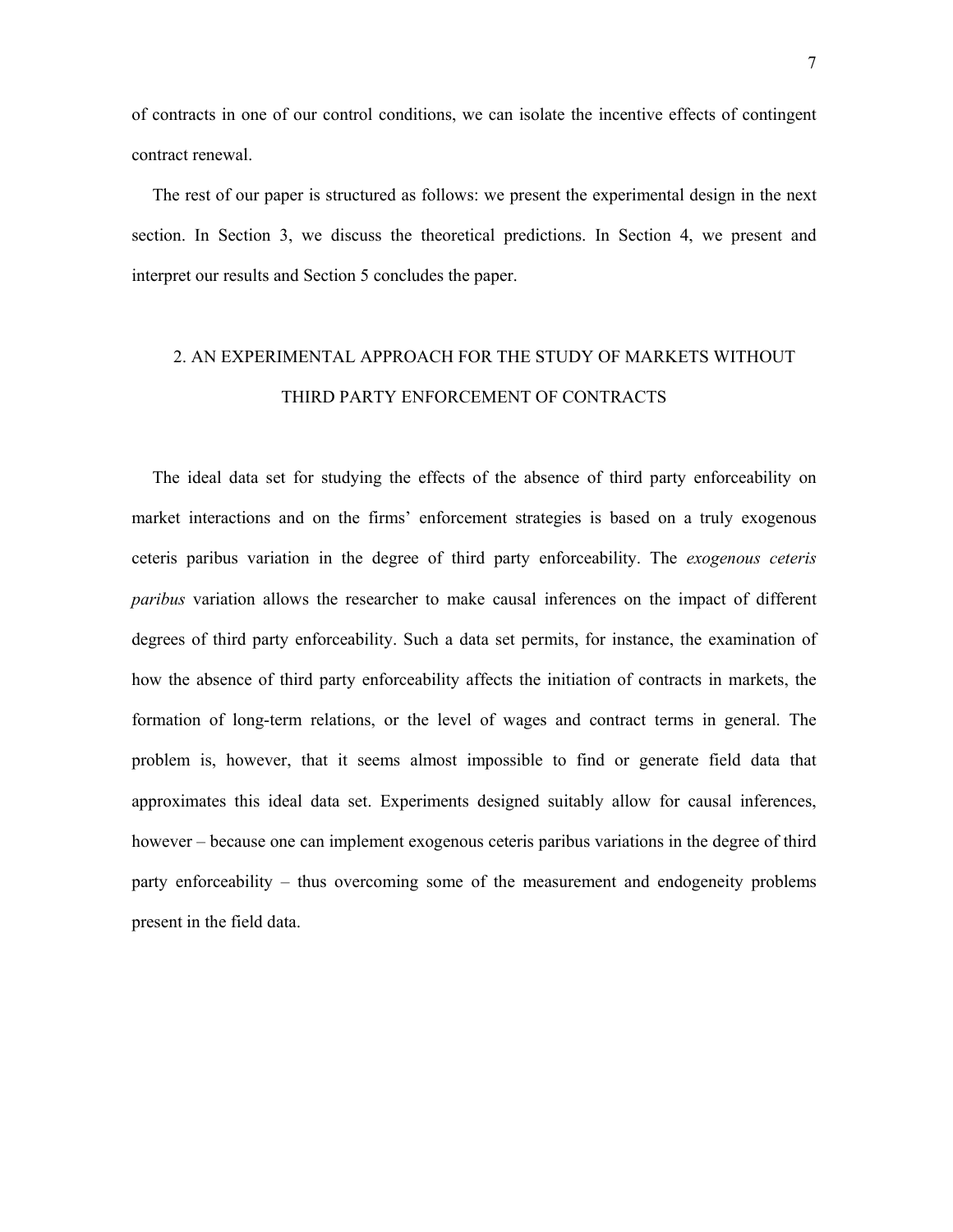#### 2.1. *Experiment Design*

We implemented the following three treatment conditions in order to examine how the absence of third party enforcement affects the formation of relational contracts and market interactions. In the first condition, which we call the complete contract condition (henceforth denoted as C condition), the experimenter exogenously enforced the effort level contractually agreed upon. In the second condition, which we call the incomplete contract condition (henceforth called ICF-condition), third party enforcement was absent; the worker could choose any feasible effort irrespective of the level contractually agreed upon. Firms and workers could enter into long-term relations in both the C and in the ICF conditions. Technically, repeated transactions with the same trading partner were possible because subjects had fixed identification (ID) numbers and contract offers could be addressed to specific traders (i.e., to specific ID numbers).<sup>3</sup> Therefore, a firm could make offers to the same worker in consecutive periods and, if the worker accepted the offers, a long-term relation was established. Our major research questions can be examined by comparing market interactions and contract terms across the C and the ICF conditions.

In addition, we were also interested in the effectiveness of endogenous long-term relations as an effort enforcement device. Therefore, we implemented a third treatment, which we call the ICR condition. The ICR condition was identical to the ICF condition except for the fact that long-term relations were ruled out in the former. This was achieved by randomly reassigning the ID numbers for both the workers and the firms in each period of the game – hence the term ICR (Incomplete Contract condition with Random IDs). Thus, the ICR condition was organized in such a way that a worker with ID no. 8 in period *t* might have been assigned ID no. 3 in period  $t+1$ , for example. Since no long-term relations were possible in the ICR, a comparison between the effort in the ICR and the ICF tells us to what extent the possibility of forming and terminating long-term relations contributed to the enforcement of more efficient effort levels.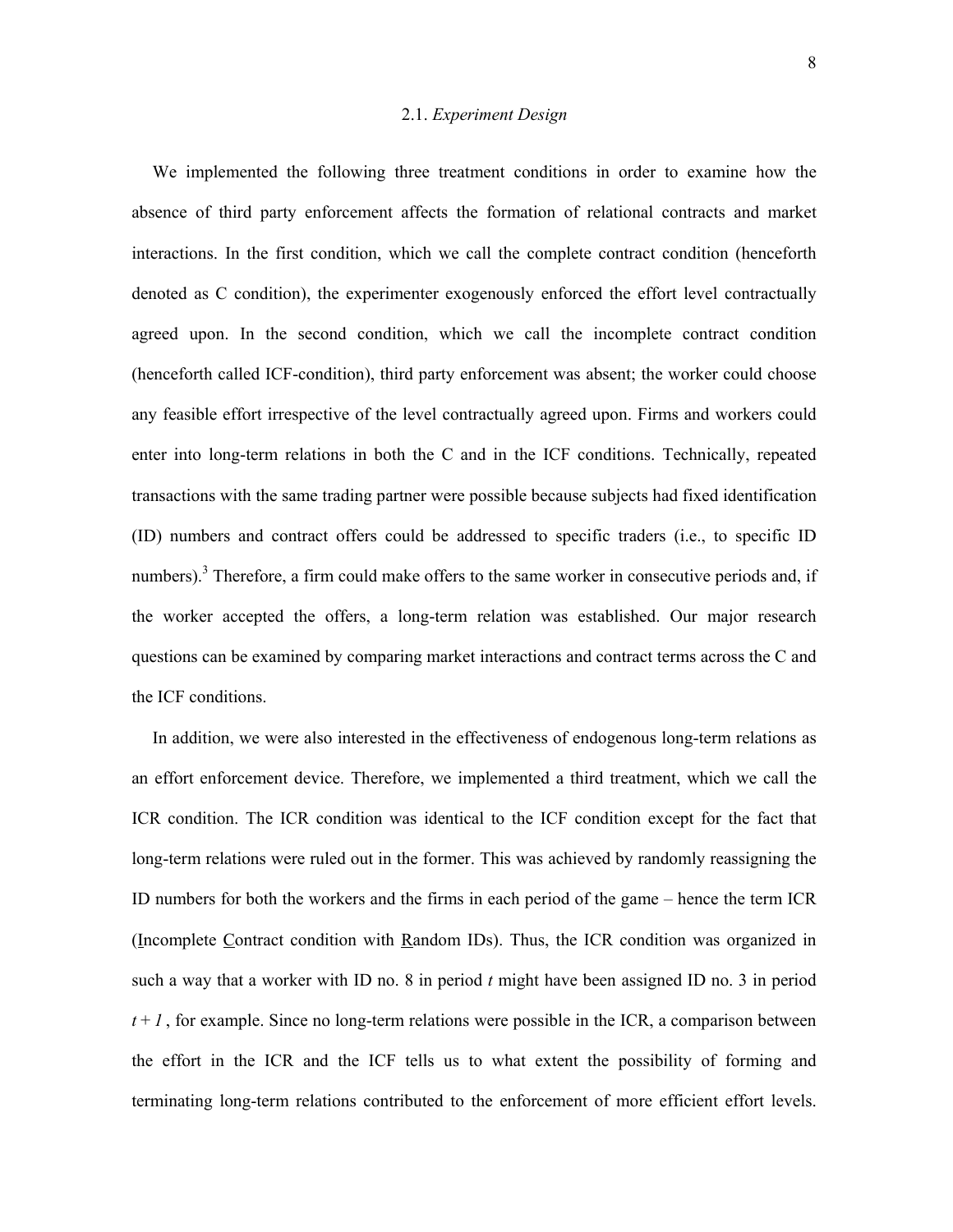This comparison is important because several other experiments (e.g., Fehr, Kirchsteiger and Riedl 1993) have demonstrated that fairness concerns may contribute to contract enforcement. This means that even in the absence of any possibility for long-term relations, generous contract offers to workers may induce non-minimal effort levels because fair workers increase their effort levels in response to wage increases.

There were 15 trading periods in each of the three conditions; a firm could employ at most one worker per period and a worker could accept a maximum of one job in this time frame. A trading period had two stages. In stage one, contract offers were made and, if a firm and a worker concluded a contract, they entered the second stage. In the second stage of the ICF and the ICR condition, the worker had to determine his effort level, while the computer automatically fixed the effort level at that contractually agreed upon in the C condition. During the second stage of the ICF and the ICR conditions, we also asked the firms to indicate an expected effort level and how certain they were that their expectations would be fulfilled.

The firms were the contract makers in all conditions, i.e., they alone could make contract offers to the workers, who themselves could not tender offers to the firms. A contract offer stipulated a wage *w*, a desired effort  $\tilde{e}$ , and the firm's identification number (ID). Firms could make private or public offers. For private offers, a firm also indicated the worker's ID number with whom it wanted to trade, and then only this worker was informed about the offer. In public offers, all workers and firms were informed about the offer. As a consequence, all workers could accept a public offer.

A firm could make as many private and public offers in a given trading period as it wanted to. However, as soon as a worker accepted one of the offers, the firm was matched with this worker and informed about his ID number. Once a firm's offer was accepted, all its other outstanding offers were immediately removed from the market so that they were no longer available. Firms were also informed about which workers remained in the market at any time during the trading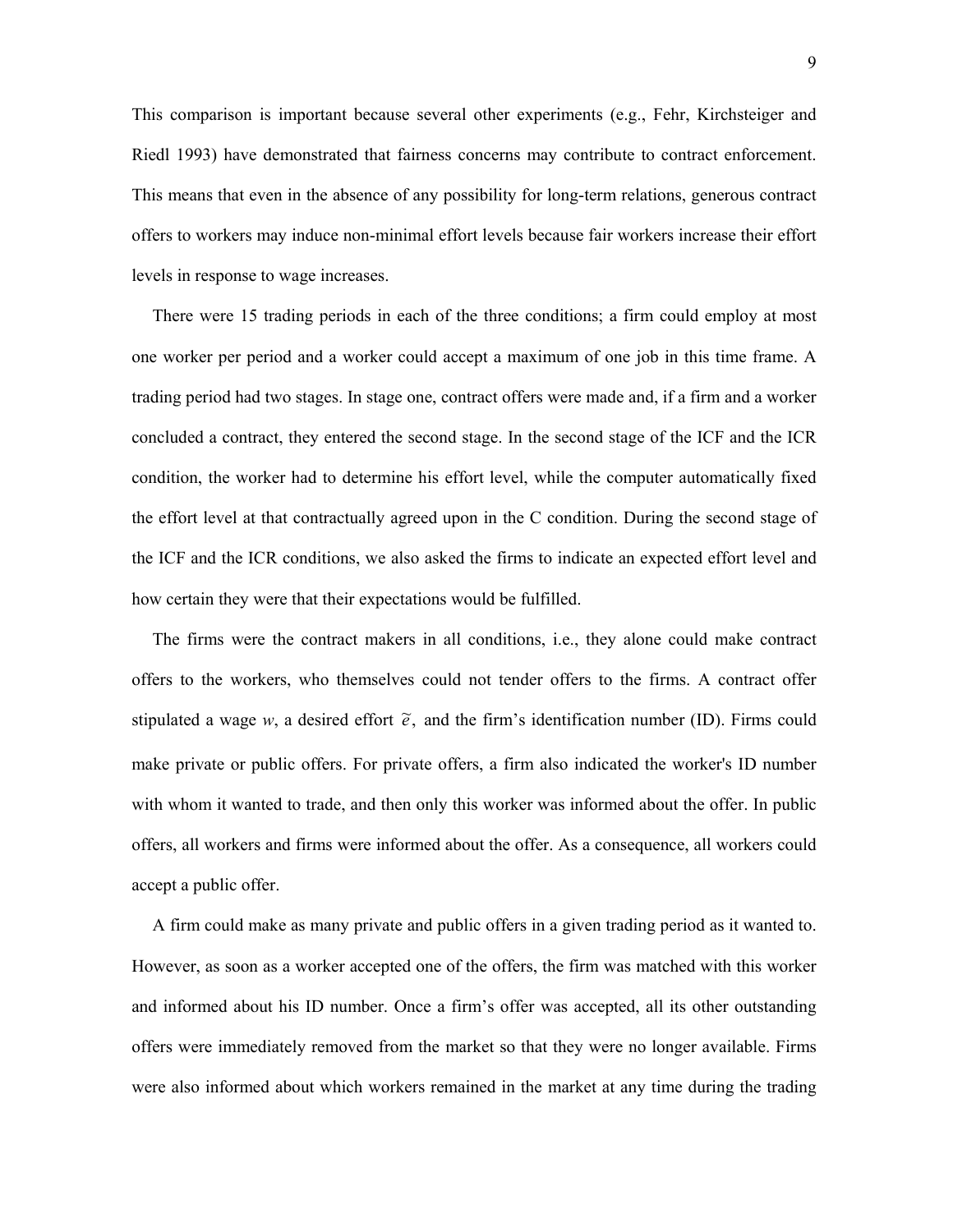period. This was done to prevent them from making private offers to workers who had already concluded a contract with another firm.

The status quo at the beginning of each period in both the C and in the ICF conditions was that no worker had a job and no firm had its vacancy filled. Alternatively, we could have implemented the rule that a firm-worker relation automatically remains in force unless one of the parties dissolves it. Economically these two rules are equivalent if the parties are free to withdraw at the end of each period. The two rules may well have different behavioral effects, however, due to status quo effects (Samuelson and Zeckhauser (1988)). In our case, the parties have to take actions to continue the relationship; the alternative rule calls for taking actions to dissolve it. Therefore, status quo effects favor the formation of long-term relations under the alternative rule whereas our rule tends to weaken these effects. This means that our rule is less favorable for the emergence of long-term relations, making the actual emergence of long-term relations a stronger result.

Some aspects of our experimental design are similar to that in Kirchsteiger, Niederle and Potters (2001). They also allow the traders to make private and public offers and to form longterm relations. The focus of of their paper is, however, quite different. They examine the role of private and public offers exclusively in a context of third party enforceable contracts while our work focuses on how private or public offers are used to support enforcement strategies in the presence of a moral hazard problem.

#### 2.2. *Parameters, Procedures, Information Conditions, and Subject Pool*

We always had ten workers and seven firms in all three conditions, i.e., there was always an excess supply of three workers. The material payoff of a firm was given by

(1) 
$$
\pi_f = \begin{cases} 10 \cdot e - w, & \text{if a contract was concluded} \\ 0, & \text{if no contract was concluded.} \end{cases}
$$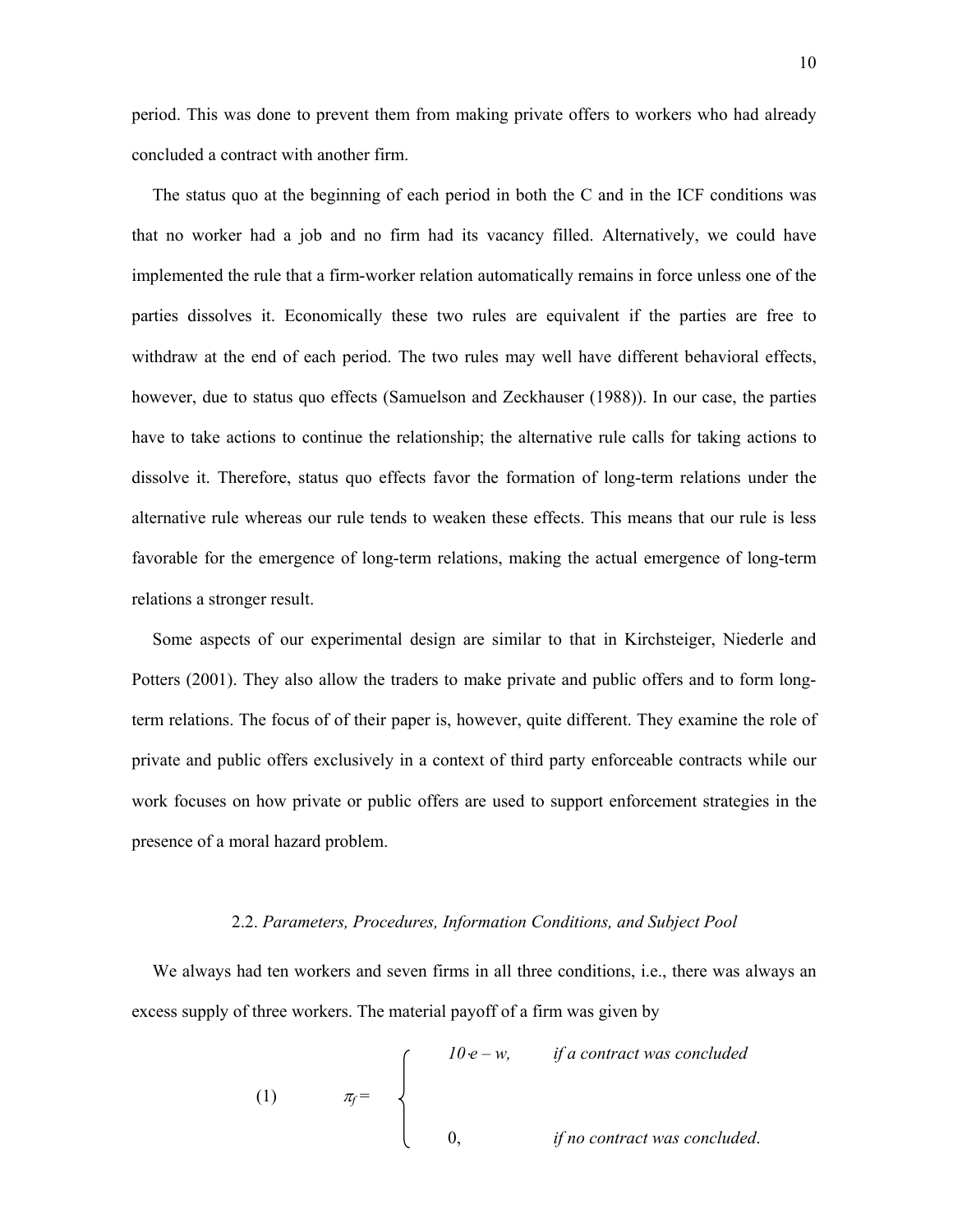The material payoff of a worker was given by

(2) 
$$
\pi_w = \begin{cases} w - c(e), & \text{if a contract was concluded} \\ 5, & \text{if no contract was concluded,} \end{cases}
$$

where  $c(e)$  denotes the cost of supplying effort.<sup>4</sup> The unemployment benefit of a worker who did not trade was 5. The set of feasible effort levels was given by {1,2, …, 10} and wages had to be in the set {1,2, …, 100}. The cost schedule for the workers is depicted in Table 1. It shows that *c(e)* is strictly increasing and exhibits increasing marginal costs. Since the marginal cost of effort is at most 3 while the marginal revenue is always 10, the efficient effort level is given by *e = 10*.

#### TABLE 1 here

Payoff functions (1) and (2), the number of firms and workers, the cost schedule *c(e),* and the fact that there were 15 trading periods were common knowledge. Only the pair of traders involved was informed about the actual payoffs and effort level. Each firm was also continuously informed about the public offers of its competitors in the course of a trading period. Similarly, a worker did not only know all the private offers addressed to him, but also knew all public offers available as well.

The experiment was computerized and conducted by using the software "z-tree" (Fischbacher (1999)). There were two practice periods before the actual experiment in order to make the participants familiar with the bidding procedures. Subjects only went through the first (bidding) stage of the experiment in both practice periods and no money could be earned during these periods.<sup>5</sup> After the practice periods the actual experiment, which lasted for 15 periods, began. At the end of each period, each participant was informed about the contract  $(w, \tilde{e})$  he had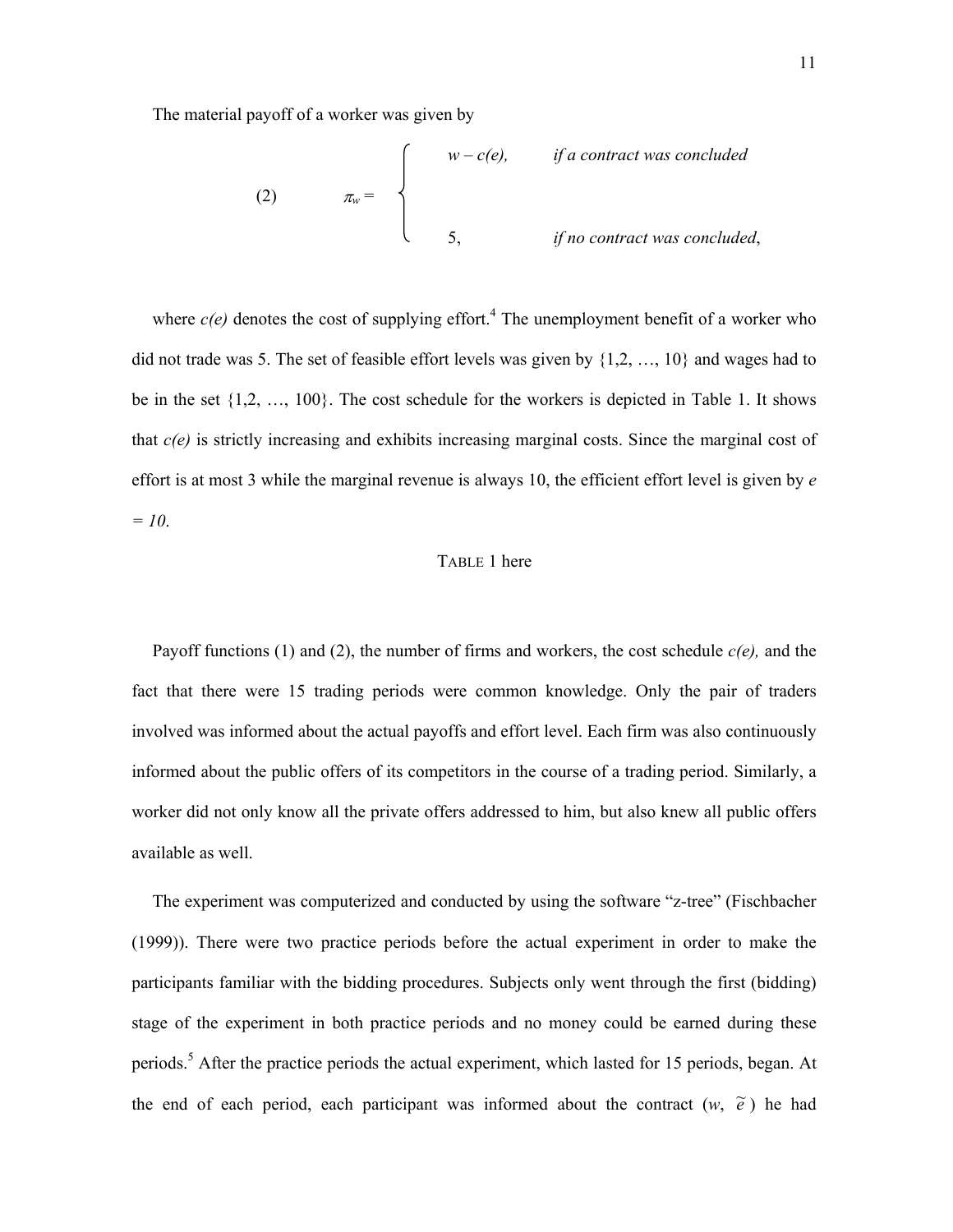concluded, about *e*, his own payoff, as well as about the trading partner's payoff and ID number. Then the participants wrote this information on a separate sheet of paper, ensuring that each participant was always fully informed about his own trading history.

A total of 238 subjects participated in our experiments. We conducted five sessions in the ICF condition, five in the C condition, and four in the ICR condition. No subject participated in more than one session. A session lasted, on average, 90 minutes. Subjects were students from the University of Zurich and the Federal Institute of Technology in Zurich. On average, a subject earned CHF 62.30 (∼\$ 48) in an experimental session.

#### 3. PREDICTIONS

It is crucial for the predictions that all participants know that the experiment will end right after period 15. In case rationality and selfishness of all participants is common knowledge, it is easy to derive a solution: each worker will choose the minimal effort *e* = 1 in each period of the ICR and in the final period of the ICF, irrespective of the accepted contract  $(w, \tilde{e})$ . Therefore, contract offers with  $w = 5$  are optimal for the firms.<sup>6</sup> All seven contract offers will be accepted. By backward induction, the same outcome will be obtained in all previous periods of the ICF. Thus, a very inefficient outcome will be obtained in the ICF and the ICR condition and the resulting small surplus per trade,  $\pi_f + \pi_w - 5 = (10 \cdot 1 \cdot 5) + (5 \cdot 0) - 5 = 5$ , will be reaped by the firms.

The experimenter enforces every feasible effort level in the C condition, i. e., also the maximum effort  $e = 10$ . At  $e = 10$ , the workers have opportunity costs of  $5 + c(10) = 23$ . Therefore the contract offer maximizing profit in  $t = 15$  is  $w = 23$  and  $\tilde{e} = 10$ . In equilibrium, all workers will accept this offer.<sup>7</sup> The total surplus in the C condition is given by  $100 - 23 = 77$ which, in equilibrium, is again fully reaped by the firms in each of the 15 periods. Thus, if rationality and selfishness of all participants is common knowledge we should observe  $w = 5$ ,  $e =$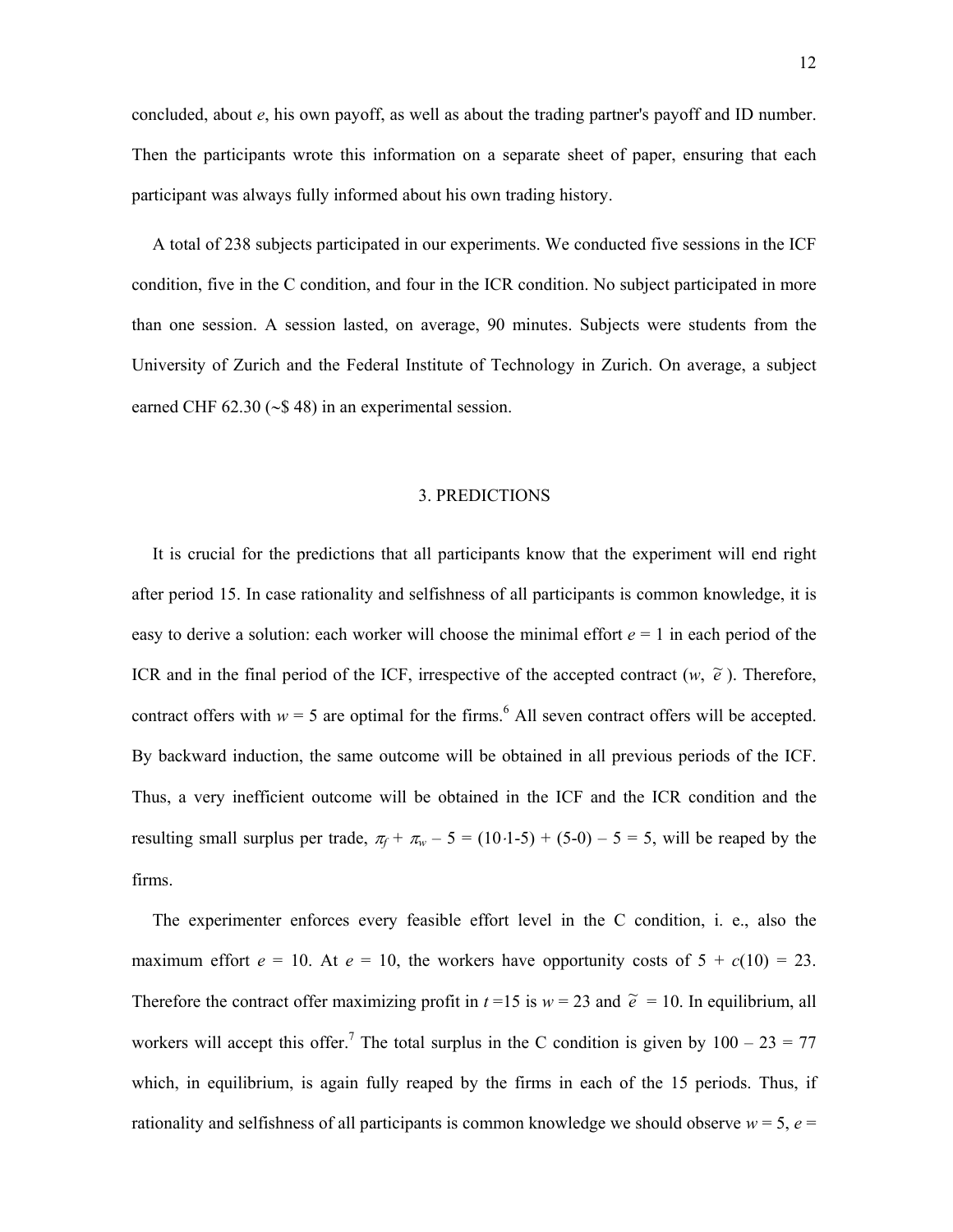1, and 7 trades in all periods of the two incomplete contract conditions, whereas in the C condition  $w = 23$ ,  $e = 10$ , and 7 trades should be observed in every period. Moreover, the firms should be indifferent between making private and public offers in all three conditions because selfish workers will accept any offer that gives them a non-negative payoff, independently of whether it is a private or a public offer. This also means that we should observe no systematic differences in the share of private offers across treatments. Finally, there is also no reason for any party to engage in long-term relations. Nothing can be gained by entering a long-term relationship because the effort in the incomplete contract conditions will be minimal in any case, while in the C condition it will be  $e = 10$  even in a short term encounter. Thus there should be no systematic differences in the relative frequency of long-term relations across the C and the ICF conditions.

If, however, rationality or selfishness of all traders is not common knowledge, very different outcomes may occur because reputation building may become profitable $8$ . If, for example, the firms in the ICF condition believe that there are a sufficient number of fair persons among the workers, it may be possible to sustain non-minimal effort levels for many periods in the ICF condition. Fair players respond to friendly actions in a friendly manner and retaliate in response to hostile actions, even when these responses are costly for them. These friendly and hostile responses also prevail in one-shot situations.<sup>9</sup> Thus, fairness means that an increase in the generosity of a contract offer is reciprocated by an increase in the effort level even in a pure oneshot transaction. The generosity of the contract offer can be measured in our context by the current rent,  $\pi_w(w, \tilde{e}) - 5 = w - c(\tilde{e}) - 5$ , that is implied by the offer. Numerous experiments have documented that many people do in fact have a propensity to behave in a reciprocally fair manner in one-shot encounters (see, Roth 1995, Camerer 2003).

We use the model of Fehr and Schmidt (1999) in the appendix to show that – in the presence of a sufficient number of fair subjects – there is an equilibrium in the ICF in which *all* the workers provide high effort levels in the first 14 periods, while in period 15 only the fair types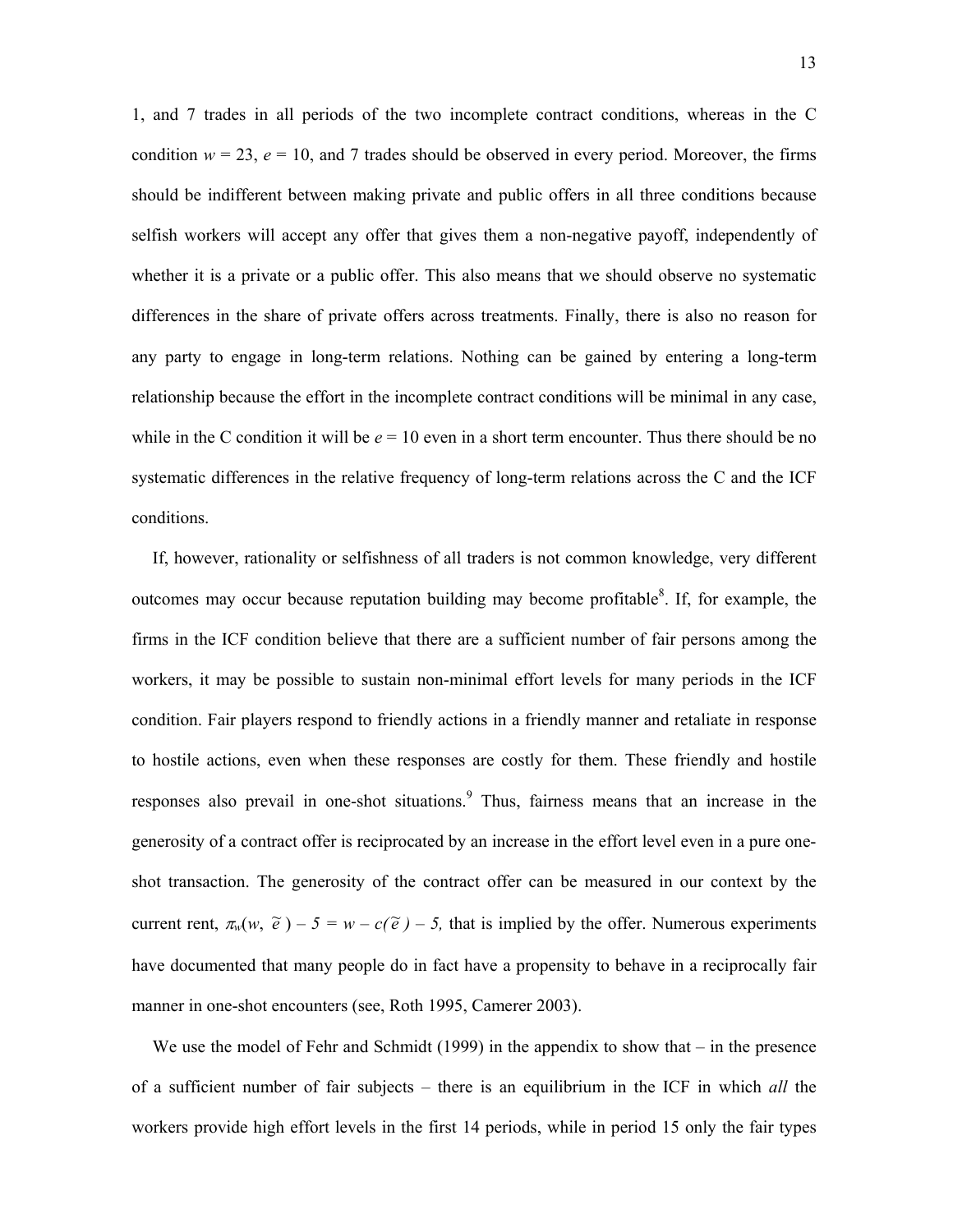perform at non-minimal levels.<sup>10</sup> We also show that higher average effort levels can be enforced in equilibrium in the ICF than in the ICR because of the possibility of forming long-term relations in the ICF. The key mechanism in our argument is the existence of a positive rent for the workers in the final period of the ICF. A rent exists if a worker with a job earns strictly more than a worker without one. The rent is generated in our context by the existence of fair workers. Since they respond to generous contract offers with generous effort levels, they make it profitable for firms to pay rents in the final period. It is possible to discipline the selfish workers with this rent in the first 14 periods, i.e., selfish workers mimic the behavior of the fair workers so that their type is not revealed in the first  $14$  periods.<sup>11</sup>

If workers earn a positive rent in the final period of the ICF condition, the threat of termination of the trading relation at the end of period 14 induces a selfish worker to bear positive effort costs in period 14. As long as the effort cost  $c(\tilde{e})$  is below the expected rent in period 15, the worker will be willing to provide  $e = \tilde{e}$  in period 14. Note that the expected *future* rent is what disciplines the worker in period 14 while the current rent paid in period 14 is completely irrelevant for the effort choice of a selfish worker. As long as the selfish worker believes that the provision of the desired effort level will be rewarded with the continuation of the relation in  $t = 15$ , he will provide  $e = \tilde{e}$  in period 14, irrespective of the current rent in period 14. This raises the question why the firm does not pay a very low or no rent in period 14 but "promises" to pay a substantial rent in period 15. Yet, if the worker believes that a low rent in period 14 is a signal that the relation will be terminated at the end of the period, the current rent in period 14 will also affect the incentives for the worker in that period. A low current rent in period 14 is then essentially a signal that there will be no *future* rent and the selfish worker thus has no longer an incentive to perform in period  $14<sup>12</sup>$ 

The belief that a low current rent signals the absence of future rents seems quite natural in a world in which fairness is a prominent concern. A low wage may be taken as an indication that the firm is not much concerned about fairness, and why should an unfair firm not consequently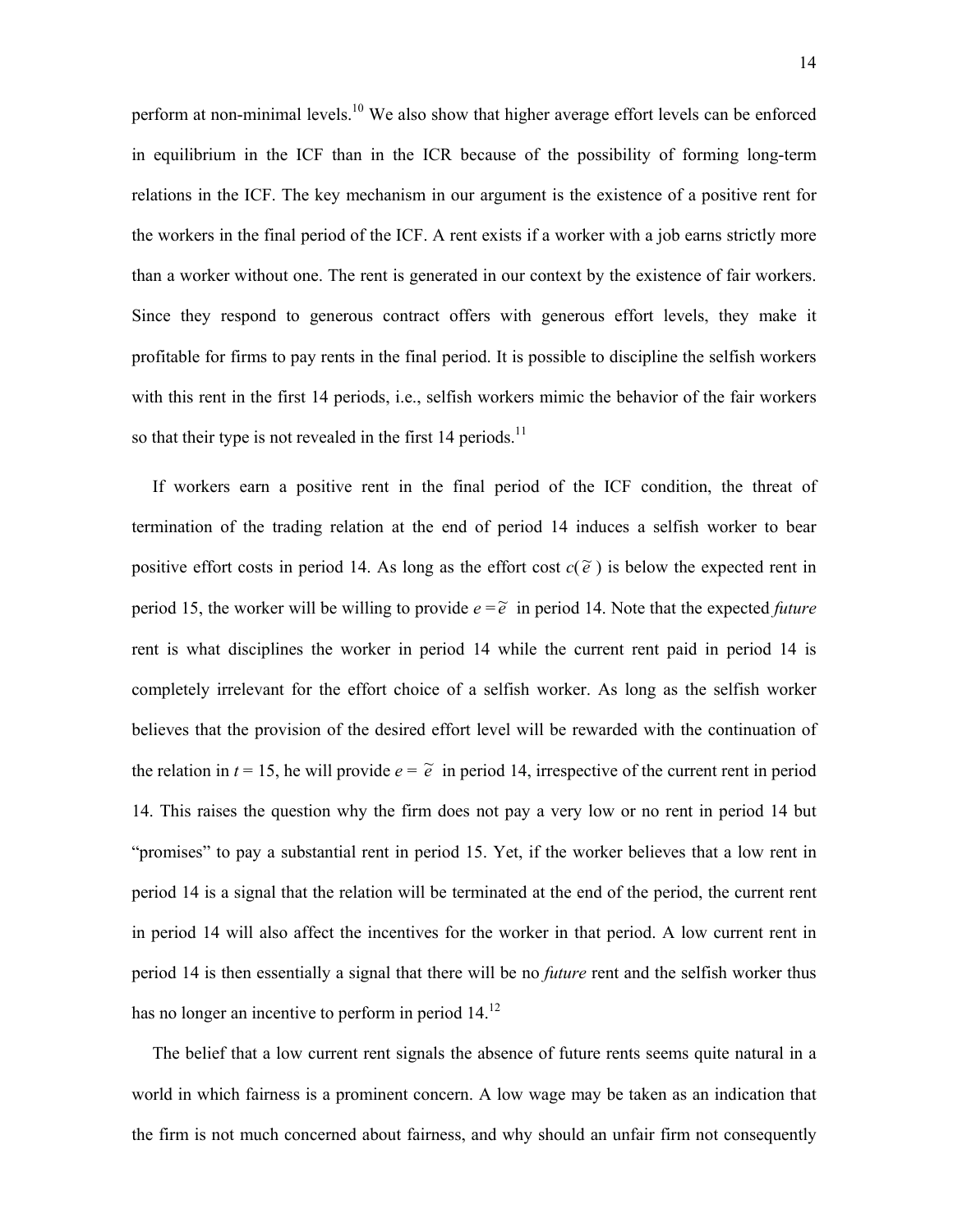break its promise and change the trading partner in the next period? Whatever the source of the worker's belief is, as long as a low rent is believed to signal the termination of the relation at the end of the current period, the firm has an incentive to pay a high rent in the current period because this induces the selfish worker to perform well in the current period. Yet, if the selfish worker also receives a current rent in  $t = 14$  the *total* expected income loss from the termination of the relation at the end of period 13 is even higher because the fired worker may lose rents for two periods. Thus, in period 13 as well as in all previous periods, even higher effort levels are enforceable by the threat of terminating the relationship.

The argument above rests on the possibility that firms and workers can form long-term relations. By design, the ICR rules out the reemployment of previous workers. Therefore, selfish workers cannot be disciplined in the ICR and, as a consequence, the average effort will be lower. This argument also provides an equilibrium account for why firms may want to rely on private offers in the ICF. Since a long-term relation cannot be established through public offers because any worker can accept such an offer, firms who want to maintain a long-term relation will rely on private offers.<sup>13</sup>

What is the potential impact of fair persons in the C condition? Since the contract enforcement problem is absent in the C condition, there is no need for the firms to discipline workers and, hence, there is no incentive for the firms to offer rents to induce non-minimal effort choices. As a consequence, there is also no reason for entering into long-term relations and for relying on private offers. In fact, the existence of fair players may even provide a reason for the firms to rely primarily on public offers. This is so because a fair player is willing to reject an offer that is perceived to be unfair if the rejection decreases the firm's payoff with a sufficiently high probability. In contrast, a selfish player will accept any offer that gives him a positive material payoff. In case the firms believe that there is a large enough percentage of fair workers, and in case that the workers' types have not yet been revealed, firms have an incentive to make public offers because by making a public offer they can ensure that selfish players can also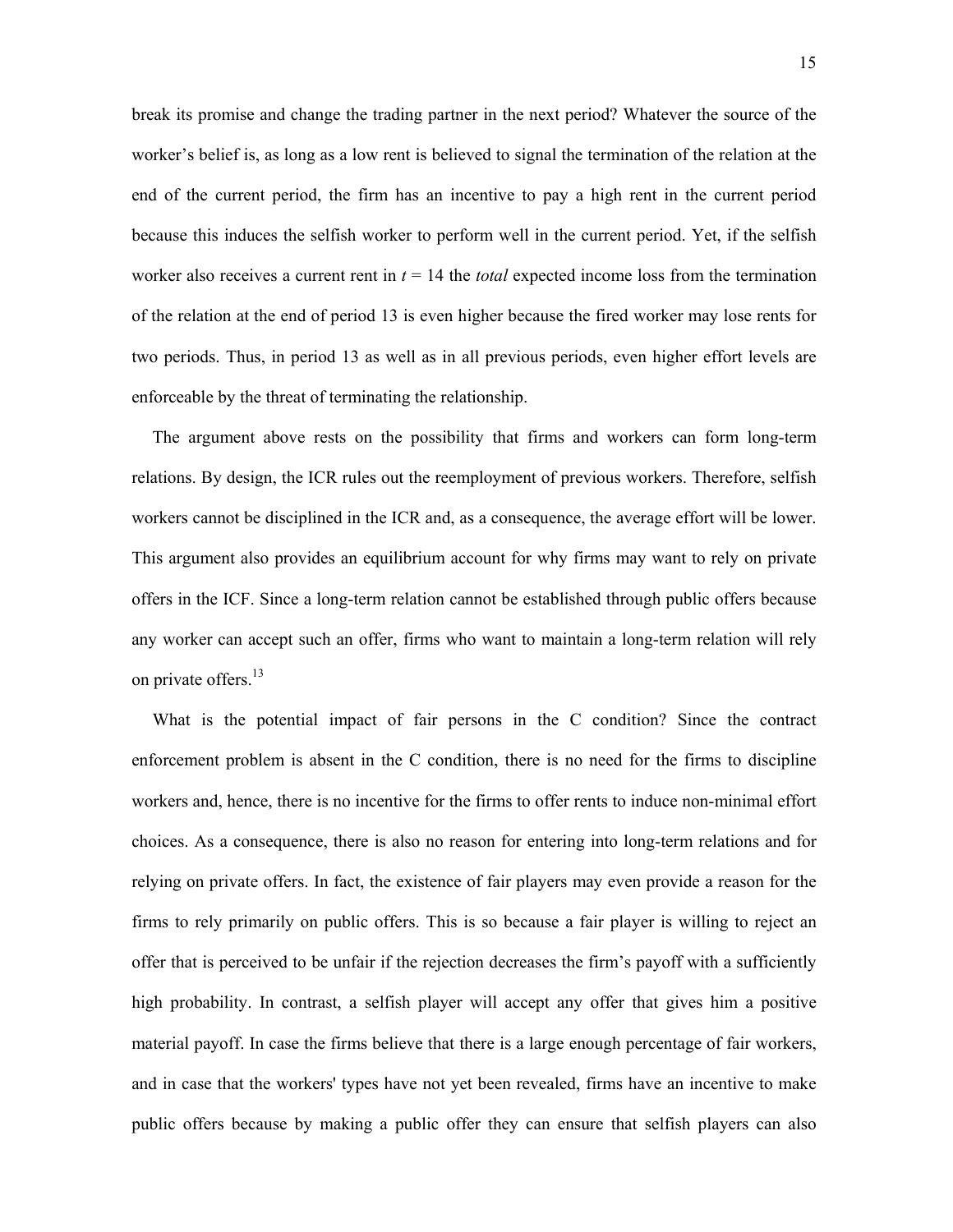accept their offers. Public offers are thus likely to increase the probability that low offers are accepted.

Our discussion has shown that in the presence of fair persons, long-term relations may be part of an equilibrium even in finitely repeated games like the ICF. However, it is well known that there are typically a large number of equilibria in repeated games and our ICF condition is no exception. Thus, the subjects' actual behavior in our experiment could deviate from that outlined above simply because they play a different equilibrium.<sup>14</sup> This plethora of equilibria in repeated games increases the necessity for the study of the subjects' actual behavior in repeated settings. Despite the limited predictive power of repeated game models, they are very useful in our view for heuristic purposes because the behavioral patterns that prevail in particular equilibria suggest specific testable hypotheses. Thus, although the non-uniqueness of the equilibrium renders precise quantitative predictions impossible, focusing on particular equilibria provides fruitful qualitative hypotheses.

In particular, the equilibrium in the ICF which we described above suggests the following testable hypotheses. To solve the effort enforcement problem in the ICF, firms trade repeatedly with the same worker if he performed well in the past. Thus, the effort enforcement problem can be solved successfully by means of long-term relations between firms and workers. The establishment of long-term relations, in turn, requires that firms make private offers in the ICF. Therefore, we predict a larger share of private offers in the ICF than in the other two conditions. Likewise, we predict that a larger share of trades in the ICF is executed in long-term relations compared to the C condition. Furthermore, firms rely on the payment of fairness-driven efficiency wages to solve the effort enforcement problem both in the ICF and in the ICR, implying that the workers' share of the gains from trade is much larger in the ICF and the ICR compared to the C condition. However, firms cannot fire workers in the ICR because long-term relations are ruled out. Therefore, firms pay efficiency wages in the ICR to elicit reciprocal effort responses from the fair workers. This contrasts with the ICF, where firms combine the payment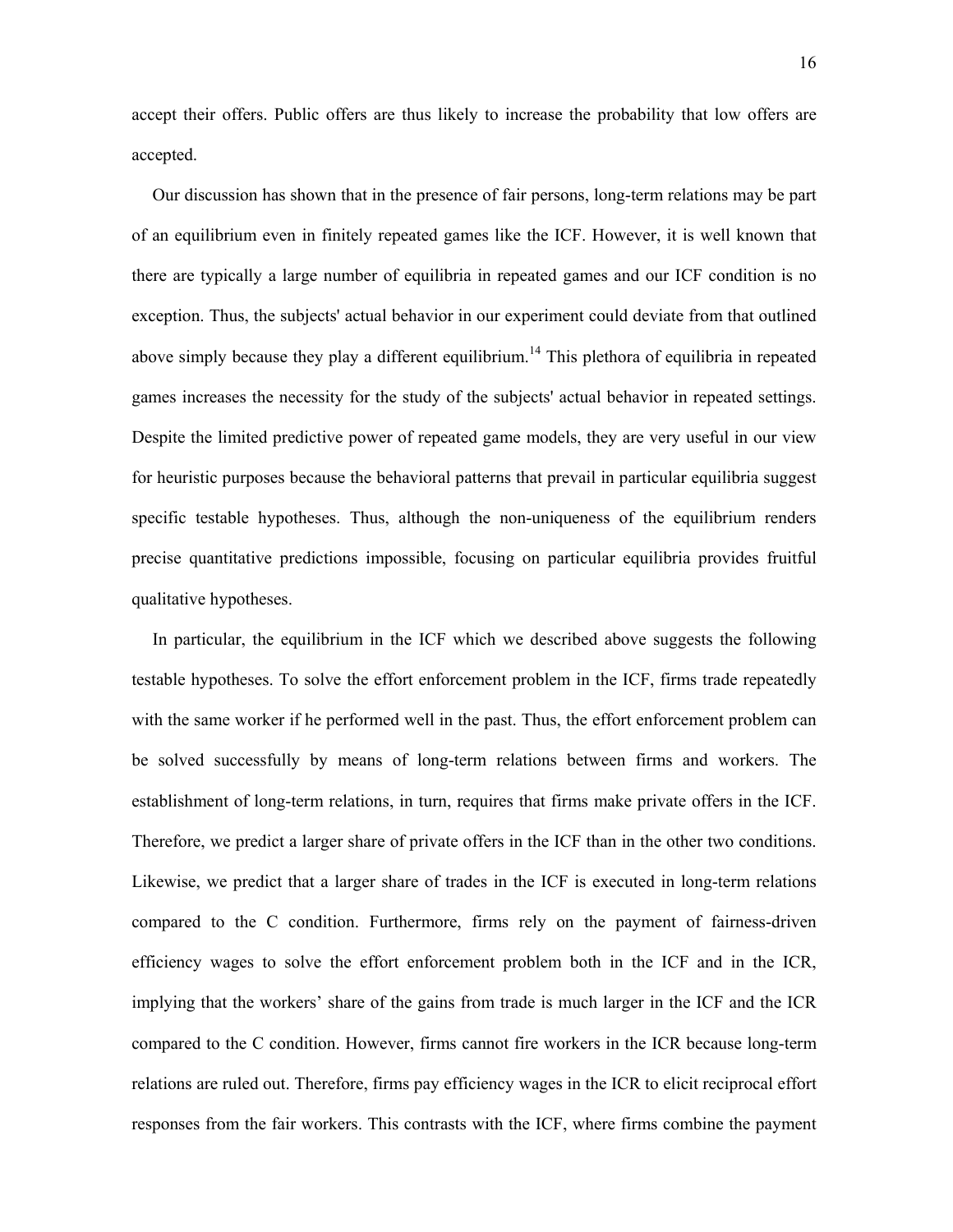of efficiency wages with the threat of terminating the relationship. This threat also enables the firms to discipline the selfish workers. Thus, the average effort level in the ICF is predicted to be higher than that in the ICR. Moreover, since the higher effort levels in the ICF increase the available surplus per trade, the dictates of fairness demand that firms pay higher efficiency wages in the ICF compared to the ICR. Finally, since effort enforcement is no problem in the C condition, we also predict that wages in the ICF are higher than in the C condition.

#### 4. RESULTS

In the first part of this section, we examine how the absence of third party enforcement of effort affects the nature of market interactions in the ICF relative to the C condition and to the ICR. In this context, we investigate the relative frequency of private offers (Section 4.1), the relative importance of long-term relations (Section 4.2), and the wage levels across treatments (Section 4.3). In Section 4.4, we examine the impact of workers' effort choices on firms' subsequent willingness to renew the contract which paves the way for an understanding of the effort differences between ICF and ICR in Section 4.5. In the final two subsections, we analyze the impact of long term relation on efficiency and earnings (Section 4.6) and we identify factors which contributed to the establishment of successful long-term relationships (Section 4.7).

Since there were seven firms, ten workers, and 15 periods in each session, the total number of potential trades per session is 105. In the five ICF sessions we observed in total 523 trades, in the five C sessions there were 519 trades, and in the four ICR sessions we had 417 trades. This indicates that there are no differences across treatments with regard to the number of actual trades, i.e., the potential number of trades was (almost) completely exhausted in all sessions.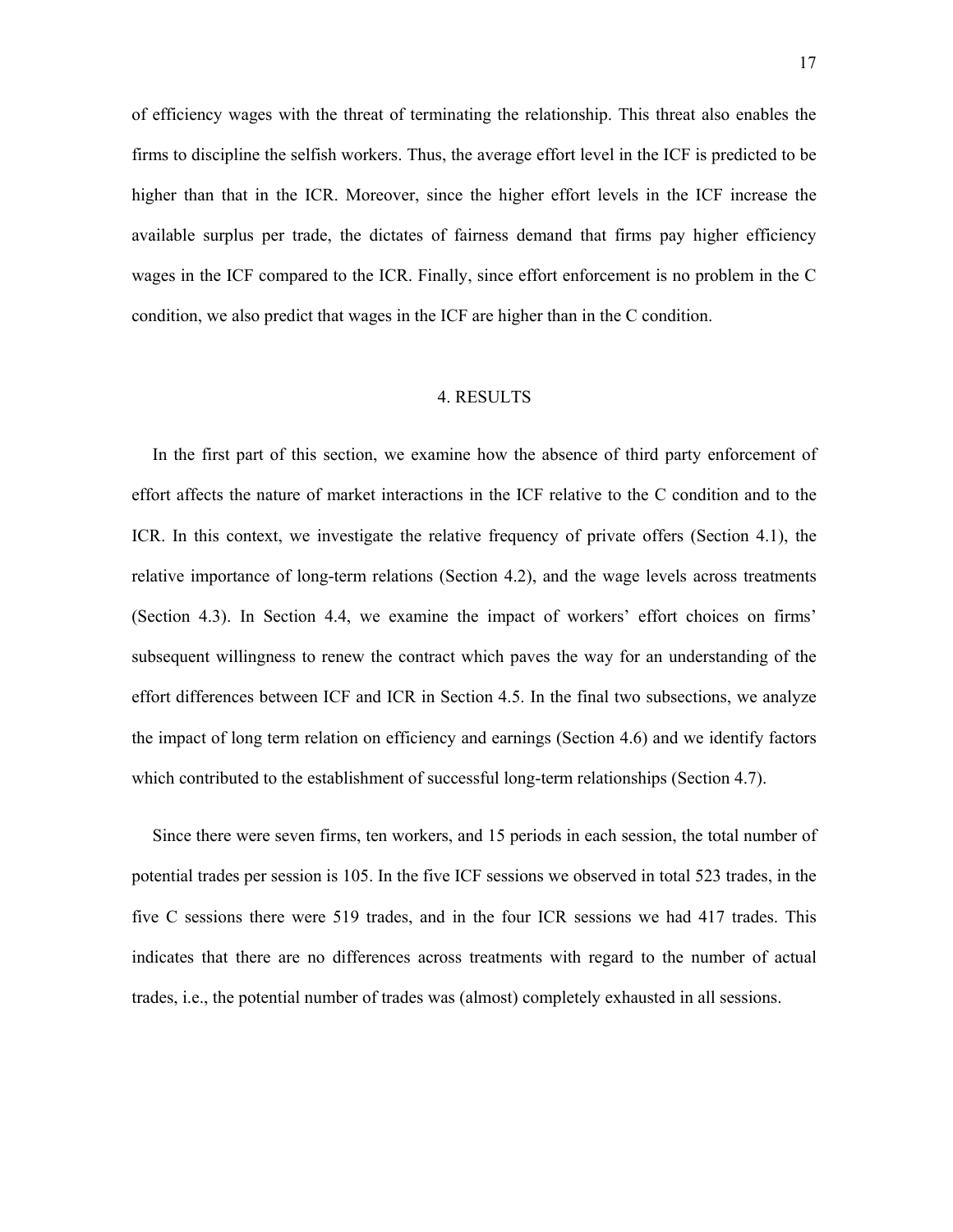#### 4.1. *Private versus Public Offers*

If higher effort levels can be achieved via long-term relations in the absence of third party enforcement, firms in the ICF have a reason for tendering private offers: they use them to establish long-term relations. Therefore, we predict that private offers are more frequent in the ICF compared to the ICR or the C condition. Figure 1 indeed shows that throughout all the periods, the relative share of privately initiated trades is substantially larger in the ICF condition than in the other two. The difference between the ICF and the C condition is roughly 10 percentage points in the first two periods. After period two, this difference increases substantially, and in the final five periods it varies between 60 and 70 percentage points. Thus, Figure 1 unambiguously shows that private offers are the preferred choice in the ICF condition while public offers are the favored selection in the C condition. The difference between the ICF and the ICR condition is less heavily dependent on time; from the beginning, the relative share of privately initiated trades is 25 to 40 percentage points higher in the ICF condition.

Figure 1 shows the aggregate picture if we average over all sessions. Despite some variability within the different treatments, similar results also hold for the individual sessions. We have computed the relative share of trades that are initiated by private offers for each session to show this similarity. The relative share of private offers varies between 61 and 90 percent across the ICF sessions, it varies between 9 and 43 percent in the C sessions, and it varies between 27 and 47 percent in the ICR sessions. Non-parametric Mann Whitney tests, with the relative shares in each session as observations, indicate that the ICF-C difference  $(p = 0.008)$  and the ICF-ICR difference ( $p = 0.016$ ) is significant whereas the ICR-C difference is not significant ( $p = 0.19$ ).<sup>15</sup> However, the share of private offers decreases slightly over time in the C condition (see Figure 1), whereas this share increases from 11 percent in period 1 to 52 percent in period 15 in the ICR condition. In fact, if we take just the observations of the last five periods, the ICR-C difference becomes significant ( $p = 0.016$ ). This suggests that the absence of third party enforcement alone, i.e., even if long-term relations are excluded, favors a trend towards private offers. We will see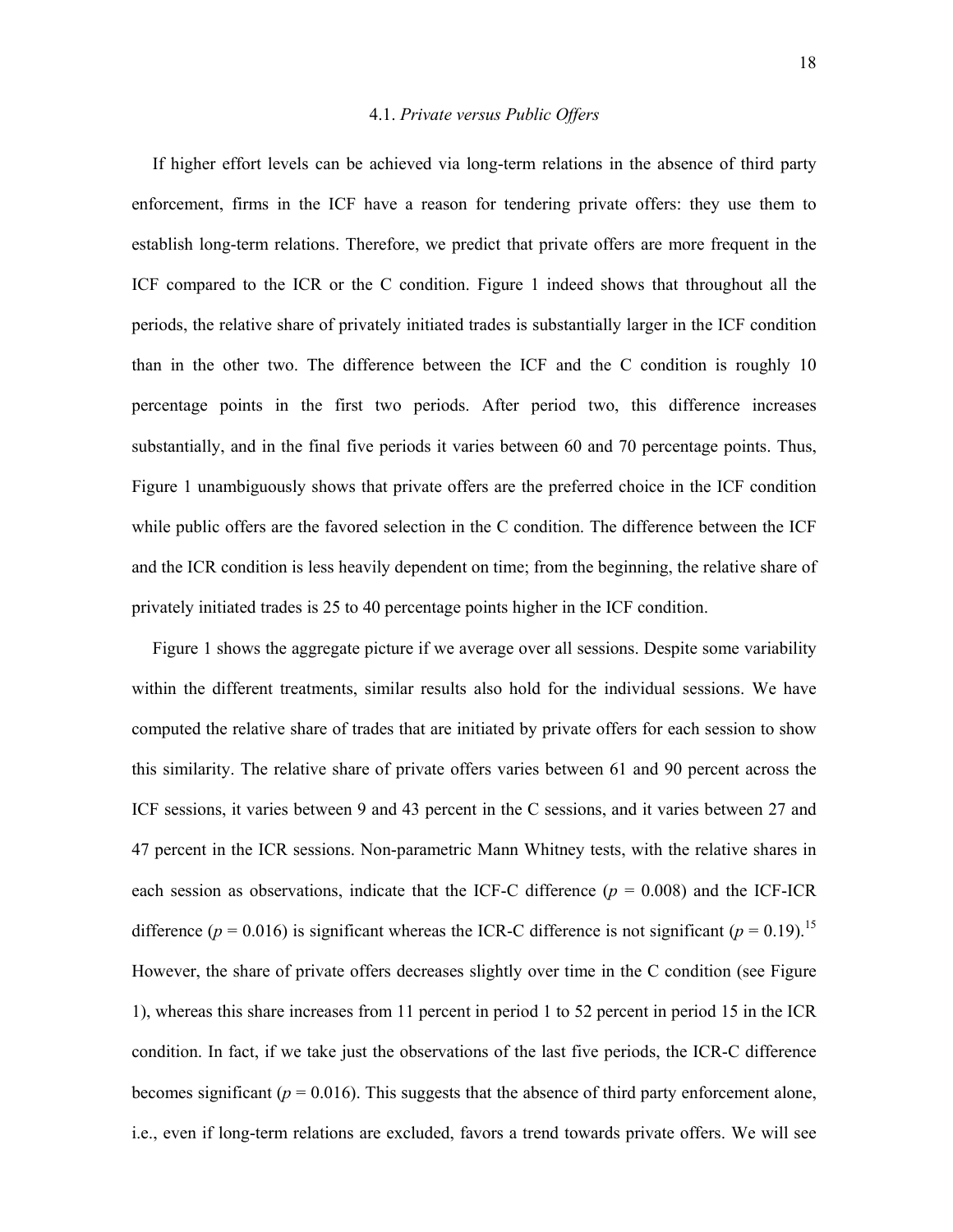later (in Section 4.5) that this may be caused by specific enforcement benefits associated with private offers which have nothing to do with the possibility to form long-term relations.

#### FIGURE 1 here

If private offers are an instrument for the establishment of long-term relations, they should be mainly addressed to the previous worker. Table 2 displays the evolution of the frequency of private offers to the previous trading partner relative to all the private offers. It indicates that the clear majority of private offers is tendered to the previous worker. After period five, between 63 and 79 percent of all the private offers go to the previous workers. This can be taken as a first indication that the firms are interested in forming long-term relations with particular workers. In this context it is also interesting to know the relative frequency of private offers after the breakup of a relationship. Figure 1 shows that after period 5 the overall relative frequency of private offers varies between 80 and 90 percent in the ICF. However, after the break-up of a relationship, i.e., when a firm no longer made an offer to its previous worker, the relative frequency of private offers drops to roughly 50 to 60 percent. Over all periods the relative frequency of private offers after the break-up of a relationship is 52 percent in the ICF. This is somewhat higher than in the ICR where the overall relative frequency of private offers is 37 percent. This difference is, however, not significant  $(p = 0.175)$ , Mann Whitney test with session averages as individual observations).

#### TABLE 2 here

#### 4.2. *The Relevance of Long-Term Relations*

In the ICF long-term relations arise in the equilibrium described in Section 3 as an attempt to solve the effort enforcement problem. In contrast, firms have no reason to establish long-term relations in the C condition. Thus, we should observe that a larger number of trades take place in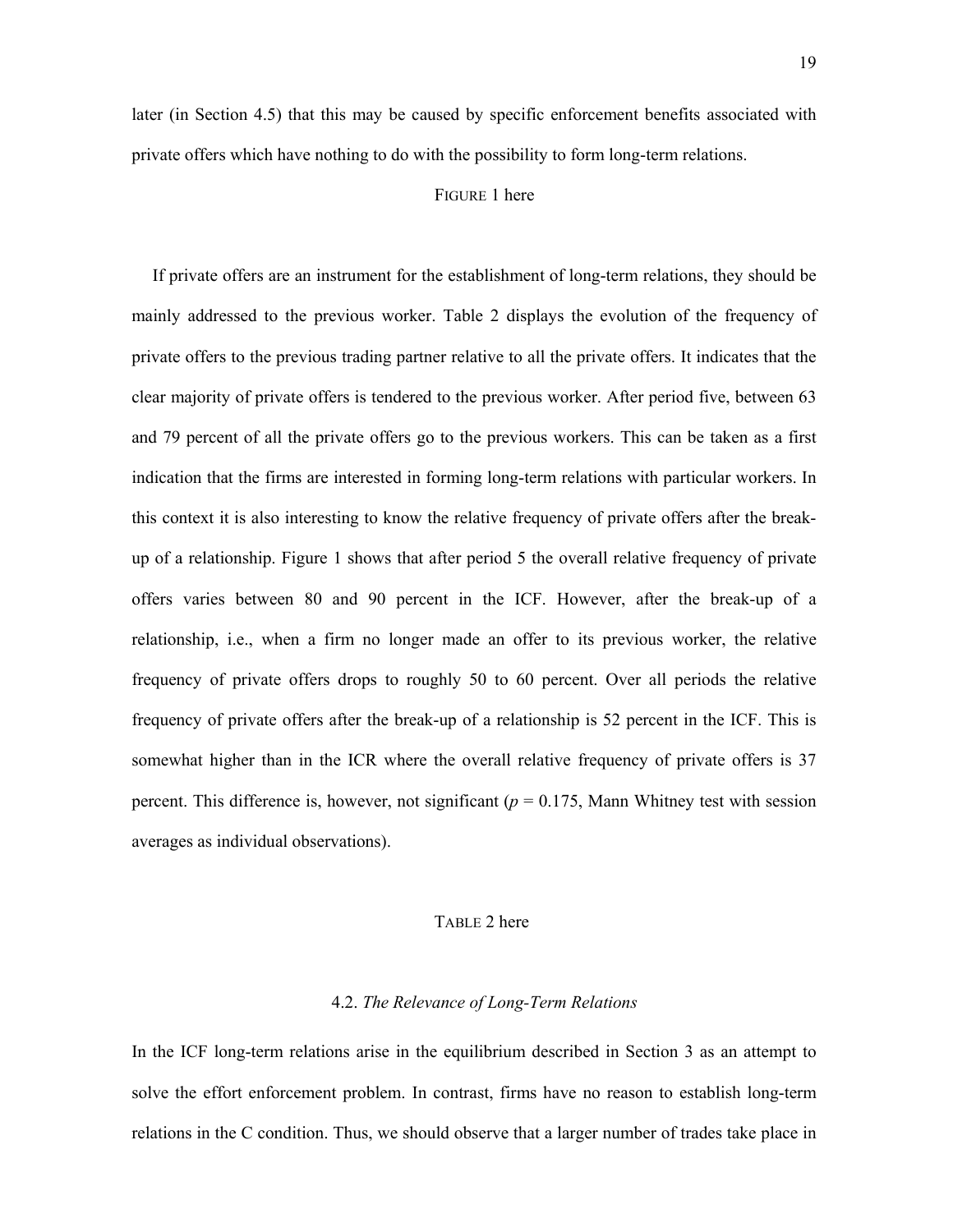long-term relations in the ICF as compared to the C condition. Figure 2 indicates that the data clearly supports this prediction. The figure presents the cumulative frequency of trades in firmworker relationships of different lengths across the two conditions. More than 70 percent of all the trades in the C condition took place in one-shot encounters and 90 percent of the trades took place in interactions that lasted one or two periods. This differs sharply from the ICF condition, where only one-third of the trades took place in one-shot encounters and roughly 50 percent took place in relations that lasted over four or more consecutive periods. Moreover, roughly 40 percent of the trades in the ICF took place in relations that lasted 8 or more consecutive periods. Thus, whereas the majority of trades in the ICF take place in long lasting relations, the vast majority in the C condition is executed in one-shot transactions.

A similar picture emerges at the session level. To document this result, we computed for each trade how long the trading parties had stayed together previous to this trade. Then we took the average "length of the relation previous to the trade" for each session. It turns out that this measure is lower in all five C sessions than in any of the five ICF sessions. Thus, the difference across treatments is significant ( $p = 0.008$ , Mann Whitney test).

Most one-shot encounters in the ICF condition took place in early periods. The separation rate, i.e., the rate at which the traders change their trading partners, is roughly 80 percent in period 1 and slightly more than 60 percent in period two and period three. The separation rate declines sharply after period three (eventually reaching a level of about 20 percent). This suggests that there was a search phase at the beginning of the session during which the traders attempted to find a good match; once they had found one, they tended to continue the relation.

#### FIGURE 2 here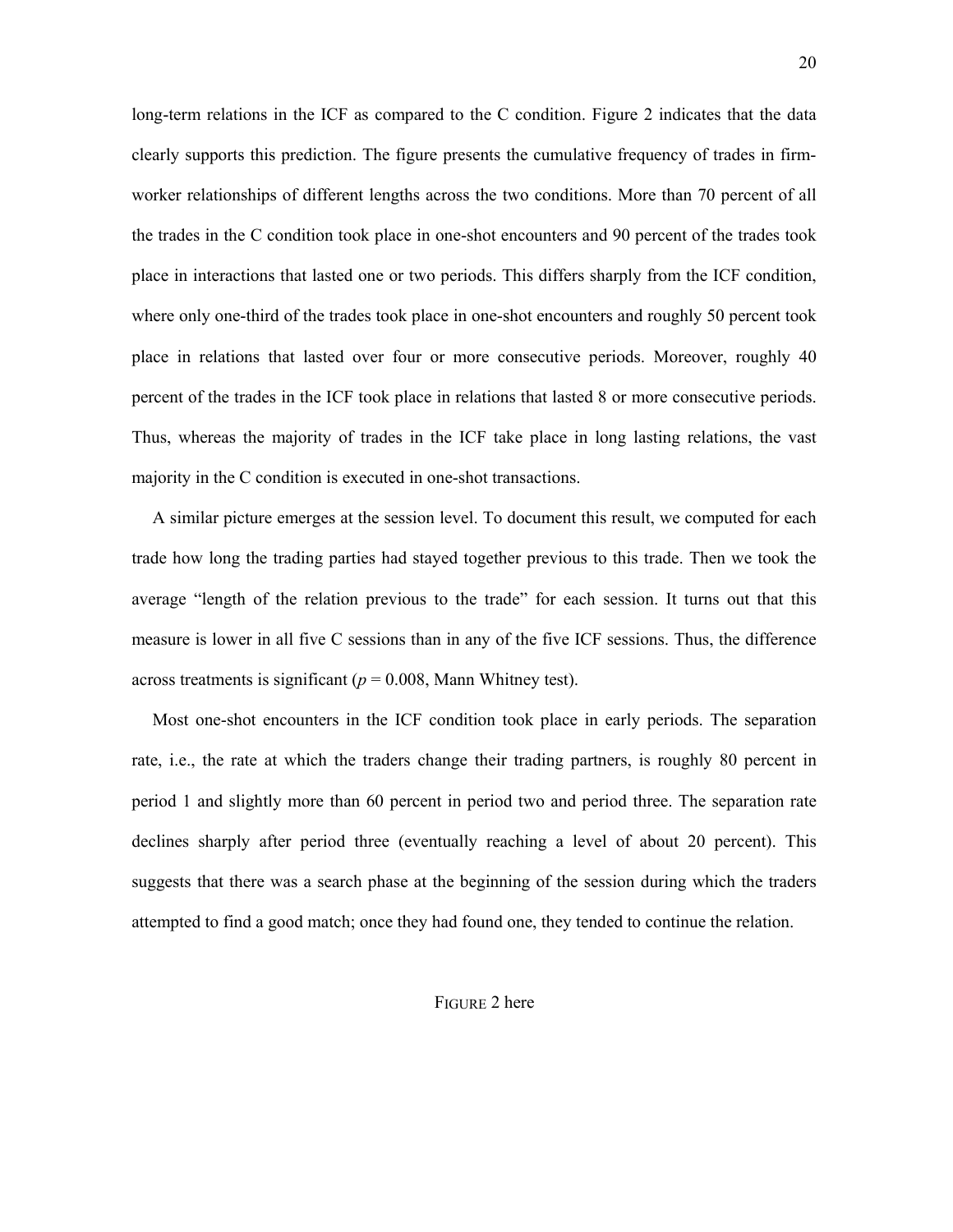#### 4.3. *Wages*

According to the equilibrium described in Section 3, firms in the ICF combine the threat of firing with the payment of efficiency wages whereas firms have no reason to pay efficiency wages in the C condition. Therefore, we expect higher wages in the ICF compared to the C condition. Moreover, since selfish workers can be disciplined in the ICF, it pays for firms to offer higher wages in the ICF than in the ICR. Both fair and selfish workers provide the desired effort level in the ICF, albeit for different reasons, if that level distributes the gains from trade equally. In the ICR, only the fair workers are willing to do so.

A comparison of the different treatments shows that wages in the ICF condition are indeed much higher than those in the other two conditions (see Figure 3). Wages are always higher in the ICF condition than in the ICR condition. Moreover, this difference increases over time. After period 5, ICF wages were almost always at or above 40 while ICR wages were always at or below 25. Likewise, ICF wages were higher than C wages except for in the first few periods. This result also holds at the level of individual sessions. Average wages in the ICF sessions varied between 32 and 47, in the C sessions they fluctuated between 24 and 32, and we observed average wages in the ICR sessions between 19 and 37. Mann-Whitney tests with session averages as individual observations indicate that ICF wages are significantly different from C and ICR wages. The ICF-C difference is significant at the  $p = 0.095$  level if we take the average over all periods and at the  $p = 0.016$  level if we take the average over periods 5-15. The ICF-ICR difference is significant at  $p = 0.050$ , whereas the ICR-C difference is not significant ( $p =$  $0.221$ ).<sup>16</sup>

#### FIGURE 3 here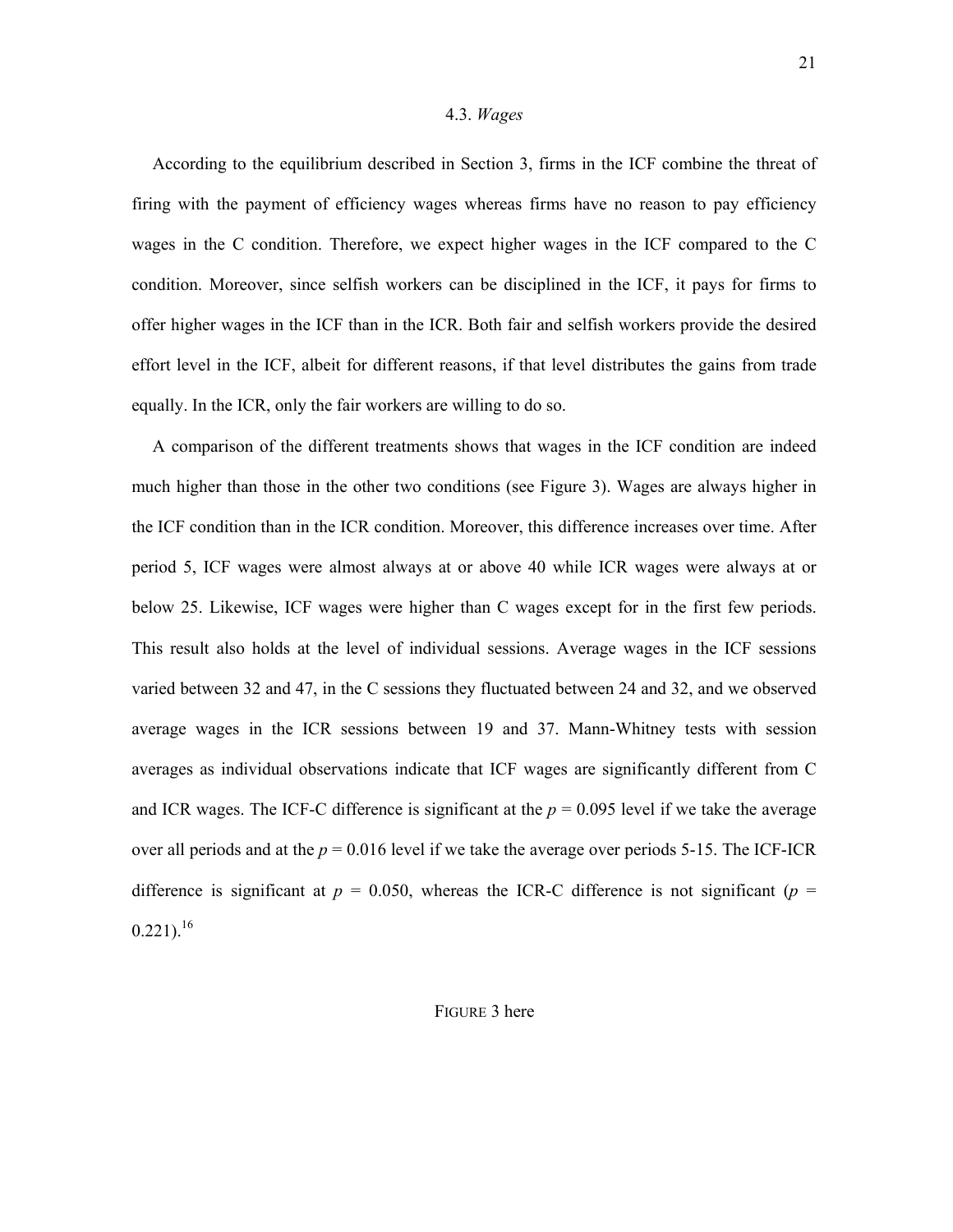The higher wages in the ICF relative to the C condition also led to a significantly different pattern of contract formation within periods. Workers quickly accepted the existing offers in the ICF condition while they were much more reluctant to do so in the C condition. In fact, firms made 8 to 9 offers in most ICF periods, i.e., only 1 or 2 offers in excess of the available number of trades. This contrasts sharply with the C condition, where firms frequently made 10 and more offers above the available number of trades.. The larger number of excess offers in the C condition were due to the fact that, after the first few periods, firms typically started with very low offers. The workers were reluctant to accept these offers, which in turn induced the firms to increase them. Therefore, the number of excess offers per session in the C sessions varied between 85 and 204 while we observed only between 16 and 38 excess offers per session in the ICF sessions, a difference that is highly significant ( $p = 0.008$ , Mann Whitney test).

#### 4.4. *Contingent Contract Renewal and Rents*

Firms had the opportunity to discipline the workers in the ICF by paying rents and terminating the relation in case of low effort. To what extent did firms use this opportunity? Figure 4 provides a first answer to this question, illustrating the probability of contract renewal as a function of the worker's effort in the previous period. The figure reveals that the chances of contract renewal depend strongly on the worker's previous effort. This probability is roughly 0.2 or less for effort levels below seven while it is substantially above 0.5 for  $e \ge 7$ . If the worker provided the maximum effort in *t-1,* the probability of getting a new contract in *t* is close to 1.

#### FIGURE 4 here

Figure 4 strongly suggests that the firms adopted a policy of *contingent contract renewal*: high and satisfactory performance was rewarded with a new contract while low and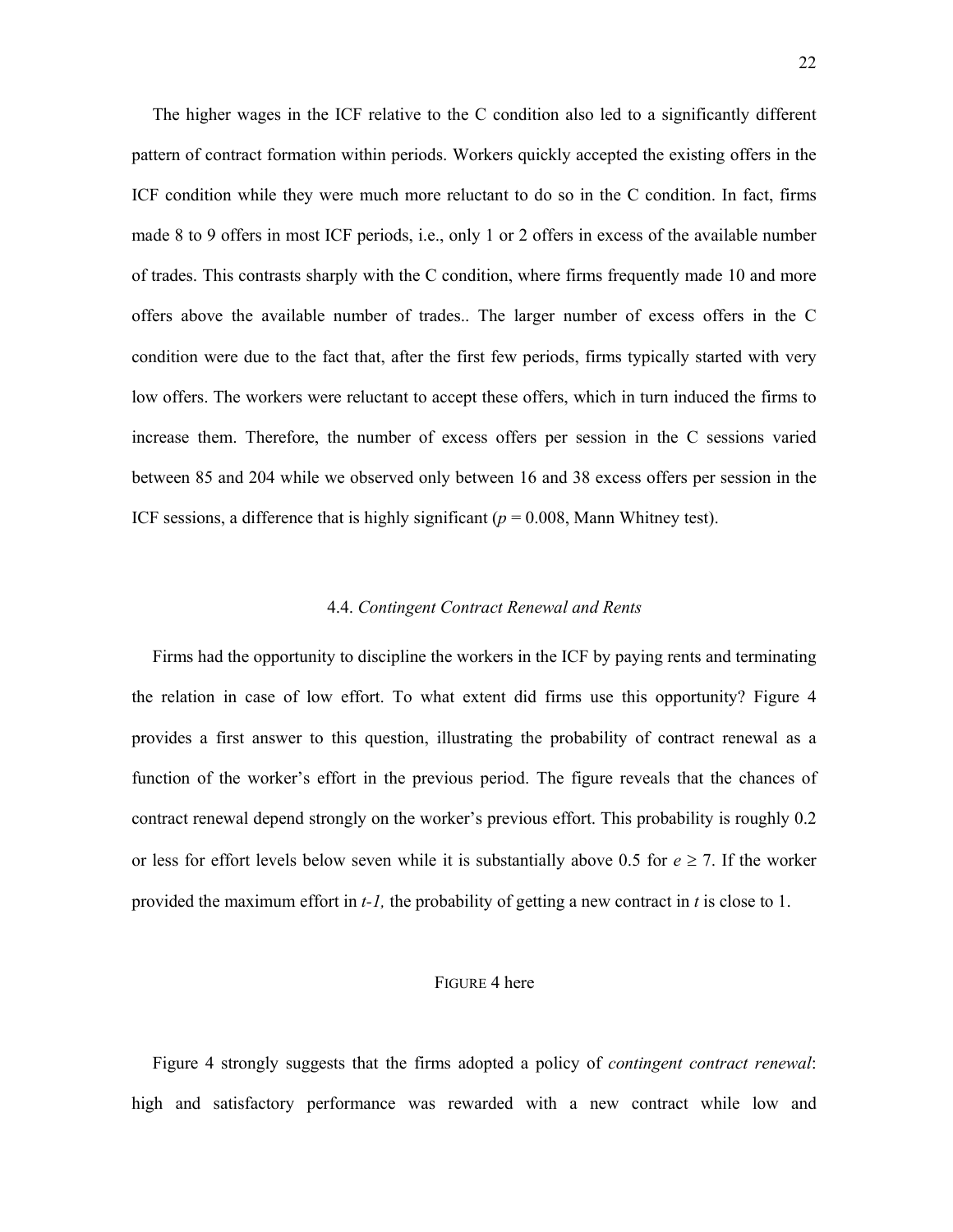unsatisfactory performance led to a high probability of "firing". Further evidence for this interpretation is given in Table 3. This table presents the results of a probit-regression that regresses the probability of contract renewal on the worker's previous effort, on positive and negative surprise, and on the previous length of the relationship controlling for session fixed effects (with robust standard errors for each coefficient estimate in parentheses). Table 3 shows a strong and significant positive impact of the previous effort. In addition, if the worker provided effort in excess of that which the firm expected (positive surprise), the probability increases significantly while if the firm's expectation was not fulfilled (negative surprise), the probability decreases.17 Interestingly, the previous length of the firm-worker relation is also highly significant. This can be interpreted as an indication that long-term relations give rise to relationspecific reputational capital, making firms reluctant to fire workers with whom they have interacted more often in the past.

#### TABLE 3 here

To what extent did the denial of contract renewal impose costs on the worker? To examine this question, we computed for every period *t* a proxy for the *total* rents of the trading workers. We computed the average of all present and future incomes of those workers trading in period *t.* The average income of a worker who trades in *t* over all periods from *t* to  $T = 15$  represents the average value of a job in *t*. We denote this value by  $V_t^e$  (*e* stands for "employed"). In addition, we computed the average value of being without a job in period t which we denote by  $V_t^u$  (u stands for "unemployed").  $V_t^u$  is given by the average income of a worker who is unemployed in period *t*, from period *t* to  $T = 15$ . The difference  $V_t^e$  -  $V_t^u$  represents a proxy for the *total* rent of a worker who is employed in *t*. Table 4 shows the evolution of  $V_t^e$  -  $V_t^u$  over time. It turns out that the total rent is large and positive in all 15 periods.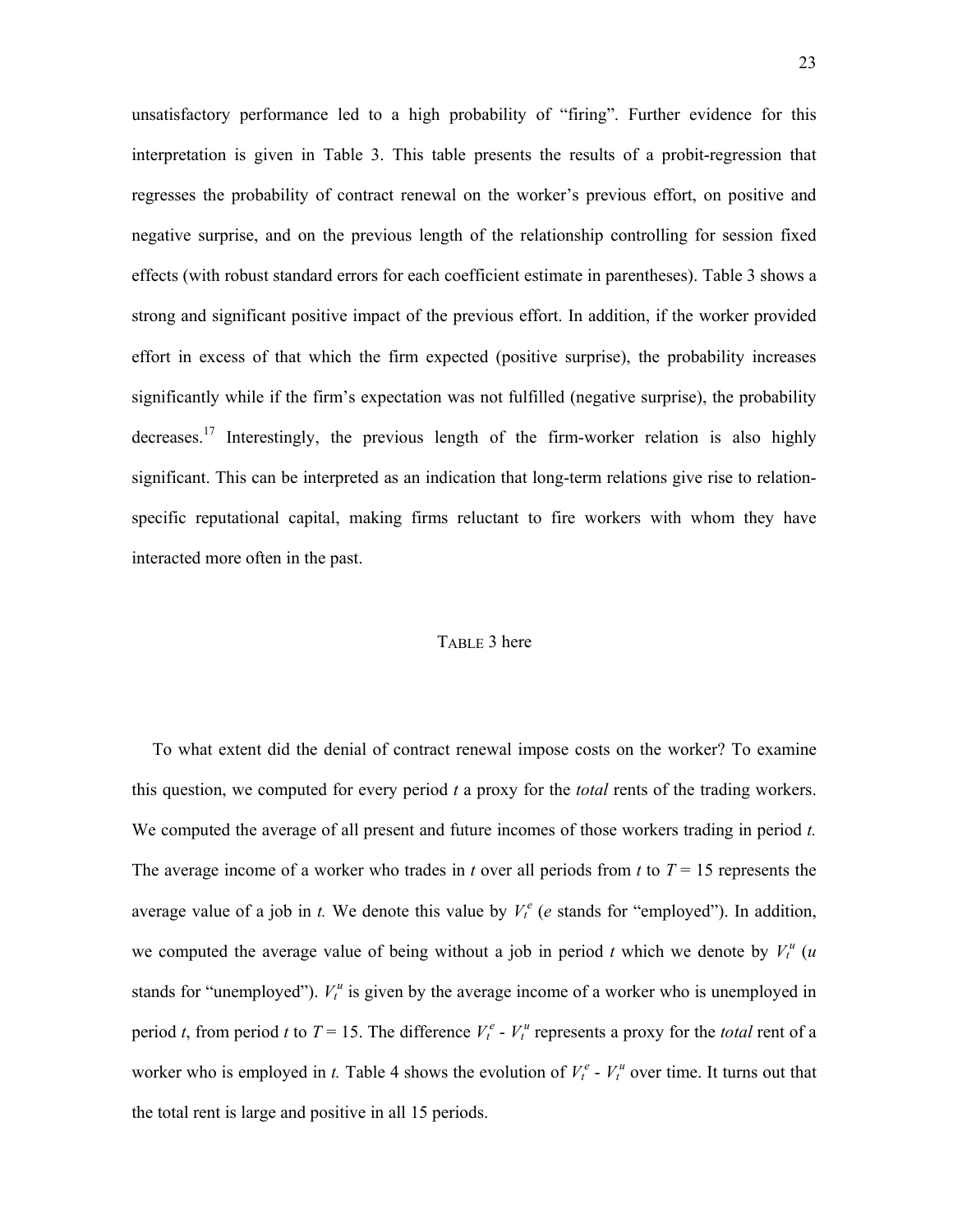#### TABLE 4 here

Table 4 implies that the denial of contract renewal, in any period *t* < 15, imposed considerable costs on the worker. Assume, e. g., that the probability of finding another trading partner in period *t* is  $\mu$  < 1 for a worker who does not get a contract in period *t* from his previous firm.<sup>18</sup> The worker's expected future income is thus  $\mu V_t^e + (1-\mu)V_t^u$ . If, instead, the worker can trade with certainty with his previous firm in period  $t$ , his expected future income is  $V_t^e$ . Therefore, the firm can impose an expected loss of  $(1-\mu)(V_t^e - V_t^u)$  on the worker by not renewing the contract. Note also that the probability of not getting a new trading partner,  $(1-\mu)$  increases with a growing number of bilateral long-term relations in the market. The existence of rents also means that employed workers were on average always better off than unemployed workers. Unemployment was thus involuntary in the sense that unemployed workers would have strictly preferred a job at the prevailing wages. Another noteworthy feature of Table 4 is that workers also earn sizeable rents in period 15. This is insofar important as the existence of a rent in period 15 is one important driving force behind the high-effort equilibrium described in Section 3.

#### 4.5. *The Effort Consequences of Contingent Contract Renewals*

Our previous results taken together show that the absence of third party enforcement and the possibility for forming long-term relations cause markets to function very differently. Firms pay relatively low wages in the C condition; they rely predominantly on public offers and the vast majority of trades take place in short-term interactions. In the ICF, firms depend predominantly on private offers, and a large share of all trades takes place in long-term relationships. Firms pay high wages involving considerable rents and threaten to terminate the relationship in case of malfeasance, a policy which imposes high costs on low-performing workers. Since this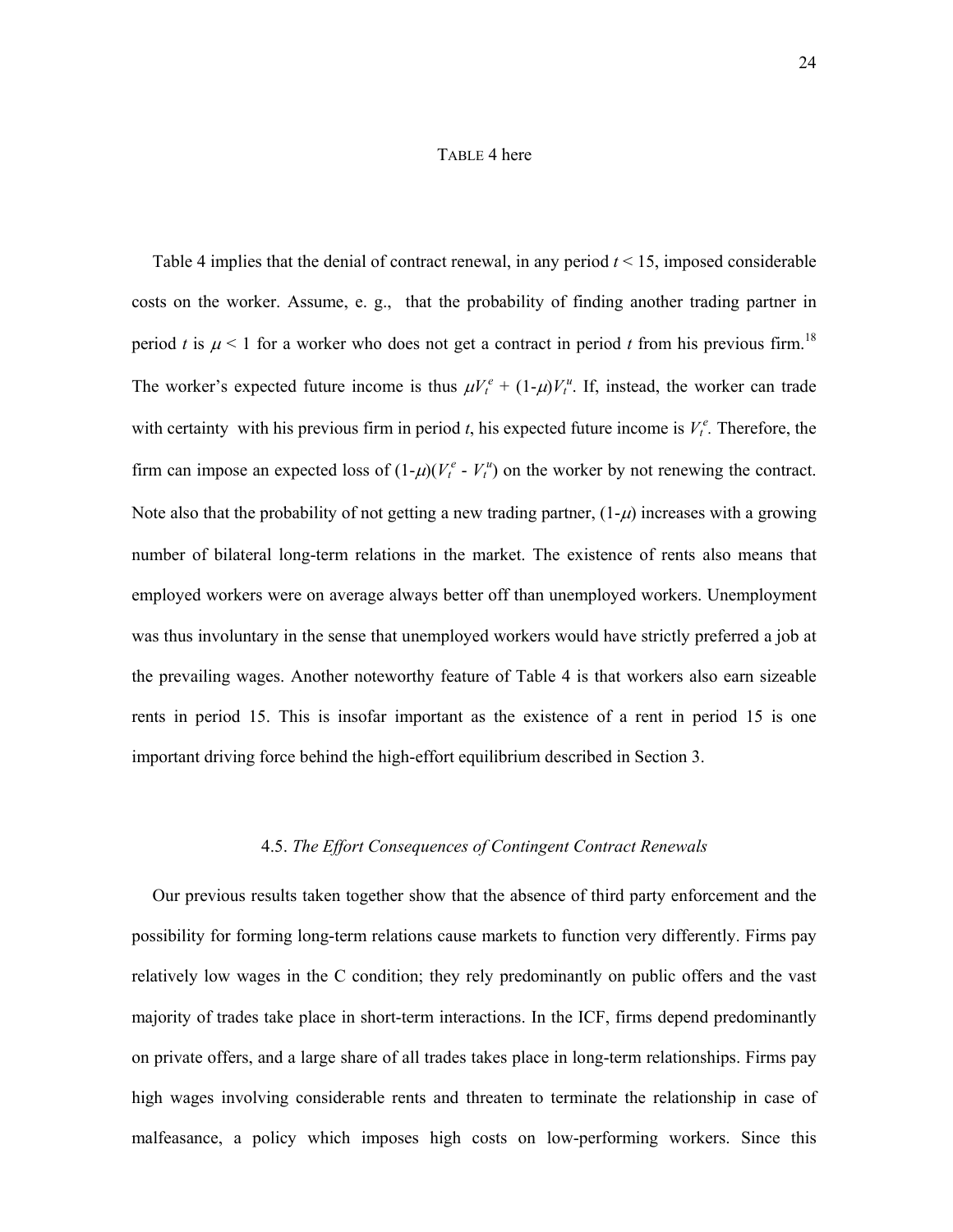discipline device is not available in the ICR, we predict a significantly higher effort in the ICF. Figure 5 shows unambiguously that our data supports this prediction. The effort level is considerably higher in the ICF in all periods compared to the ICR. We find it particularly remarkable that there is already a large effort gap between the two conditions in period 1, indicating that it takes little time for the workers to understand that the provision of high effort pays off in the ICF. Moreover, whereas there is a strong increase in effort levels in the ICF over time, the effort in the ICR decreases from 4 to only slightly more than 3 units in the first few periods. Finally, there is a substantial drop in the average effort in the ICF in the last period, although it is still considerably higher than in the ICR. Figure 5 also shows that effort is highest in the C condition but, given the absence of an effort enforcement problem in this condition, this is not surprising. A remarkable feature of Figure 5 is that the effort in the ICF is relatively close in some periods to that in the C condition.

The differences between the ICF and the ICR also emerge at the level of individual trades. The maximum effort was rarely achieved in the ICR and the most frequent effort level was *e* = 1. The workers chose the minimal effort in 43 percent of all the trades in the ICR and  $e \ge 7$  was observed in only 14 percent of the trades. The ICF sharply differs from this because the minimal effort was provided in less than 10 percent of the trades whereas the maximum effort was achieved in 36 percent of the trades. Effort is between 7 and 9 in another 29 percent of the trades in the ICF.

#### FIGURE 5 here

We examine the significance of the effort difference between the ICF and the ICR sessions in Table 5 by regressing effort on an ICF dummy and controlling for potential nonlinear time trends by including "period" and "period squared" into the regression. All regressions in Table 5 take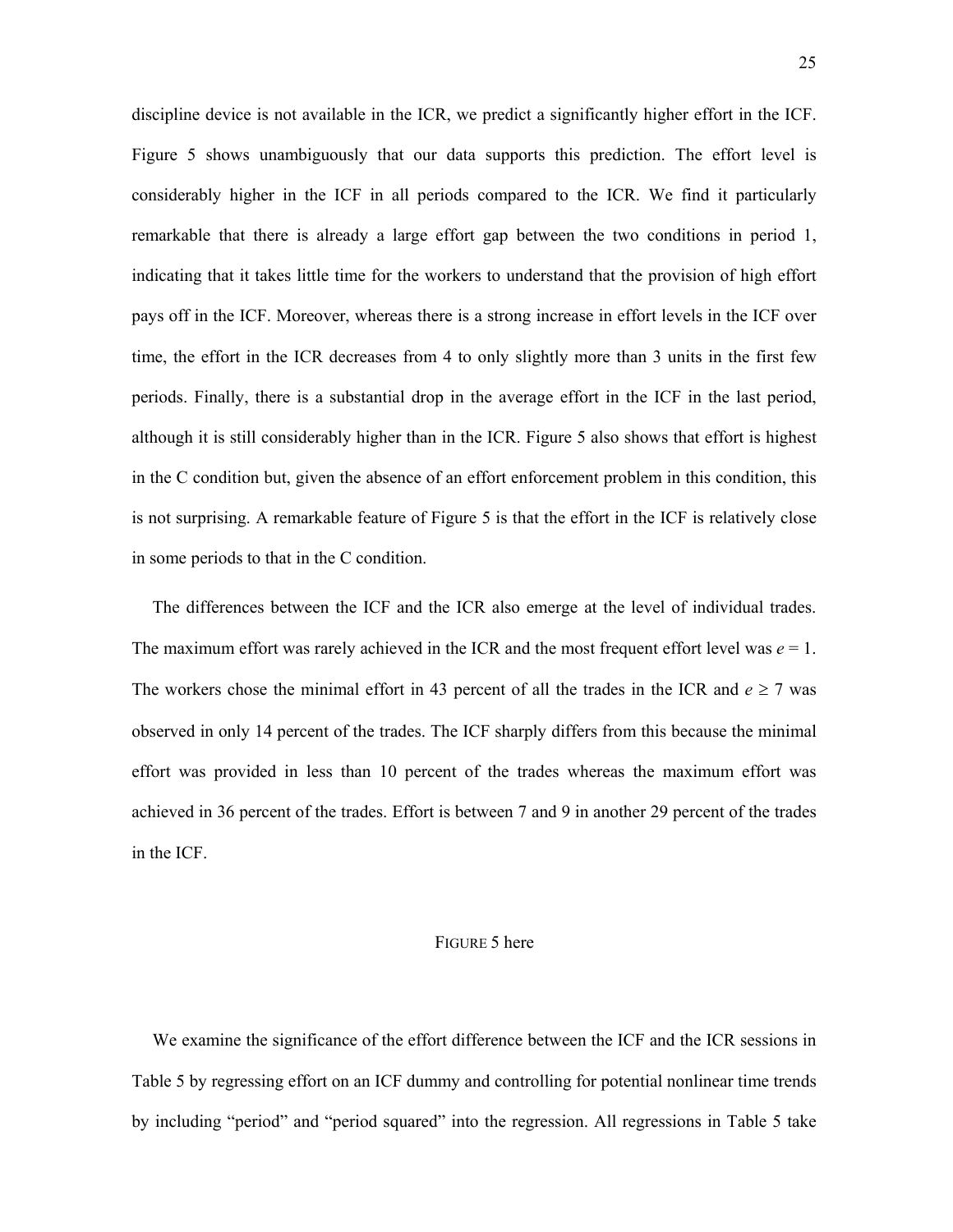the censoring of effort levels into account and all significance results are based on robust standard errors adjusted for clustering on sessions. Regression (1) shows that the treatment dummy has a big and highly significant coefficient. This can be taken as a first indication that contingent renewal policies are an effective device for the elicitation of high effort levels when there is an excess supply of workers. However, we already know from Section 4.3 that firms also pay higher wages in the ICF than in the ICR. Previous studies of gift exchange markets (Fehr, Kirchsteiger and Riedl (1993), Fehr and Falk (1999)), which are similar to our ICR, indicate that higher wages encourage higher effort levels on average. This effect is due to the existence of a substantial percentage of fair workers who reciprocate high wages with high effort levels. Since it is likely that many workers also behave in this way in the ICF, the higher effort could be due to the payment of higher wages. To control for this possibility, we included wages as a control variable in regression (2) of Table 5. The regression shows that wages indeed have a sizeable and significant positive effect on effort. A wage increase by ten units increases effort by roughly 2 units. The ICF dummy is, however, still large and highly significant.

In regression (3), we included "private offer" and the interaction between "private offer" and the ICF dummy as further controls. "Private offer" is a dummy variable that is one if the trade has been initiated by a private offer and zero otherwise. This regression was motivated by the fact (see Section 4.1) that the share of private offers is much higher in the ICF compared to the ICR. We hypothesized that a private offer may have a positive effect on effort levels for purely psychological reasons. The mere fact that a firm singles out a particular worker in a situation of excess supply of workers may render the worker grateful, which in turn may raise his effort. If this argument is correct, we should observe a positive effect of the private offer dummy in the ICR. However, private offers were predominantly made to the previous worker in the ICF, while this was not possible in the ICR. Therefore, private offers in the ICF signal that the firm implemented a policy of contingent renewal. Anything that fosters a worker's belief in a firm's contingent renewal policy strengthens the material incentives associated with this policy.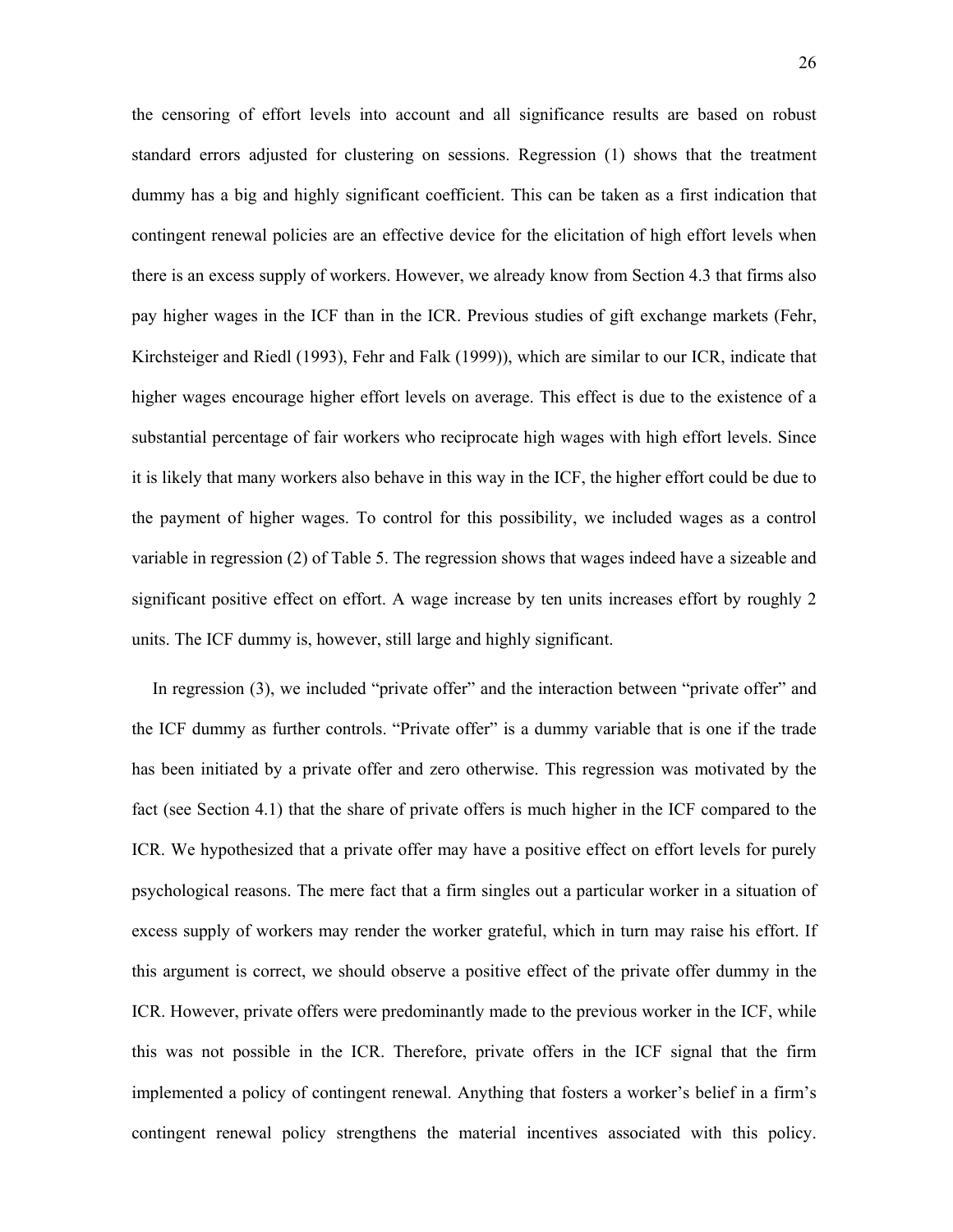Therefore, private offers in the ICF are predicted to have a positive effect beyond the psychological effect that may also be present in the ICR because they capture a part of the impact of contingent renewal policies on effort. If our arguments are correct, "private offer" and the interaction between "private offer" and the ICF dummy should be positive and significant. Regression (3) shows that this is indeed the case. A private offer in the ICR has a sizeable and significant effect on effort and the effort increase due to private offers in the ICF is significantly larger than in the ICR. The positive impact of "private offer" in the ICR may explain why the frequency of private offers is already relatively high there (see Figure 1). The extra effect of "private offer" in the ICF may partly explain why firms in the ICF rely more on private offers than do firms in the ICR. Note also that even if we control for wages and private offers, the ICF dummy is still significantly positive.

#### TABLE 5 here

An interesting feature of Figure 5 is that the effort in the final period is more than two units higher in the ICF than in the ICR. We performed regression (4), which uses only the ICF and ICR data of the final period in order to examine the reasons for this difference. Note that all variables related to a contingent renewal policy, i.e., the ICF dummy and the interaction between the ICF dummy and private offer, should no longer play a role in the final period, because the workers' contracts cannot be renewed. In contrast, the variables that are hypothesized to have an impact even in one-shot interactions should still play a role. Regression (4) shows that the data supports these predictions. The ICF dummy and the interaction variable are far from being significant whereas the wage and private offer have still sizeable coefficients and are significant. We know from figures 1 and 3 that firms make more private offers in the final period and pay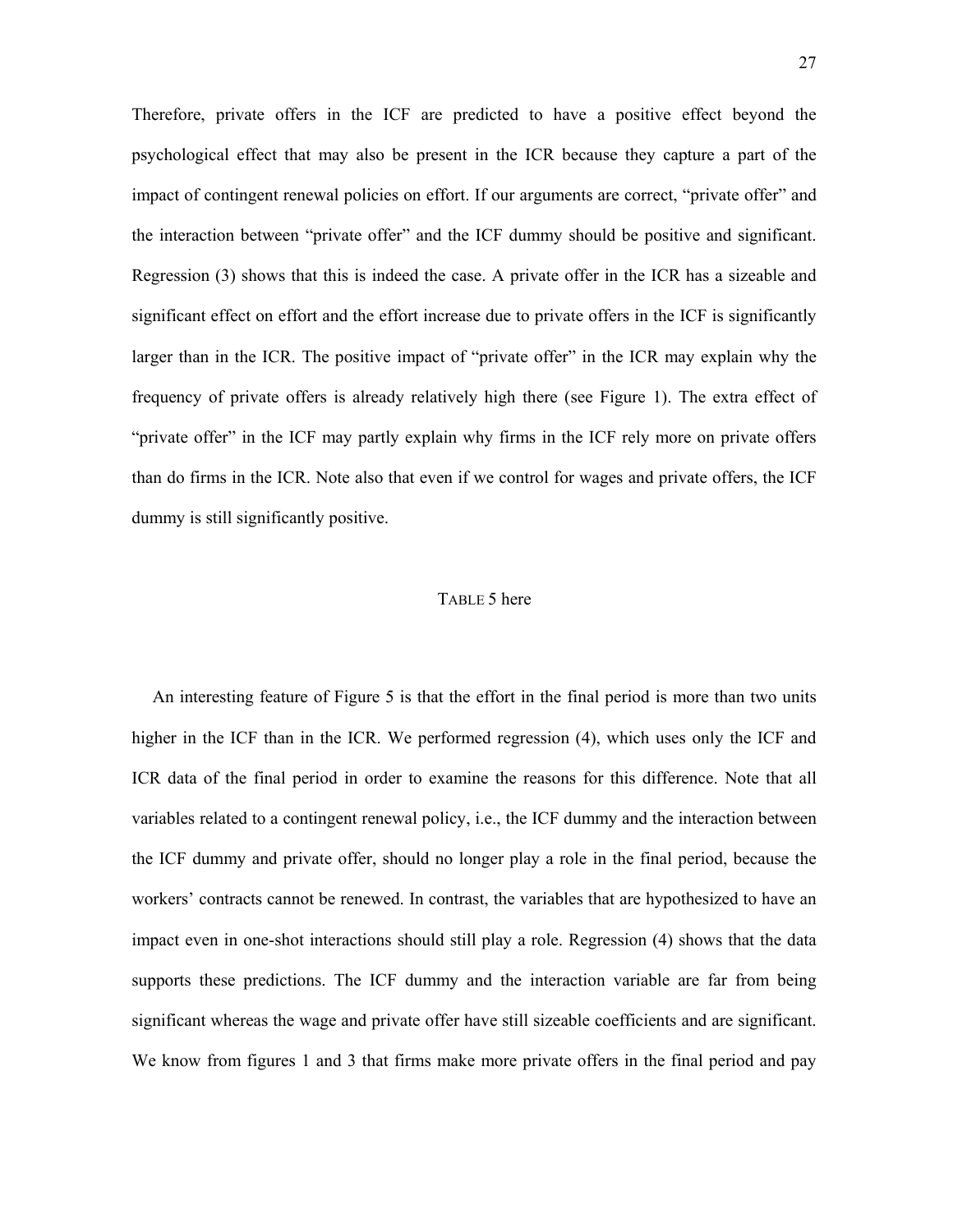higher wages in the ICF. Therefore, the higher effort level in the final period of the ICF can be attributed to the differences in firms' behavior across ICF and ICR.<sup>19</sup>

#### 4.6. *Efficiency and Distribution in Long-Term Relations*

We showed in Section 4.2 that many more trades took place in long-term relations in the ICF than in the C condition. An important precondition for the existence of long-term relations is that both workers and firms gain when they remain together. In particular, if workers can earn more money with a strategy of "take the money and run", i.e., by interacting only a few times with a firm, until the firm trusts them and pays high wages, after which the worker shirks, long-run relations will be a transient phenomenon. In Figure 6, we depict firms' profits and workers' earnings in the ICF as a function of the ultimate duration of their relationship. The figure shows that both workers and firms earn the more money from a trade the longer their relationship ultimately lasted. The highest incomes from a trade are experienced in relations which ultimately lasted between 11 and 15 periods. Workers earn almost twice as much, and firms earn more than twice as much in such long-term relations as compared to short-term relations which lasted 1 or 2 periods. Regression analyses also support this result. We regressed both the firms' profit and the workers' earnings per trade on the final duration of the relationship, controlling for "period" and "period squared". A one-period increase in the ultimate length of a relation significantly increases firms' profits by 1.7 units and workers' earnings by 1.3 units.

Another noteworthy feature of Figure 6 is that, irrespective of how long the relation lasted, the earnings from trade are distributed rather equally between workers and firms in the ICF. The workers' share in the total earnings is on average 50 percent in the ICF. Figure 6 also shows firms' profits and workers' earnings per trade in the ICR and the C condition.<sup>20</sup> The workers' share is 69 percent in the ICR while it is only 22 percent in the C condition. Thus, the firms' extract most of the gains from trade for themselves in the C condition, whereas they share it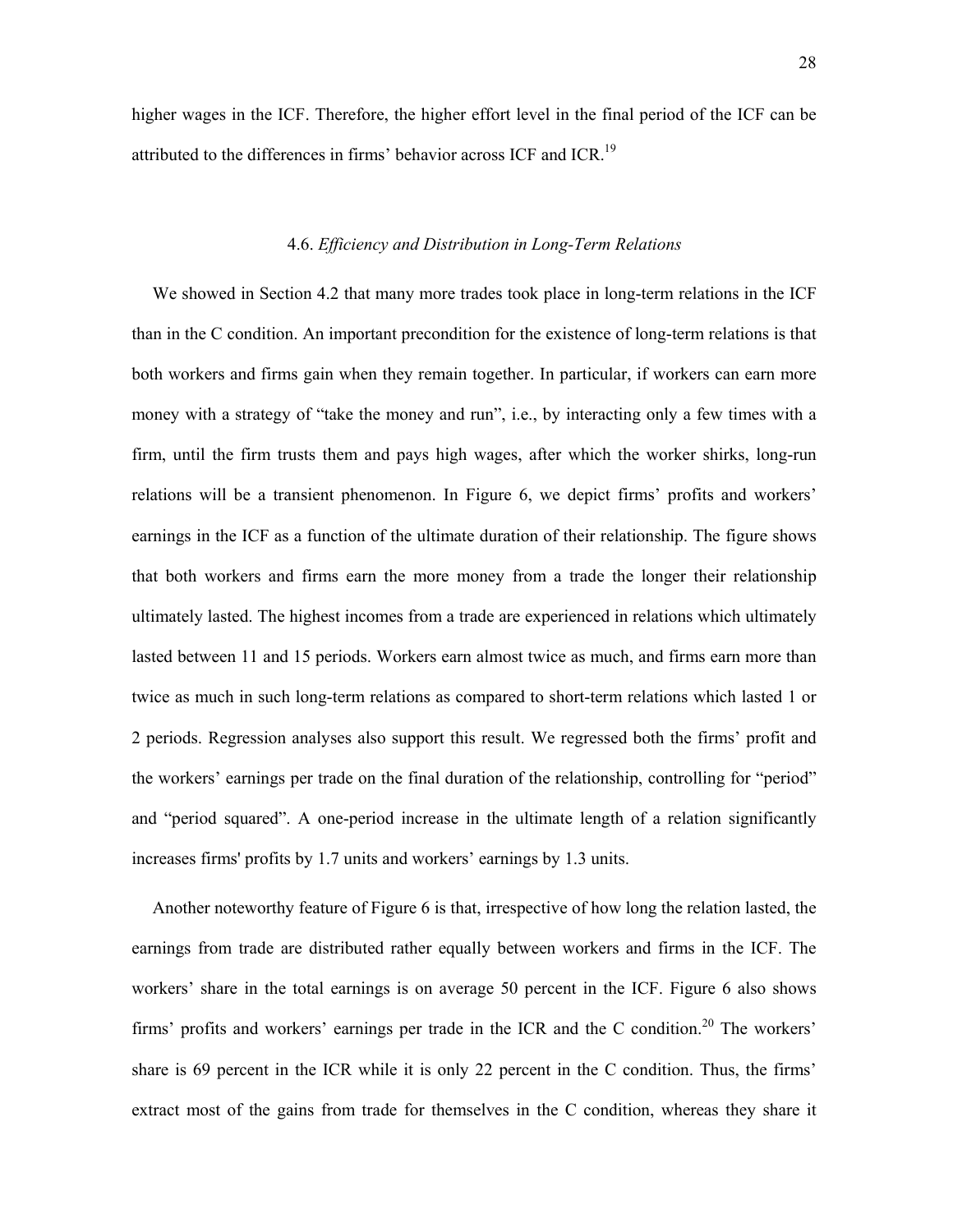equally in the ICF. The earnings sharing in the ICF is also neatly illustrated by the relation between the offered earnings from a trade,  $w - c(\tilde{e})$ , and the desired effort level  $\tilde{e}$ . There is a strong positive relation between  $\tilde{e}$  and the offered earnings from trade in the ICF. This means that firms not only compensate their workers for the effort they request from them but also offer them a part of the higher overall income generated by the provision of  $\tilde{e}$ . This contrasts sharply with the C condition, where the earnings offered per trade are generally low and where the relation between the offered earnings and  $\tilde{e}$  is flat. Thus, the ICF can be characterized as a surplus-sharing economy while surplus-sharing is absent in the C condition.

#### FIGURE 6 here

The egalitarian sharing of the overall earnings from a trade in the ICF occurs throughout the whole experiment, i.e., in all periods. This fact is interesting for several reasons. First, it indicates that unemployment was involuntary in all periods because the unemployed workers would have been better off if they had had a job. Moreover, as the very low earnings for the workers in the C condition show, the unemployed workers would have been willing to work at substantially lower wages. Second, the workers' high earnings from trade in the ICF show that the entrance fee critique against the disciplining version of the efficiency wage hypothesis does not apply here. This critique says that firms will extract any rent up-front that the workers earn in future periods by charging an entrance fee (Carmichael 1985). While it was not possible to charge an entrance fee in our experiment, it was possible to pay wages of zero. The firms could at least extract part of the huge future rents from the workers by paying  $w = 0$  in period t and demanding the maximum effort. However, there is simply no evidence that firms ever tried such a policy. Instead, they shared the total earnings from a trade *in each period*. In periods 1-14 the workers' share in the gains from trade varied between 45 and 57 percent; in period 15 the share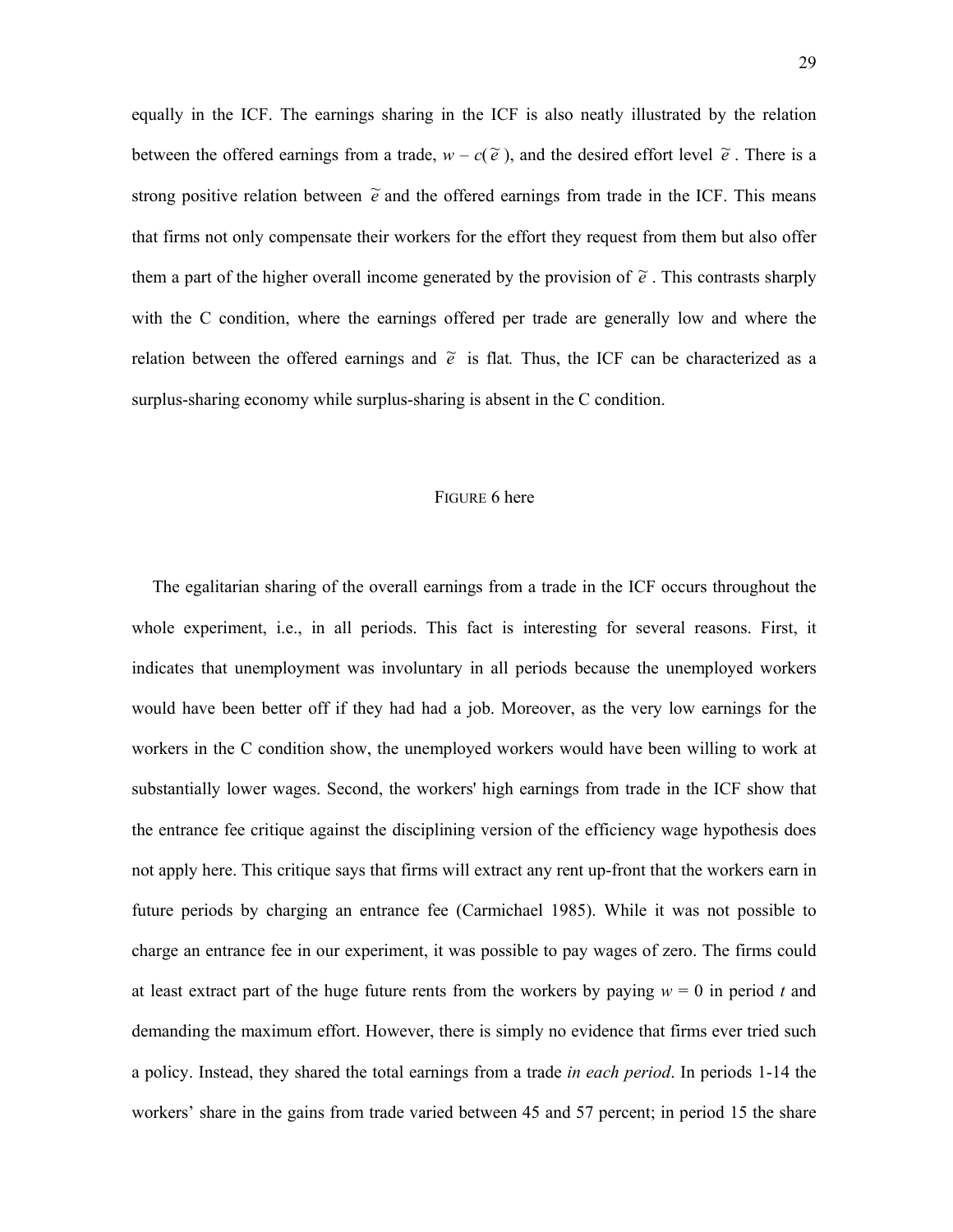was 71 percent which is close to the average share in the ICR. This sharing policy was quite rational in view of the workers' behavior because the workers' effort choice in *t* strongly varied with the wage in *t.* Thirdly, the workers' high earnings from trade provide a rationale for the absence of disagreements about contract conditions in the ICF. The firms took advantage of the excess supply of workers in the C condition, and their attempts to enforce low wages led to a considerable number of unaccepted offers. Workers in the ICF had little reason not to accept the prevailing contract because the firms' offers were generous.

#### 4.7. *Preconditions for Successful Long-Term Relations*

If long-term relations are so much better for both firms and workers, how do the parties establish successful relationships? One possibility is that firms and workers gradually build up trust, i.e., wages and effort gradually increase over the course of a relationship. The other is that successful relations exhibit high wages and high effort levels from the very beginning. The renewal probabilities of relations of different length suggest that the first two periods are critical for the success of a relationship. Only 25 percent of the one-period relations are renewed for a further period. This figure increases to 60 percent for relations that have lasted for two periods, while the renewal probability is roughly 80 percent for relations with duration in excess of two periods. This suggests that if a trading relation survives the first one or two periods, the chances for the establishment of longer lasting relations are relatively high.

This raises the question of which actions by firms and workers during the first two periods contributed to a successful long-term relation. To answer this question, we classified the observed trading relations according to whether their ultimate duration was 1-2 periods, 3-5 periods, or 6-15 periods. We then computed the evolution of average wages and average effort over the course of the relationships in the different relationship classes (see Figure 7). The figure indicates that even in period 1 of a relationship, there were sizeable wage differences across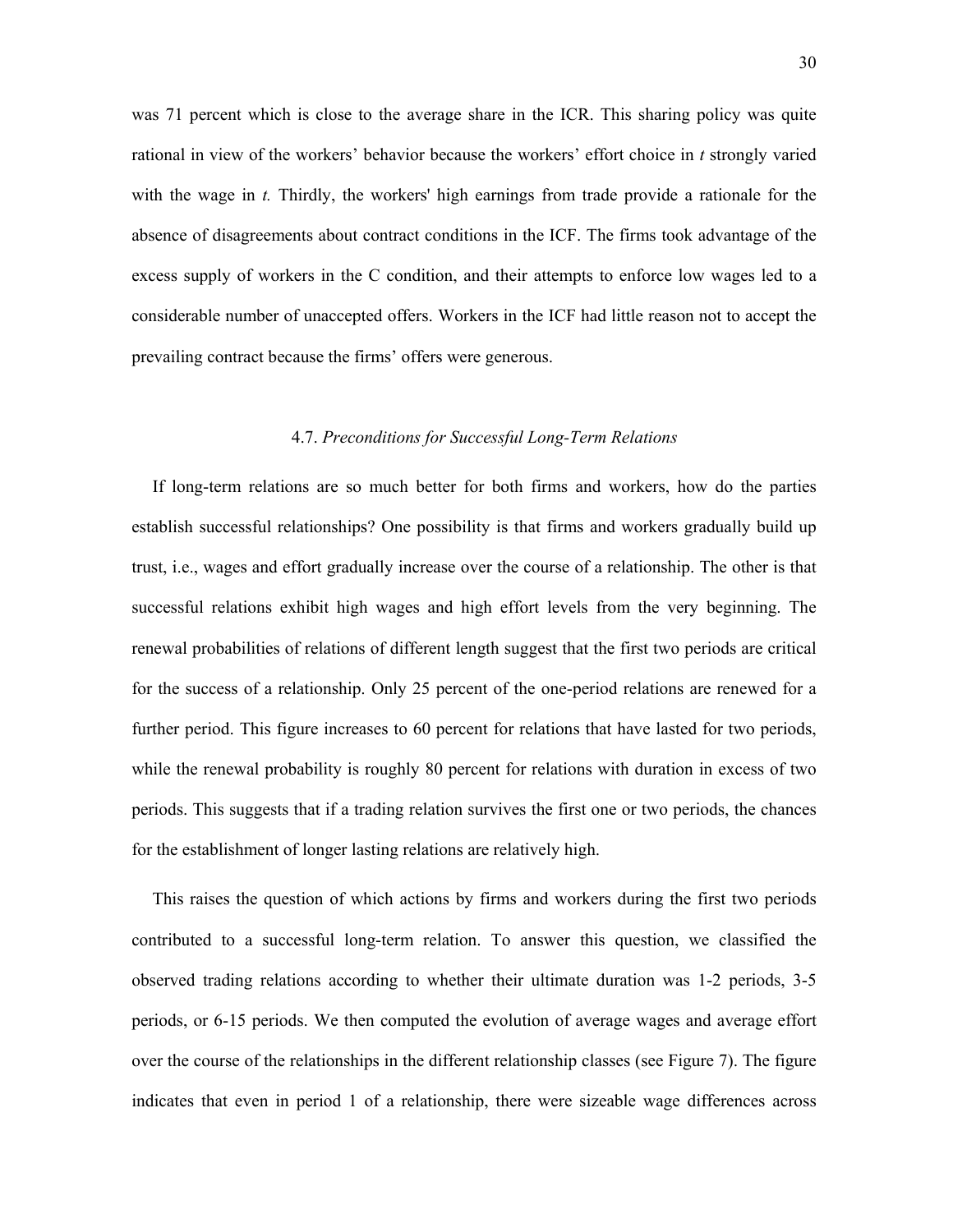relationships of different ultimate durations. For instance, the first period wage was 43 in those relationships that finally lasted 6-15 periods, which was 10 to 15 units higher than that in those relationships that ultimately lasted only 1-2 or 3-5 periods.<sup>21</sup> The evolution of effort across relationship classes, which is measured on the right vertical axes of Figure 7, resembles the wage picture. The first period effort was higher in those relations that ultimately lasted 6-15 periods than in those with a final duration of less than 6 periods. The same holds for expected effort. Firms in long lasting relations already expect considerably higher effort levels at the beginning of the relationship. From the effort regressions in Table 5, we know that higher wages are associated with higher effort levels. Thus, Figure 7 and Table 5 suggest that high wage levels in the first period of a relationship induced high effort levels in that period, facilitating the emergence of long-term relations. However, Figure 7 also shows that there is a gradual wage and effort increase in the first three periods in those relations that ultimately lasted 6-15 periods. This suggests that, in addition to the seeds planted by high first period wages, the establishment of successful long-term relations is further supported by a gradual increase in mutual trust.

#### FIGURE 7 here

We also ran censored regressions with the ultimate duration of relations as a dependent variable and the wage in the first one or two periods of a relation as the independent variable. Wages in both the first period ( $p = 0.030$ ) and in the first two periods ( $p = 0.008$ ) are highly significant predictors of the ultimate duration. An increase of the first-period wage by 10 units increases the ultimate duration by 2.5 periods on average. We also hypothesized that the extent to which a worker meets or exceeds the firm's effort expectations in the first period of a relation could contribute to the ultimate duration of a relation. If, in addition to wages, we include a dummy variable indicating whether the worker met or exceeded the firm's expectations, the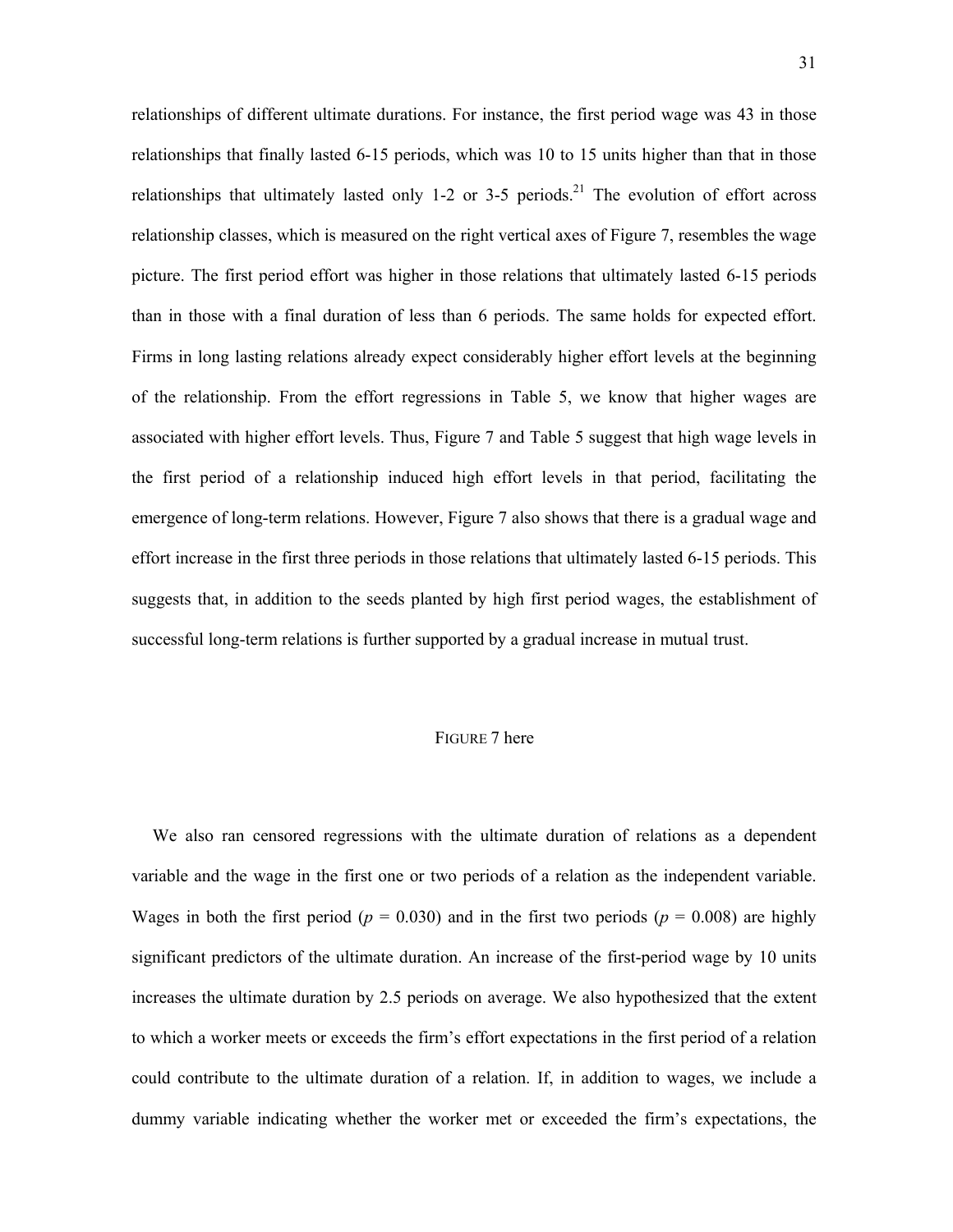positive wage effect on ultimate duration remains significant and the dummy variable has a large and significant positive effect. The same result holds true if we take wages and the dummy in the first two periods of a relation as predictors of ultimate duration. We also ran regressions with a dummy indicating whether the worker's actual effort in period 1 of a relationship equaled or exceeded the firm's desired effort level. It does not matter whether we use the firm's desired or expected effort as a reference level, however. In both cases, a dummy variable indicating whether the reference level is met or exceeded has a large positive impact on ultimate duration.

Taken together, these results suggest that the trading parties' behavior in the first or the first two periods is important for the establishment of successful long-term relations. Both firms' and workers' actions are important. A firm can initiate a trustful long-term relation by already paying relatively high wages at the beginning of the relationship and the worker can signal that he can be trusted by providing effort that meets or exceeds the firm's expectations. In addition, we also observe a gradual increase in trust over the first few periods of long-term relations. Of course, a relation will ultimately only be successful if the firm continues paying fair wages and the worker persists in providing satisfactory effort. Yet, the discussion above tells us that the situation at the very beginning of a relationship significantly affects whether this will occur.

#### 5. CONCLUSIONS

We have shown in this paper that the absence of third-party enforceability of contracts changes the nature of market interactions in a fundamental manner. When contracts are thirdparty enforceable, the identity of the trading partner is irrelevant and the vast majority of trades take place in one-shot transactions. The short side of the market exploits its bargaining power and the gains from trade are distributed rather unequally. In contrast, in the absence of thirdparty enforcement, firms care a lot about the identity of their workers, they pay high wages, and they share the gains from trade relatively equally with their workers. They voluntarily limit their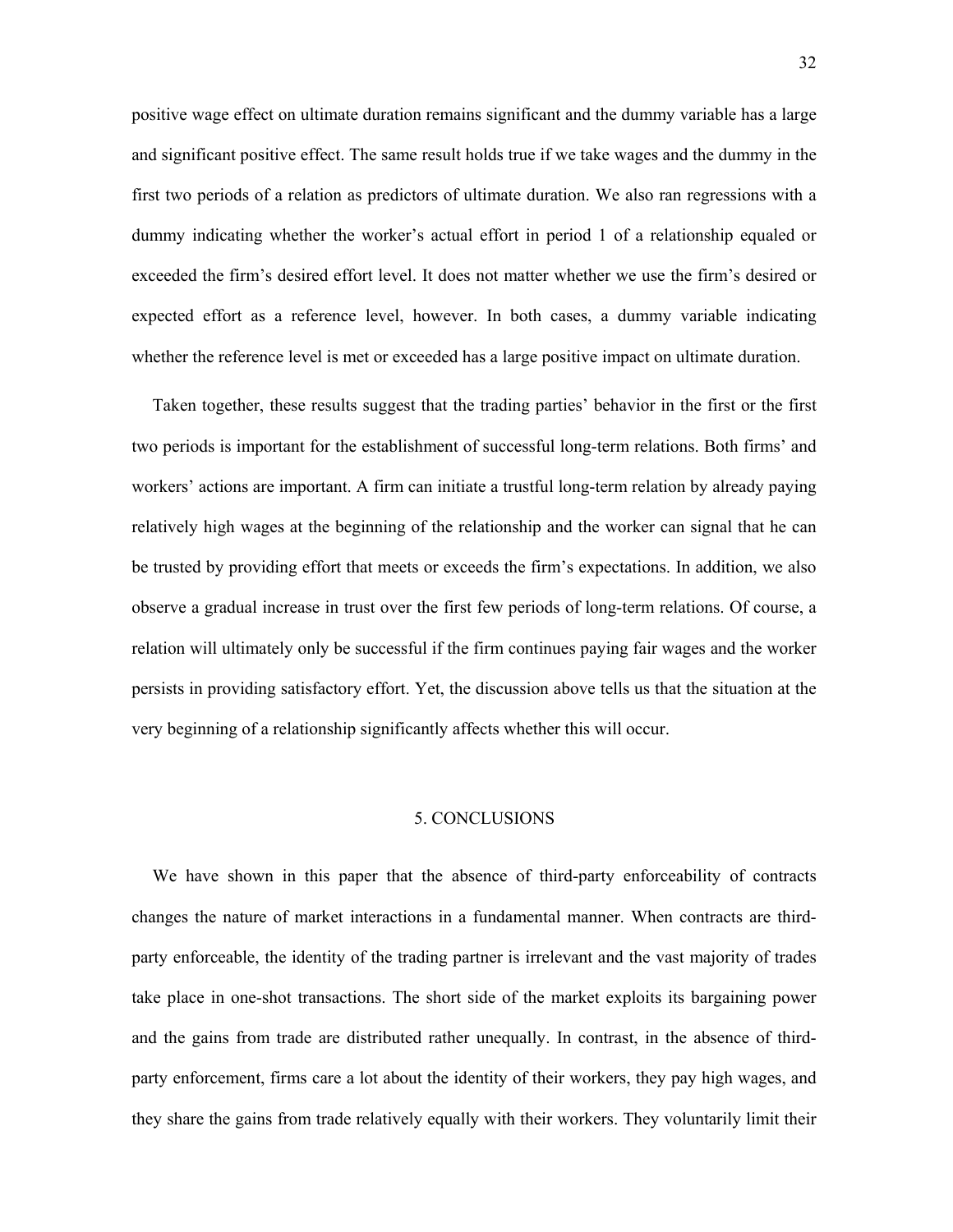set of trading partners by tendering their offers exclusively to particular workers with whom they form long-term relations. Firms initiate successful long-term relations by already offering high wages in the first period of a relation; workers contribute to successful relations by meeting or even exceeding firms' effort expectations. Long-term relations are successfully managed by a policy of contingent contract renewal rewarding high and satisfactory performance with the renewal of the contract. Both firms and workers are better off if they are allowed to engage in long-term relations. The average income of both parties is much higher in long-term relations than in short-term relations. When we remove the possibility of renewing the contract with the previous worker, there is a substantial drop in the average effort and the minimal effort becomes the most frequently chosen effort level.

It is costly for the firms to extract current or future rents from the workers by low wage offers in the absence of third-party enforceable effort because this leads to an immediate reduction in the effort level. We also find some evidence suggesting that workers accumulate reputational capital in the course of long-term relations. Firms expect higher effort levels and workers do provide higher effort levels in longer lasting relations, making firms, ceteris paribus, more reluctant to fire them.

We believe that our experiments provide methodological returns in addition to the insights provided by this paper. Our experimental set-up can be used with appropriate modifications and additional treatment conditions to examine a host of interesting questions. One could, for instance, easily study the market and efficiency consequences of employment legislation which increases layoff costs for firms. Another interesting question is what happens if firms receive information on the unemployment history of the workers. Are workers who have been unemployed for prolonged periods of time stigmatized, i.e., do they get fewer and worse offers? A further important question is how markets where the sellers can acquire a general reputation for being trustworthy work. The workers could only acquire a relation-specific reputation in our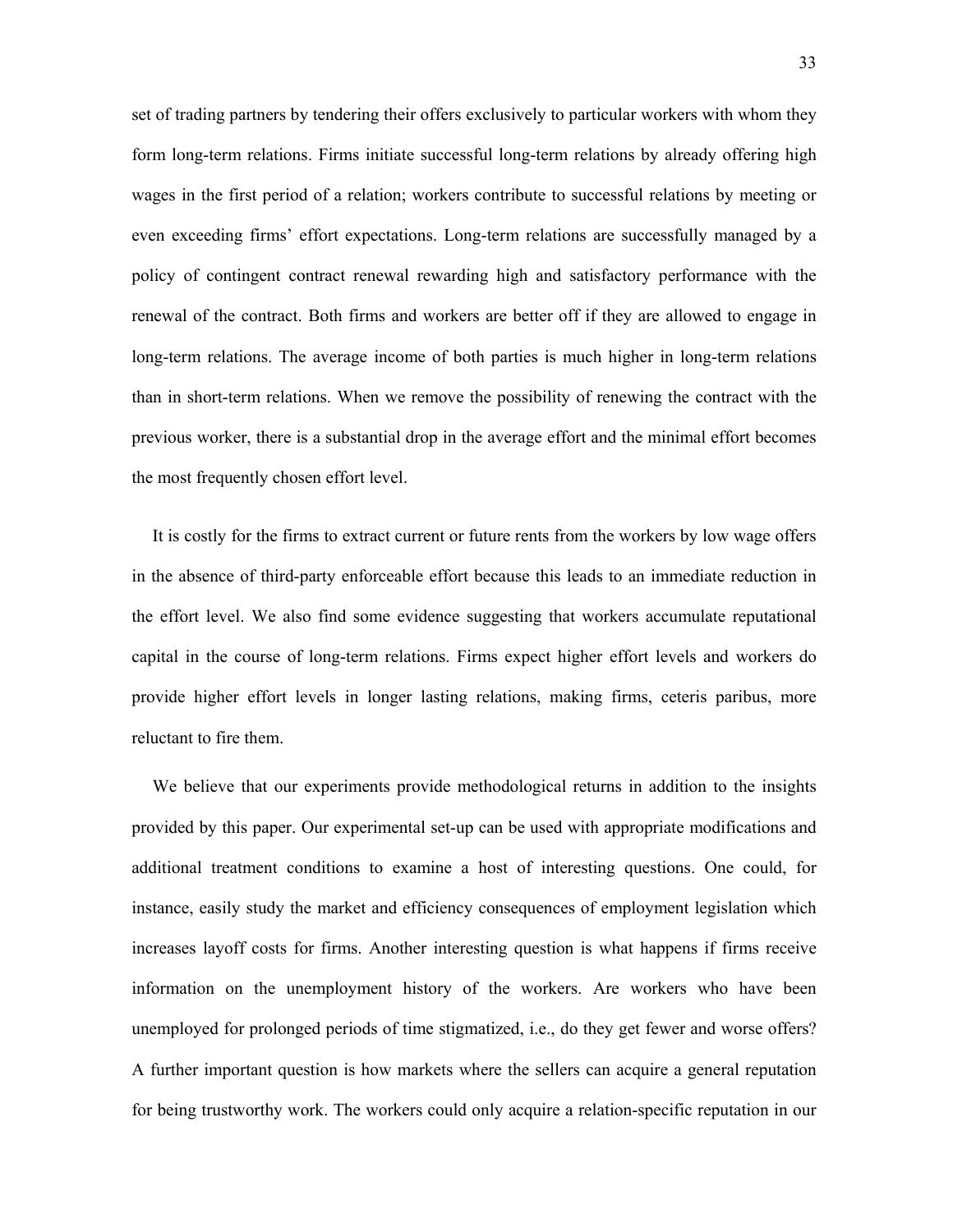experiments because the other firms did not know how well a particular worker worked. While this is a natural condition in many labor markets, there are clearly many goods markets where the sellers can acquire a general reputation. Moreover, one could allow the sellers to invest in costly advertising to create a general reputation. Also, questions regarding the interaction between explicit and implicit incentives have remained largely unexplored empirically. For instance, is it indeed the case that the availability of better explicit incentives makes self-enforcing agreements less likely – as hypothesized by Baker, Gibbons and Murphy (1994) and Schmidt and Schnitzer (1995). Or: How do decisions with regard to vertical integration interact with relational contracts (Baker, Gibbons and Murphy (2002))?

Finally, our set-up lends itself to the analysis of the question of the extent to which selfenforcing implicit agreements are associated with price or wage stickiness. In our view, relational long-term contracts may well introduce considerable inertia into the system. Our results suggest that long-term relations are embedded into a system of implicit obligations and beliefs about obligations that render fairness concerns prominent. Once a worker and a firm have established a long lasting implicit agreement, fairness concerns and the coordination problems involved in reaching a different implicit agreement may render the parties unwilling to change the agreement despite the existence of large supply or demand shocks.

*Institute for Empirical Research in Economics, University of Zürich, Blümlisalpstrasse 10, CH-8006 Zürich, m.brown@bluewin.ch, falk@iew.unizh.ch, fehr@iew.unizh.ch.*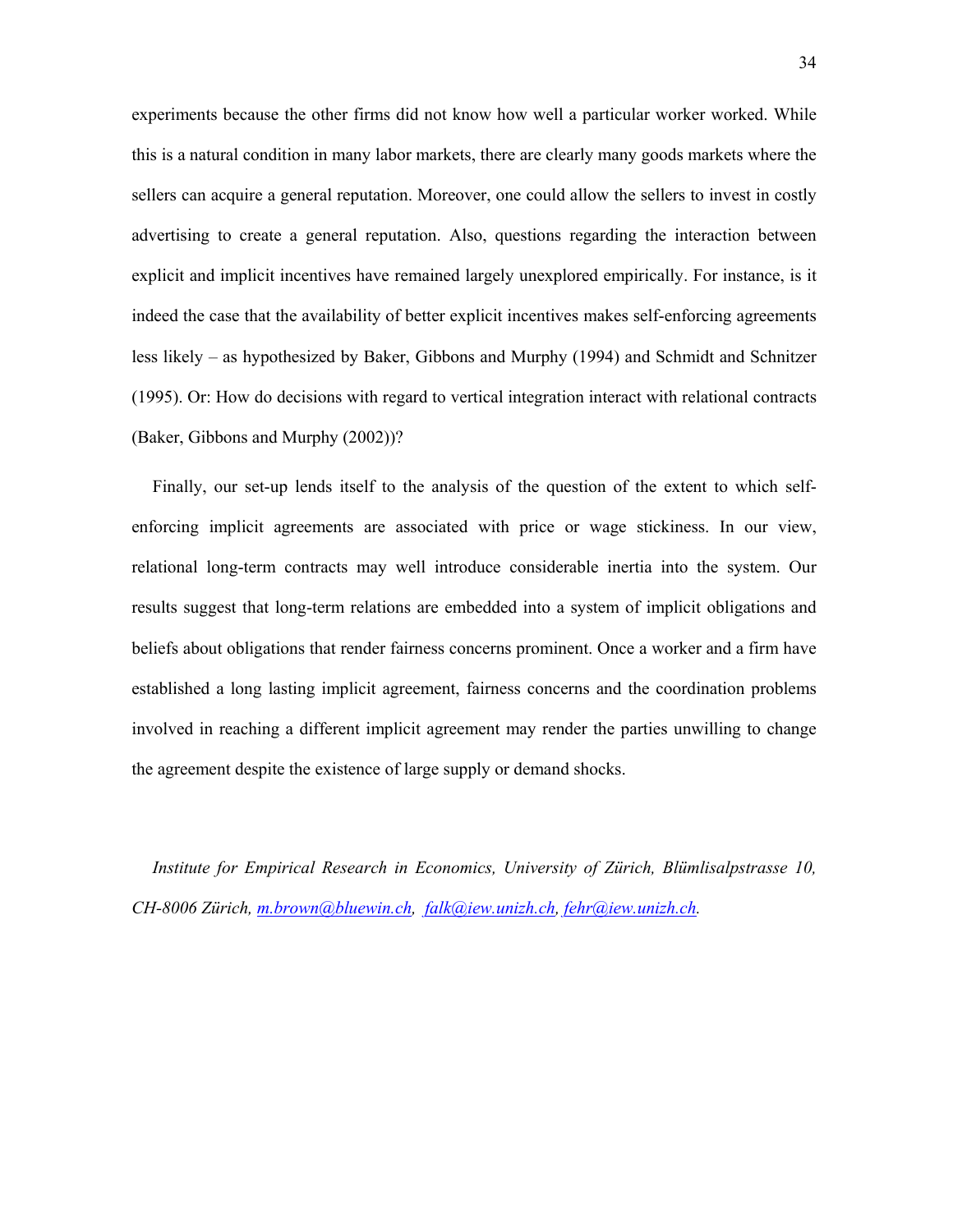#### APPENDIX

We show in more detail in this appendix how high effort levels can be sustained in a perfect Bayesian equilibrium in the ICF condition if a sufficient number of fair subjects who reciprocate generous contract offers with generous effort levels are present. For tractability reasons our argument relies on the theory of fairness developed by Fehr and Schmidt (1999). The utility function of fair players in the two-player case is thus given by

$$
U_i(x) = x_i - \alpha_i \max\{x_j - x_i, 0\} - \beta_i \max\{x_i - x_j, 0\},
$$

 $i \in \{1,2\}$ *,*  $i \neq j$ *,* where  $x=(x_1,x_2)$  denotes the vector of monetary payoffs and  $\beta_i \leq \alpha_i$ ,  $0 \leq \beta_i \leq 1$ . The term weighted with  $\alpha_i$  measures the utility loss stemming from inequality to *i*'s disadvantage, while the term weighted with  $\beta_i$  measures the loss from advantageous inequality. We use a grossly simplified version of this theory*.* We assume that there are 40 percent selfinterested persons ( $\alpha_i = \beta_i = 0$ ) and 60 percent fair persons. Fair subjects exhibit  $\alpha_i = \beta_i = 0.5 + \varepsilon$ , where  $\varepsilon$  is a small positive number. Fair subjects thus are willing to pay in order to achieve equality. If the inequality is to their disadvantage, they are prepared to engage in costly "punishment" in order to reduce the payoff to their opponent. If the inequality is to their advantage, they are willing to spend resources in order to benefit the other player. Subjects with  $\alpha_i = \beta_i = 0.5 + \varepsilon$  are willing to share the surplus of a contract equally.

We make two further simplifying assumptions for our application. We assume that, once a contract has been accepted, the only reference agent for a subject in our experiment is his trading partner. This allows us to use the two-person utility function above to study the workers' effort behavior. We believe that this assumption approximates the subjects' perception of the situation well because they do not know the effort provided in other trades. In addition, the trading partner has clearly a salient position for a subject in our experiment once a contract has been concluded. We also assume for reasons of tractability that each firm can make exactly one offer, private or public, per period and that the firms' offers are made simultaneously. The strategy space of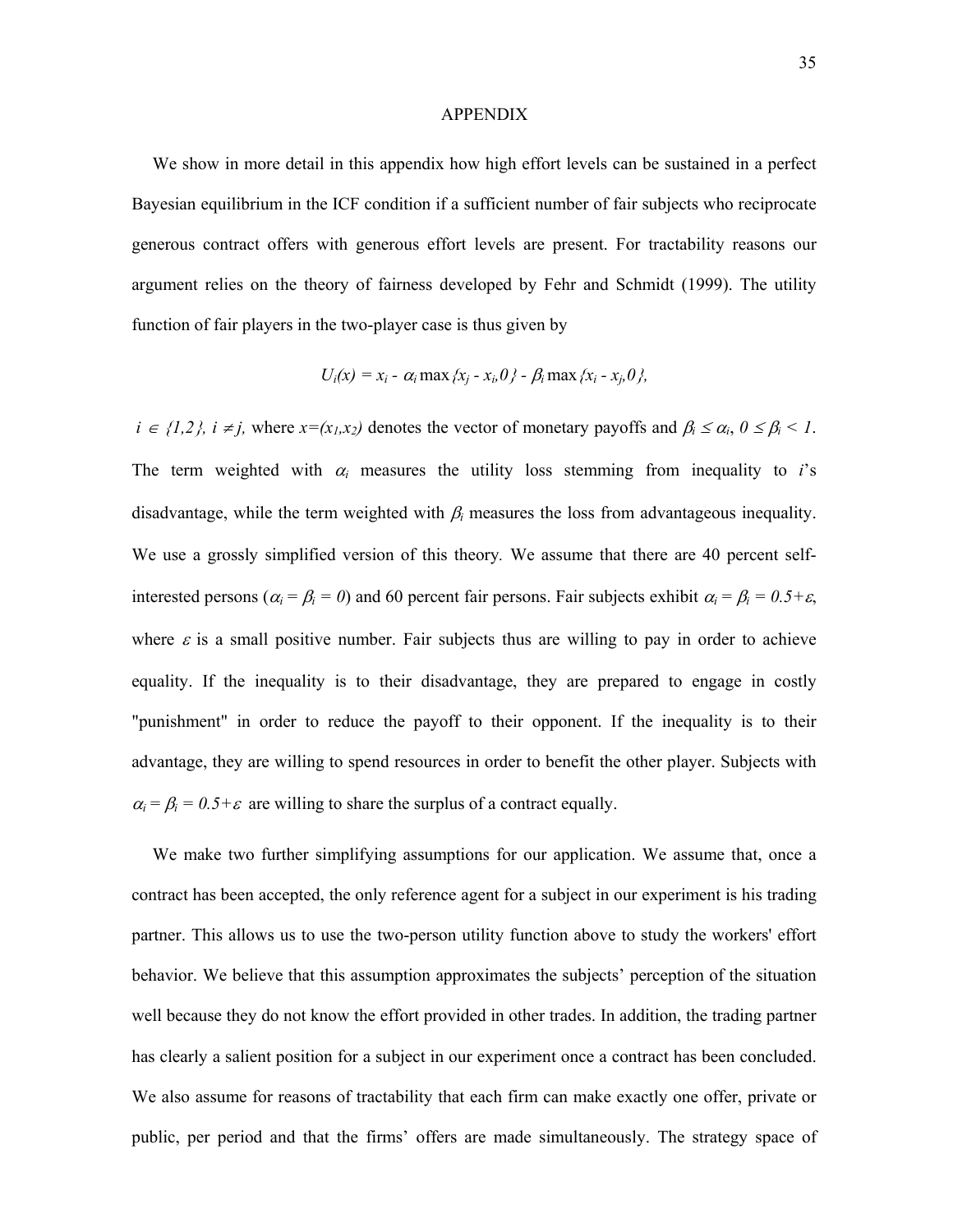continuous auctions, where many firms and workers interact and where the traders can make offers continuously during the trading period, is so large that this situation has defied a fully rigorous analysis for now. Therefore, we approximate this situation with a posted contract institution where each firm makes one offer simultaneously per period.

The following strategies can be shown on the basis of the assumptions above to be part of a perfect Bayesian equilibrium in the ICF. The workers' strategy is as follows: fair workers choose the payoff equalizing effort level in all periods. They accept any contract that gives them a nonnegative payoff. Selfish workers also accept any contract giving them a non-negative material payoff. They perform at the desired effort level if the cost of the desired effort in period *t-1* is less than or equal to the expected loss from being fired.

The firms' strategy is as follows: a firm renews the contract in all periods with the previous worker if the worker provided the desired effort level. Otherwise, the worker does not get a new offer from his previous firm. Firms make a public offer in period 1, and whenever they do not renew the previous worker's contract. All firms offer a contract  $(w, \tilde{e}) = (59, 10)$  from period 1 to 13. This contract equalizes the material payoff if the worker chooses  $e = 10$ . All firms offer the contract  $(w, \tilde{e}) = (40, 7)$  in period 14. This contract equalizes the material payoff if the worker chooses  $e = 7$ . In period 15, the selfish firm offers  $(w, \tilde{e}) = (32, 6)$  while the fair firm offers  $(w, \tilde{e}) = (5, 1)$ . A fair firm's period 15 contract gives all workers a payoff of 5, which is identical to the unemployment benefit of 5, in contrast with a selfish firm's contract. This contract gives the fair workers a payoff of 24, and the selfish workers (who shirk in the final period) a payoff of 32.

The strategies described above are supported by the workers' out-of-equilibrium beliefs that the firm terminates the relation at the end of the period if it does not pay a "fair" wage in this period. The "fair" wage is the wage that equalizes the payoff if the worker chooses the desired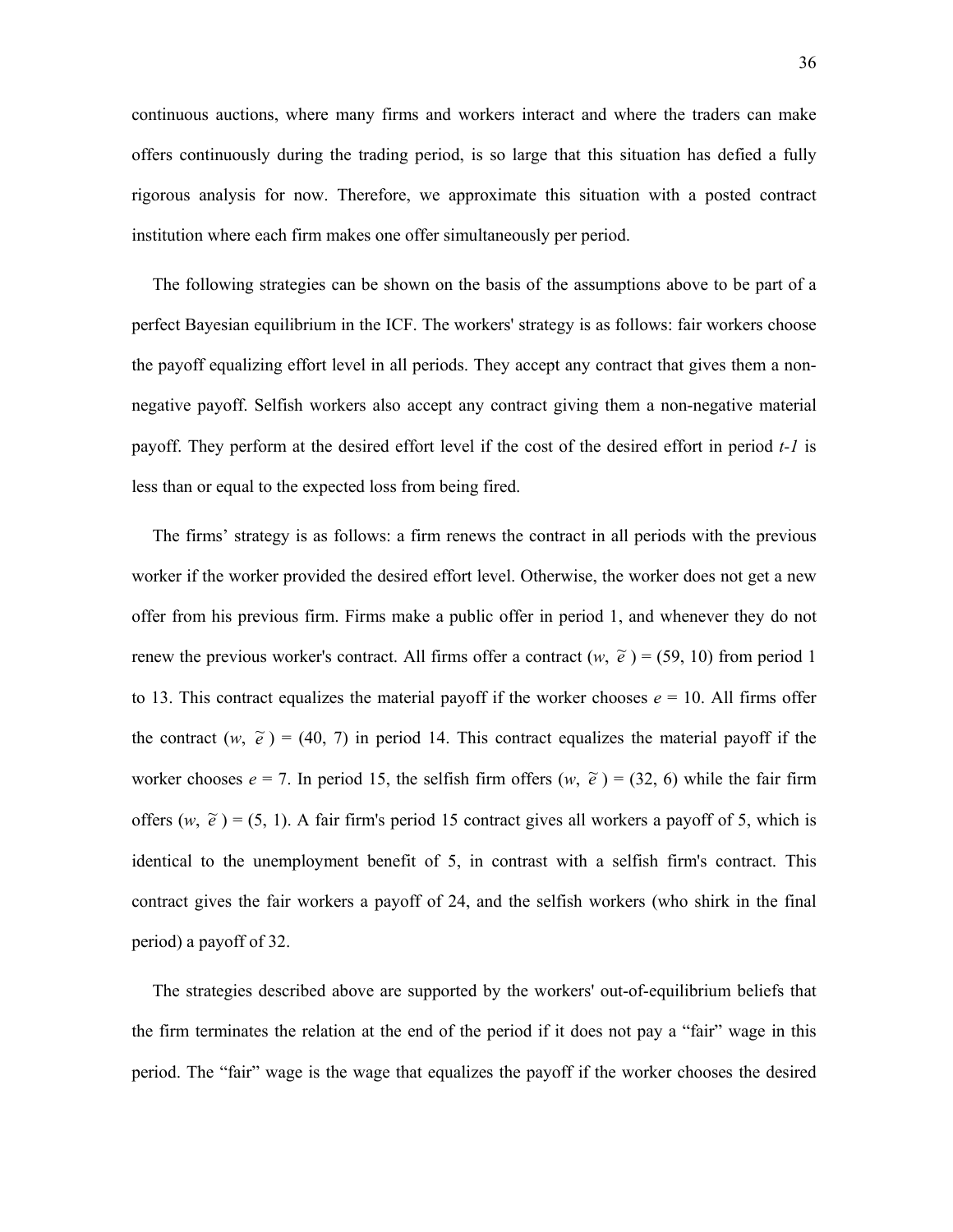effort level  $\tilde{e}$ . If, however, the firm pays a fair wage in period *t*, the worker believes that he will get a new offer in period  $t+1$  with probability 1 if he performs at  $\tilde{e}$ .

The crucial intuition behind this equilibrium is the existence of a rent in period 15. Note that when all subjects are selfish, firms have no incentive to offer a rent in period 15. In the presence of fair workers, however, the selfish firms have an incentive to pay a relatively high wage in period 15 because the fair workers respond to high wages in any given period *t* with payoff equalizing effort levels in period *t*. This makes it profitable for the selfish firms to pay a high wage in period 15. In contrast, the fair firms do not pay a high wage in period 15 because they derive extra disutility from the shirking of selfish workers. The reason is that shirking causes inequality to the disadvantage of the firm, which fair firms value negatively. Thus, the fair workers induce the selfish firms to pay a high wage in period 15 while the selfish workers induce the fair firms to pay a low wage.

To be more precise, remember our assumption that there are 60 percent fair persons and 40 percent selfish persons. The fair workers prefer an effort level for any given wage that equalizes  $\pi_f$  and  $\pi_w$ , i.e., an effort such that  $10e - w = w - c(e)$  holds. Differentiating this equation yields *∂e* / ∂*w* = 2 /[10 + *c*'(*e*)]. We consider the effort and wage decisions in period 15 first. Remember that in equilibrium, the workers' type has not yet been revealed when the firms decide on their contract offer in *t* = 15. A firm's expected material payoff is  $E\pi_f = 0.6[10e(w) - w] + 0.4[10 - w]$ where  $e(w)$  denotes the fair worker's effort level. Differentiation with suspect to *w* yields  $\partial E \pi_f / \partial w = 6(\partial e / \partial w) - 1 = [12/(10 + c'(e))] - 1$ . This derivative is zero if  $c'(e) = 2$ , which is the case for all  $e \in \{3,4,...,8\}$ . Thus, the firm's profit is the same for all wages that induce effort levels in the set  $\{3, 4, \ldots, 8\}$ . They all generate an expected profit of  $E\pi_f = 8$ .<sup>22</sup> This means that the selfish firm is indifferent between any  $\tilde{e} \in \{3,4,...,8\}$ . The fair firm, however, prefers  $\tilde{e} = 1$ and *w* = 5. This gives it an expected utility of  $EU_f = 10 \cdot 1 - 5 = 5$ . The selfish worker will shirk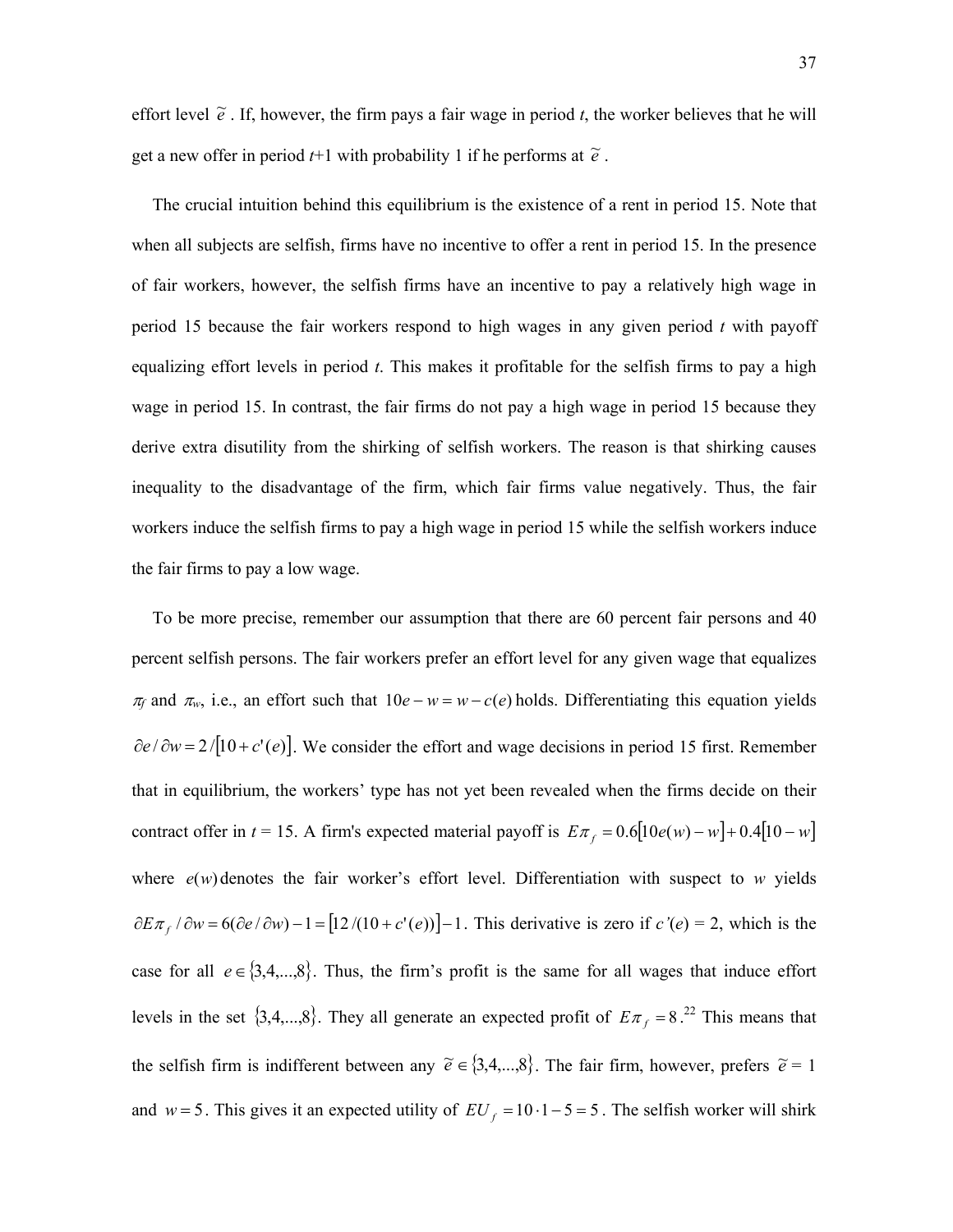for any  $\tilde{e} > 1$  which causes disadvantageous inequality for the fair firm. For example, a firm has to pay  $w = 14$  to induce a fair worker to choose  $\tilde{e} = 3$ . The expected utility of this wage offer is  $EU_f = E\pi_f - 0.6\beta[30 - 14 - (14 - 2)] - 0.4\alpha[14 - (10 - 14)] = 8 - 9.6\alpha$ . The term in the first brackets is the payoff difference between  $\pi_w$  and  $\pi_f$  if the worker performs, which happens with probability 0.6. The term in the second brackets is the payoff difference between  $\pi_w$  and  $\pi_f$  if the worker shirks, which happens with probability 0.4. It is easy to see that for  $\alpha \geq 1/2$ ,  $EU_f < 5$ , i.e., the fair firm prefers  $\tilde{e} = 1$  over  $\tilde{e} = 3$ . The same holds for all wages inducing  $\tilde{e} > 1$ . Thus while  $(w, \tilde{e}) = (5,1)$  is the utility maximizing offer for fair firms in  $t = 15$ ,  $(w, \tilde{e}) = (32,6)$  is a (non-unique) utility maximizing offer for selfish firms. The rest of our argument is based on the assumption that selfish firms offer  $(32, 6)$  in  $t = 15$ , but in view of the non-uniqueness of the best offer different assumptions would be equally legitimate.

In order to compute the expected loss of the workers from shirking in  $t = 14$ , it is important to recall that the workers do not know the type of their firm in *t* = 14. Thus, they do not know for sure which offer they will receive in  $t = 15$  in case they meet the desired effort in  $t = 14$ . Since there are 60 percent fair firms and 40 percent selfish firms, a fair worker who does not know his type has an expected payoff of  $E\pi_w = 0.6 \cdot 5 + 0.4[32 - 8] = 12.6$  in period 15. A selfish worker who does not know his firm's type has an expected payoff of  $E\pi_w = 0.6 \cdot 5 + 0.4[32 - 0] = 15.8$  in period 15. Therefore, the payoff gain from being employed in the final period is  $15.8 - 5 = 10.8$ for the selfish worker and  $12.6 - 5 = 7.6$  for the fair worker.<sup>23</sup> This means that the implicit threat of firing the worker in case he shirks in  $t = 14$  induces a selfish worker to provide up to  $\tilde{e} = 7$  in period 14. The selfish worker prefers, however, to shirk if the firm demands  $\tilde{e} > 7$  in  $t = 14$ because  $c(\tilde{e}) \ge 12$  for  $\tilde{e} > 7$ .

Given the selfish worker's behavior, a demand of  $\tilde{e} = 7$  in  $t = 14$  and a payoff equalising wage  $w = 40$  for that effort level is optimal for all firms. It does not pay to offer  $w > 40$  because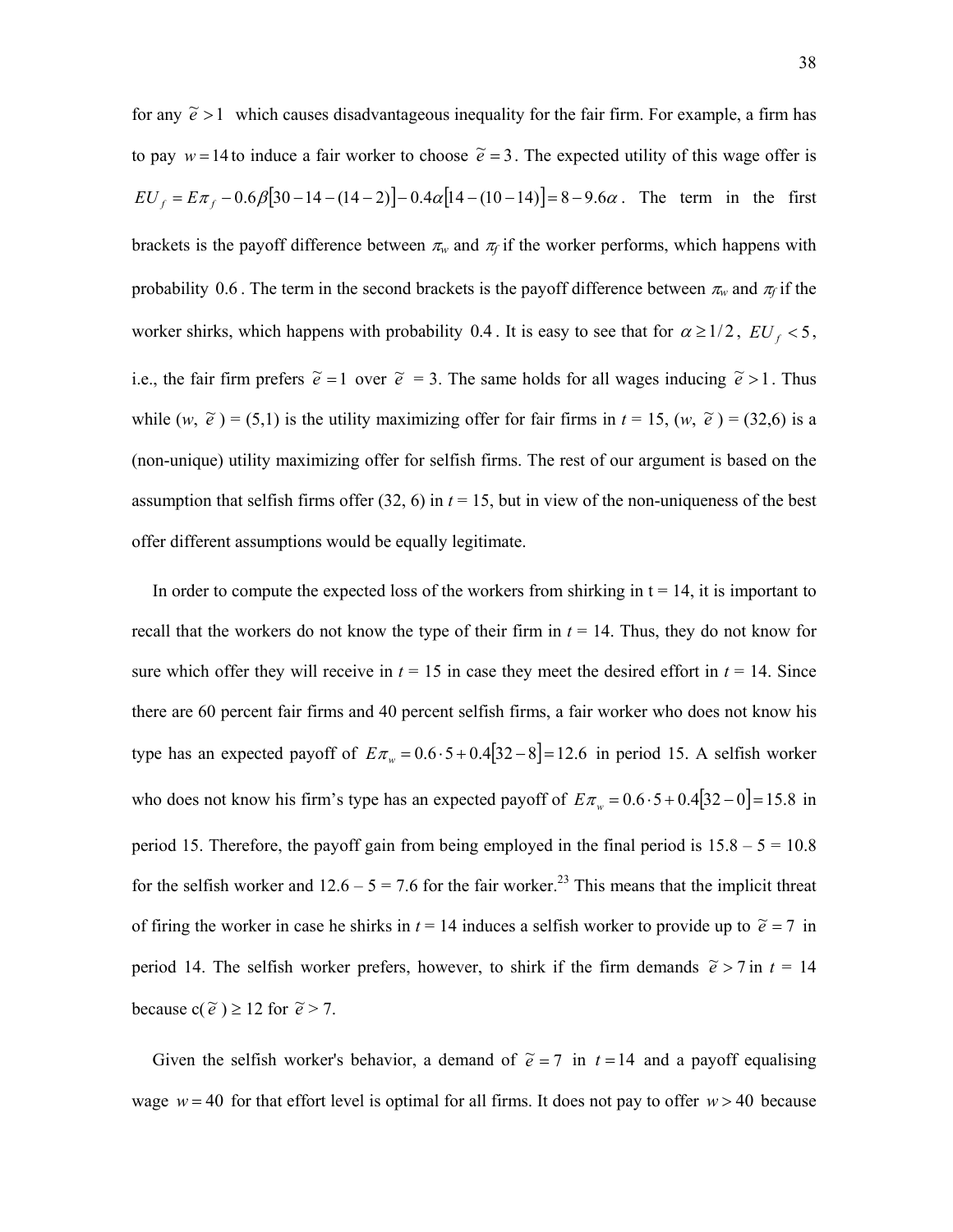only fair workers will reward this nor does not pay to offer  $w < 40$ . In the latter case, the workers believe that the contract will not be renewed in  $t = 15$ . Therefore,  $w < 40$  induces full shirking of the selfish worker and – depending on the value of *w* – partial shirking  $(1 < e < \tilde{e} = 7)$ of the fair worker. It is also obvious that in case of  $e = \tilde{e}$  in *t*, the firm must make a *private* offer to the previous worker because otherwise the firm risks being paired with a new worker in *t* +1. Since this would be anticipated, it would dilute the incentives of the selfish worker in *t* .

If a worker has shirked and the firm does not renew the contract with this worker, the firm is indifferent between a private and a public offer, i.e., the public offer is also optimal. In  $t = 13$  the expected rent from employment in the final two periods for a selfish worker is  $[(40-10)-5]+10.8=35.8$ . This means that in  $t=13$  the selfish worker can be induced to provide  $\tilde{e} = 10$  because  $c(10) = 18 < 35.8$ . Therefore, it is optimal for all firms to offer contracts  $(w, \tilde{e}) = (59,10)$  in  $t = 13$ . By backward induction, this is also the optimal offer in all previous periods. The fair workers choose  $e = \tilde{e} = 10$  because at  $w = 59$  this is the fair choice while selfish workers choose  $e = 10$  because the threat of not getting the contract renewed provides enough incentives.

Finally, note that accepting any offer with a non-negative payoff is rational for a fair worker as long as the worker believes that there are selfish unemployed workers. Since the selfish workers accept any non-negative payoff, a fair worker can never punish a firm by rejecting a low offer.

The previous argument shows that it is possible to sustain the maximum effort level in the ICF in the first 13 periods. Since only one-shot interactions can take place in the ICR, the maximum effort level cannot be enforced in this condition.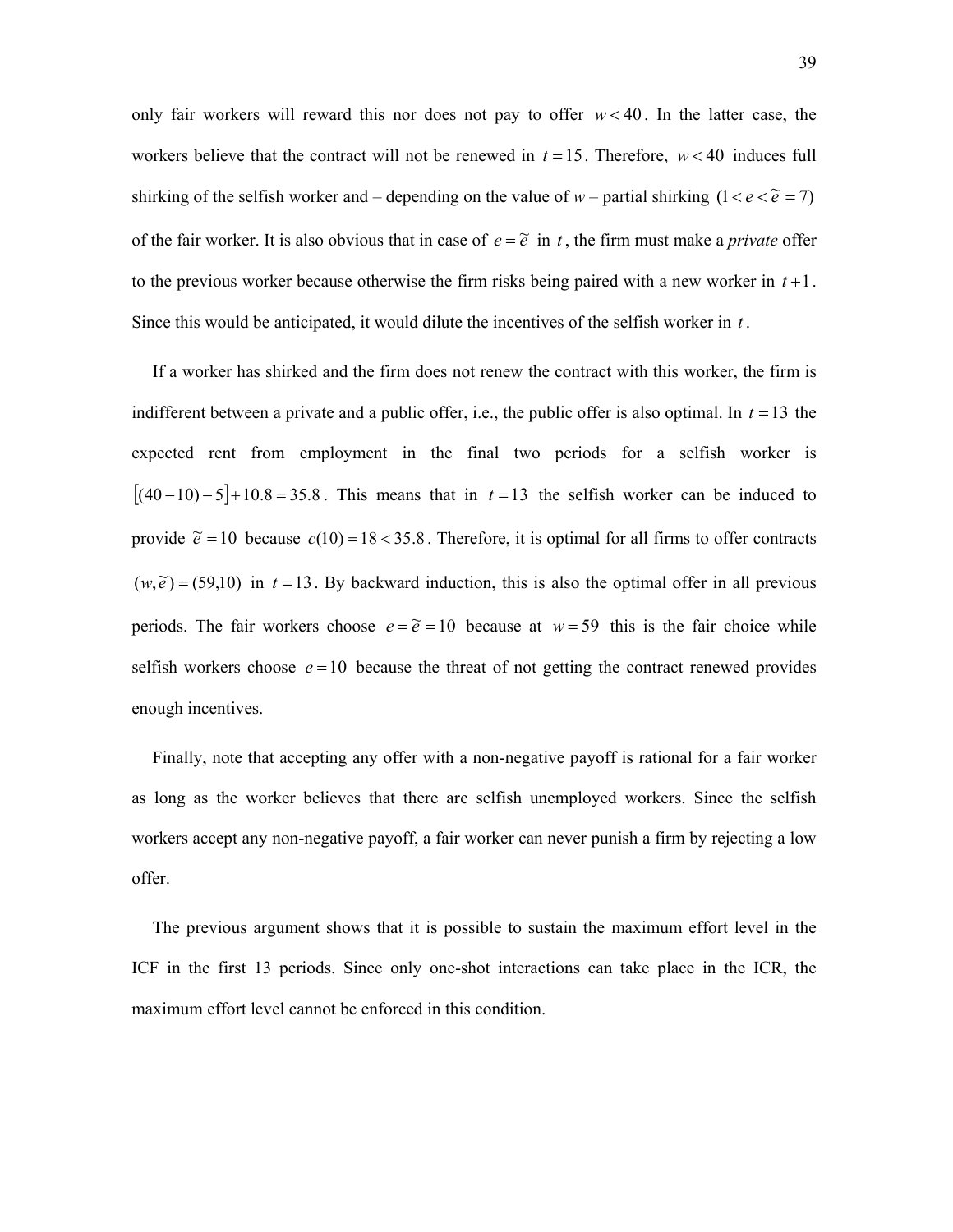#### REFERENCES

- AKERLOF, G. A. (1982): "Labor Contracts as Partial Gift Exchange," *Quarterly Journal of Economics*, 97, 543-69.
- AKERLOF, G. A., AND J. L. YELLEN (1990): "The Fair Wage- Effort Hypothesis and Unemployment," *Quarterly Journal of Economics*, 105, 255-283.
- ANDREONI, J. A., AND J.H. MILLER (1993). "Rational Cooperation in the Finitely Repeated Prisoner's Dilemma: Experimental Evidence," Economic Journal, 103, 570-85.
- BAKER, G., R. GIBBONS, AND K. J. MURPHY (1994): "Subjective Performance Measures in Optimal Incentive Contracts," *Quarterly Journal of Economics*, 109, 1125-56.
- \_\_\_ (2002): "Relational Contracts and the Theory of the Firm," *Quarterly Journal of Economics*, 117, 39-84.
- BANERJEE, A., AND E. DUFLO (2000): "Reputation Effects and the Limits of Contracting: A Study of the Indian Software Industry", Quarterly Journal of Economics CXV, 989-1017.
- BOLTON, G. E., AND A. OCKENFELS (2000): "A theory of equity, reciprocity and competition," *American Economic Review*, 100, 166-193.
- BOWLES, S. (1985): "The Production Process in a Competitive Economy: Walrasian, Neo-Hobbesian, and Marxian Models," *American Economic Review*, 75, 16 - 36.
- BROWN, M., A. FALK, AND E. FEHR (2002) Contractual Incompleteness and the Nature of Market Interactions, Working, No. 38, Institute for Empirical Research in Economics, University of Zürich.
- BULL, C. (1987): "The Existence of Self-Enforcing Implicit Contracts," *Quarterly Journal of Economics*, 102, 147-159.
- CAMERER, C. (2003): *Behavioral Game Theory*. Princeton: Princeton University Press.
- CAMERER, C. F., AND K. WEIGELT (1988): "Experimental Tests of a Sequential Equilibrium Reputation Model," *Econometrica*, 56, 1-36.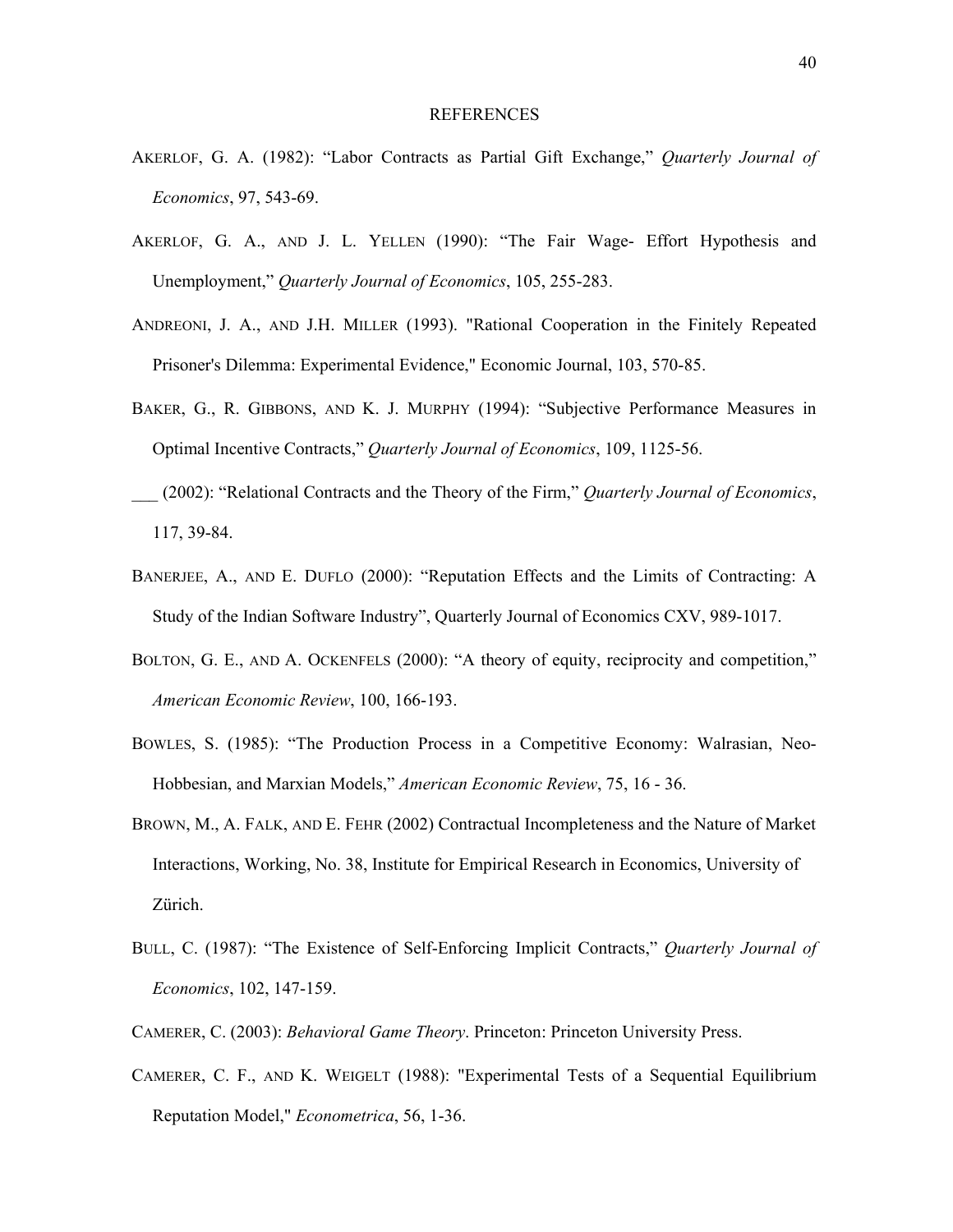- CARMICHAEL, L. (1985): "Can Unemployment be Involuntary ?,"*American Economic Review*, 75, 1213 - 14.
- CHARNESS, G., AND M. RABIN (2002): Understanding Social Preferences with Simple Tests," *Quarterly Journal of Economics* , 117, 817-870.
- CHEVALIER, J., AND G. ELLISON (1997): "Risk Taking by Mutual Funds as a Response to Incentives," *Journal of Political Economy*, 105, 1167-1200.
- \_\_\_ (1999): "Career Concerns Of Mutual Fund Managers," *The Quarterly Journal of Economics*, 114, 389-432.
- DIXIT, A. (2003): "On Modes of Economic Governance," *Econometrica*, 71, 449-482.
- DUFWENBERG, M., AND G. KIRCHSTEIGER (1999): "A Theory of Sequential Reciprocity," CentER Discussion paper No. 9837, Tilburg University.
- FALK, A., AND U. FISCHBACHER (1999): "A Theory of Reciprocity," Working Paper No. 6, Institute for Empirical Research in Economics, University of Zurich.
- FEHR, E., AND A. FALK (1999) "Wage Rigidities in a Competitive, Incomplete Contract Market," *Journal of Political Economy*, 107, 106-134.
- FEHR, E., G. KIRCHSTEIGER, AND A. RIEDL (1993): "Does Fairness Prevent Market Clearing? An Experimental Investigation," *Quarterly Journal of Economics*, 108, 437-460.
- FEHR, E., AND K. M. SCHMIDT (1999): "A Theory of Fairness, Competition and Co-operation," *Quarterly Journal of Economics*, 114, 817-868.
- FISCHBACHER U. (1999): "z-Tree: Experimental Software," University of Zurich.
- FUDENBERG, D., AND E. MASKIN (1986): "The Folk Theorem for Repeated Games with Discounting and Incomplete Information," *Econometrica*, 54, 533-554.
- GIBBONS, R., AND L. KATZ (1992): "Does Unmeasured Ability Explain Inter-Industry Wage Differences?," *Review of Economic Studies*, 59, 515-535.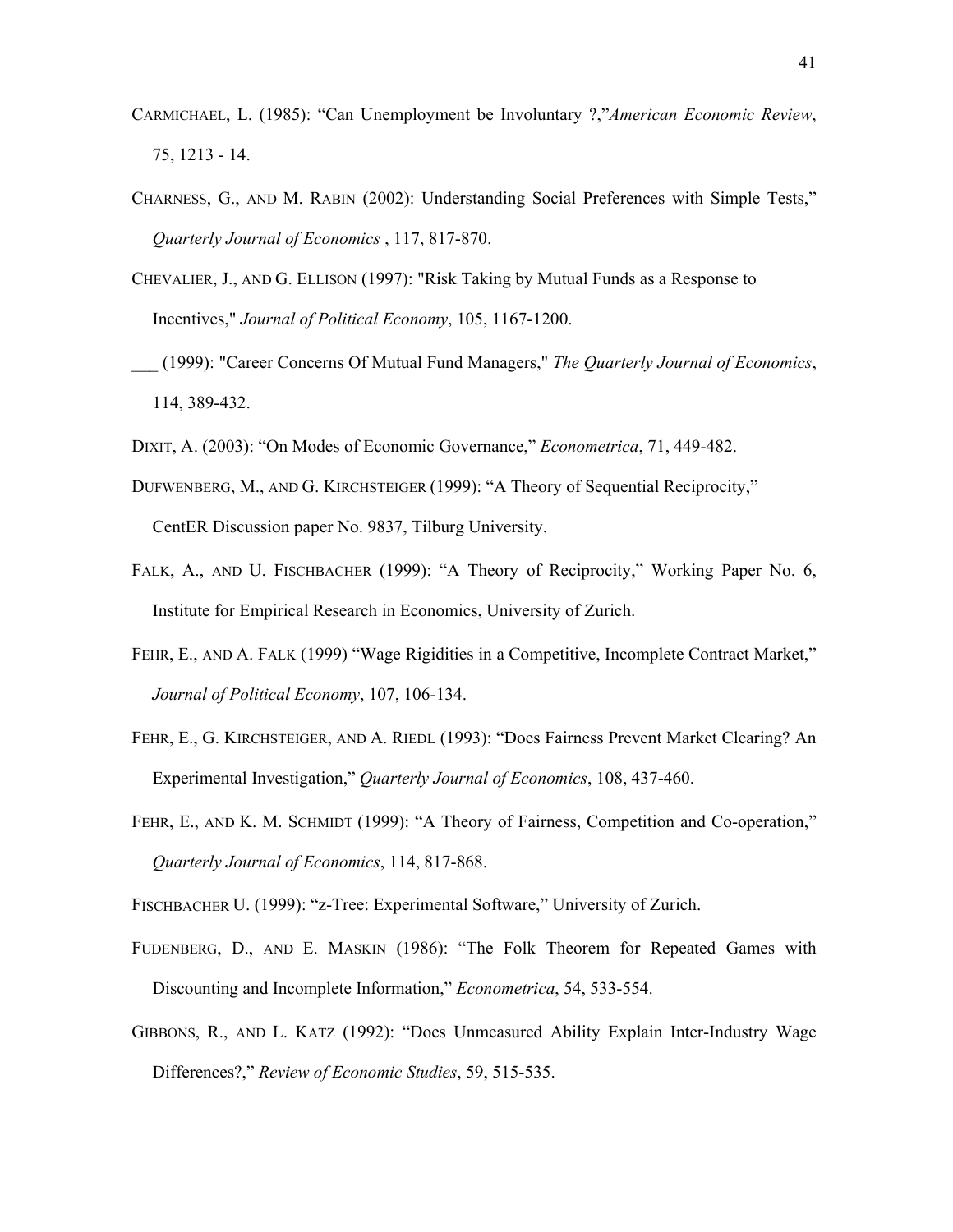- GINTIS, H. (1976): "The Nature of the Labor Exchange and the Theory of Capitalist Production," *Review of Radical Political Economics*, 8, 36-54.
- HONG, H., AND J.D. KUBIK (2003) Analyzing the Analysts: Career Concerns and Biased Earnings Forecasts, *Journal of Finance*, 58. , 313-351.
- HONG, H., J.D. KUBIK, AND A. SOLOMON (2000) "Security Analysts' Career Concerns and Herding of Earnings Forecasts," *RAND Journal of Economics*, 31, 121-144
- JUNG, Y. J., J. H. KAGEL, AND D. LEVIN (1994): "On the Existence of Predatory Pricing: An Experimental Study of Reputation and Entry Deterrence in the Chain Store Game," *RAND Journal of Economics*, 25, 72-93
- KIRCHSTEIGER, G., NIEDERLE, M. AND POTTERS, J. (2001): "Public versus Private Exchanges", CentER Discussion paper No. 101, Tilburg University.
- KLEIN B., AND K. B. LEFFLER (1981): "The Role of Market Forces in Assuring Contractual Performance," *Journal of Political Economy*, 89, 615-641.
- KOLLOCK, P. (1994): "The Emergence of Exchange Structures: An Experimental Study of Uncertainty, Commitment, and Trust," *American Journal of Sociology*, 100, 313-45.
- KREPS, D., P. MILGROM, J. ROBERTS, AND R. WILSON (1982): "Rational Cooperation in the Finitely Repeated Prisoners' Dilemma," *Journal of Economic Theory*, 27, 245-252.
- KRUGER, A. B., L. SUMMERS (1988): "Efficiency Wages and the Inter-Industry Wage Structure," *Econometrica*, 56, 259-94.
- LEVIN J. (2003): "Relational Incentive Contracts," *American Economic Review*, 93, 835-857.
- LEVINE, D. (1998): "Modeling Altruism and Spitefulness in Experiments," *Review of Economic Dynamics*, 1, 593-622.
- MACLEOD W. B., AND J. M. MALCOMSON (1989): "Implicit Contracts, Incentive Compatability and Involuntary Unemployment," *Econometrica*, 57, 447-480.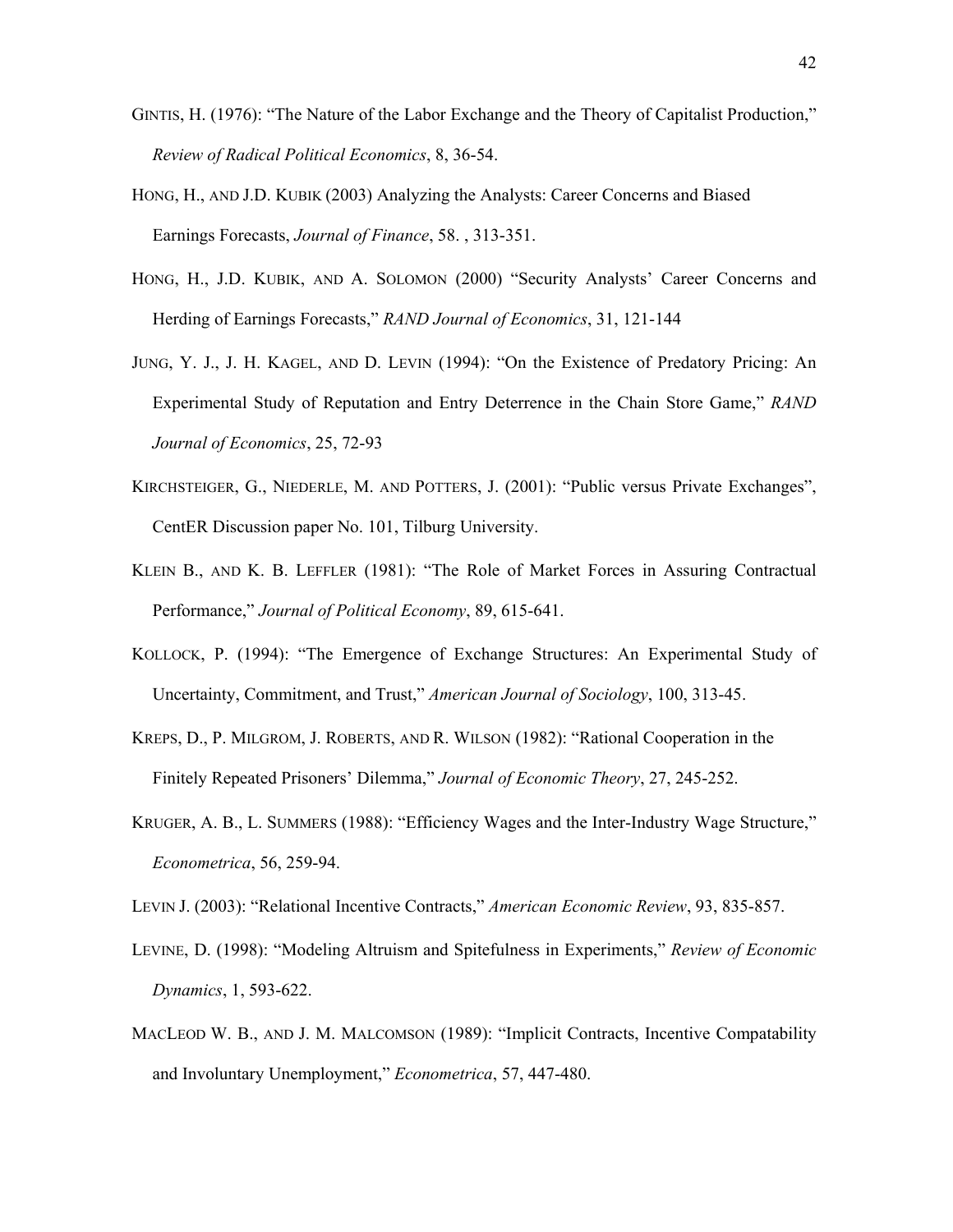\_\_\_(1993): "Wage premiums and profit maximization in efficiency wage models, European Economic Review, 37, 1223-1249.

\_\_\_ (1998): "Motivation and Markets," *American Economic Review*, 88, 388-411.

- MALCOMSON, J. M. (1999): "Individual Employment Contracts," in *Handbook of Labor Economics, Vol. 3b*, ed. by O. C. Ashenfelter and D. Card. Amsterdam: North-Holland.
- MCMILLAN, J., AND C. WOODRUFF (1999): "Interfirm Relationships and Informal Credit in Vietnam, " *Quarterly Journal of Economics*, 114, 1285-1320.
- MILLER, R. M., AND C. PLOTT (1985): "Product Quality Signaling in Experimental Markets," *Econometrica*, 53, 837-872.
- MURPHY, K. M., AND R. H. TOPEL (1990): "Efficiency Wages Reconsidered: Theory and Evidence," in *Advances in the Theory and Measurement of Unemployment*, ed. by Y. Weiss and G. Fishelson. London: Macmillan.
- RABIN, M. (1993): "Incorporating Fairness into Game Theory and Economics," *American Economic Review*, 83, 1281-1302.
- ROTH, A. E. (1995): "Bargaining Experiments," in *Handbook of Experimental Economics*, ed. by J. Kagel and A. Roth. Princeton: Princeton University Press.
- SAMUELSON, W., AND R. ZECKHAUSER. (1988): "Status Quo Bias in Decision Making," *Journal of Risk and Uncertainty*, 1, 7-59.
- SCHMIDT, K., AND M. SCHNITZER (1995): "The Interaction of Explicit and Implicit Contracts," *Economic Letters*, 48, 193-199.
- SHAPIRO, C., AND J. E. STIGLITZ, (1984): "Equilibrium Unemployment as a Worker Discipline Device," *American Economic Review*, 74, 433 - 44.

WILLIAMSON, O. E. (1985): *The Economic Institutions of Capitalism*, New York: The Free Press.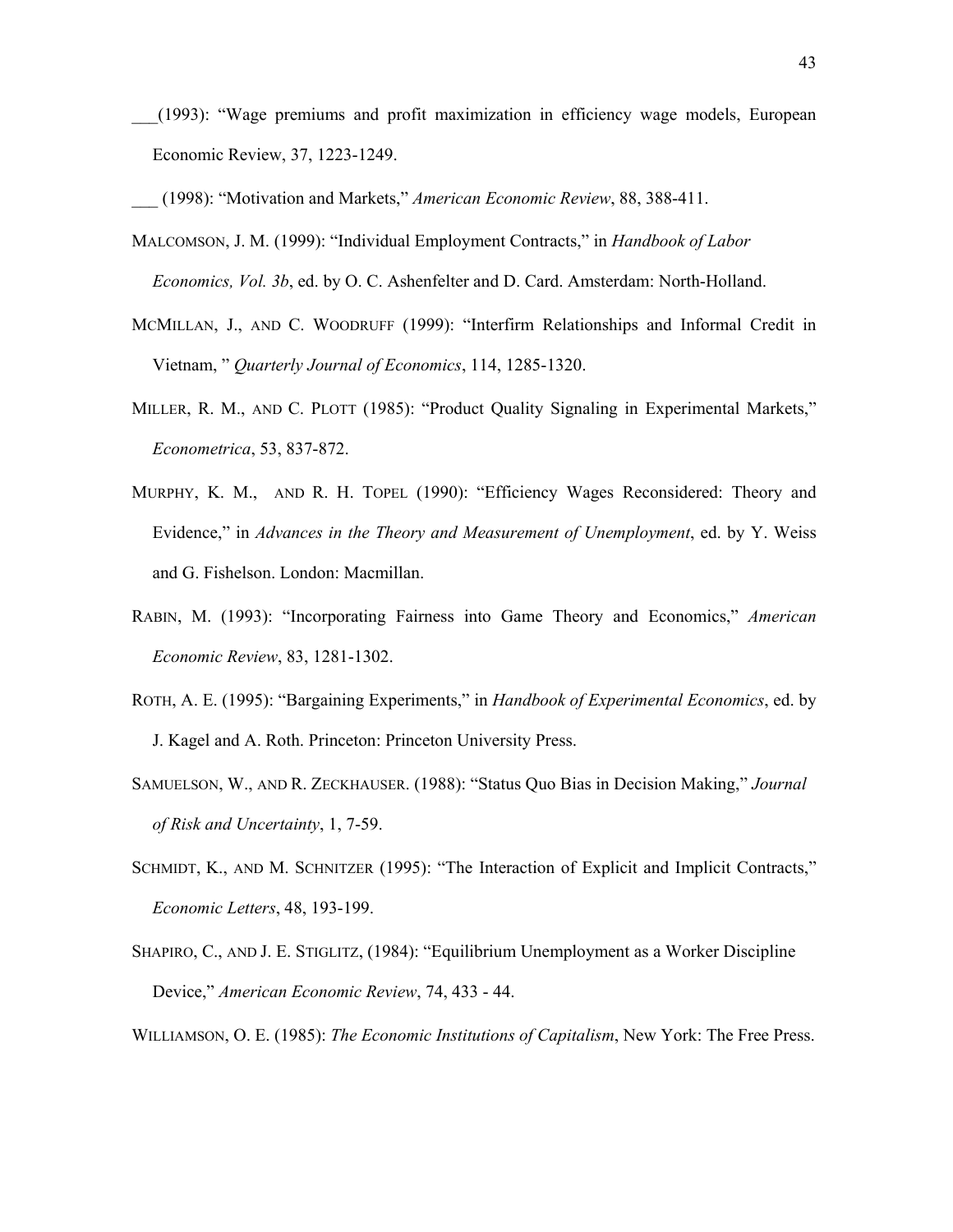#### FOOTNOTES

Foundation (Network on Economic Environments and the Evolution of Individual Preferences and Social Norms), is gratefully acknowledged. We also thank three anonymous referees, Glenn Ellison, D. Abreu, R. Benabou, S. Bowles, A. Dixit, U. Fischbacher, S. Gächter, O. Hart, B. Holmström, G. Loewenstein, B. MacLeod, E. Maskin, A. Rubinstein, K. Schmidt, A. Schotter and C. Zehnder for helpful comments and discussions.

<sup>1</sup> Financial support by the Swiss National Science Foundation (Project No. 12-67751.02), by the MacArthur

- $2$  There is, e.g., no control condition in which the formation of long-term relationships is ruled out. Therefore, it is impossible to examine the enforcement power of endogenous partner choices. We parametrize our experiment such that there is a unique competitive equilibrium (with selfish preferences) while in Kollock (1994) – due to overlaps between supply and demand curves – every feasible price level that generates non-negative profits constitutes a competitive equilibrium. This makes it impossible to detect Non-Walrasion outcomes because every division of the gains from trade is a Walrasian outcome. Another important difference is that in our experiments workers chose their effort level *after* they had been employed at a certain wage. This means that we examine expost opportunism while Kollock (1994) studies ex-ante opportunism. In our set-up the effort level could thus respond to the wage level within a given period. In Kollock's set up sellers could not reciprocate high price offers in this way.
- <sup>3</sup> Hence, ICF means Incomplete Contract Condition with Fixed IDs.

 $\overline{a}$ 

- <sup>4</sup> The experimental instructions were framed in a neutral goods market language. The reason for this was that most subjects know that in the labor market long-term relations are pervasive. Therefore, we thought that long-term relations emerge more easily if the experiment is framed in labor market terms. Thus, if long-term relations emerge in the context of a goods market frame we have a stronger result. Translated instructions for the ICFtreatment are presented in Brown, Falk and Fehr (2002) which can be downloaded from http://www.iew.unizh.ch/wp/index.php.
- 5 Since the practice periods did not involve any payments the workers would have had no real effort costs in these periods. This would have allowed them to fool the firms with regard to their true willingness to provide effort. To prevent this we did not conduct the second stage in the practice periods.
- <sup>6</sup> Since *w* had to be an integer,  $w = 6$  is optimal if  $w = 5$  is rejected by the workers. For empirical purposes this difference is, however, negligible.

<sup>&</sup>lt;sup>7</sup> Since *w* had to be an integer there is also an equilibrium at  $w = 24$ .

<sup>&</sup>lt;sup>8</sup> For a model of reputation building see, e.g., Kreps, Milgrom, Roberts and Wilson (1982).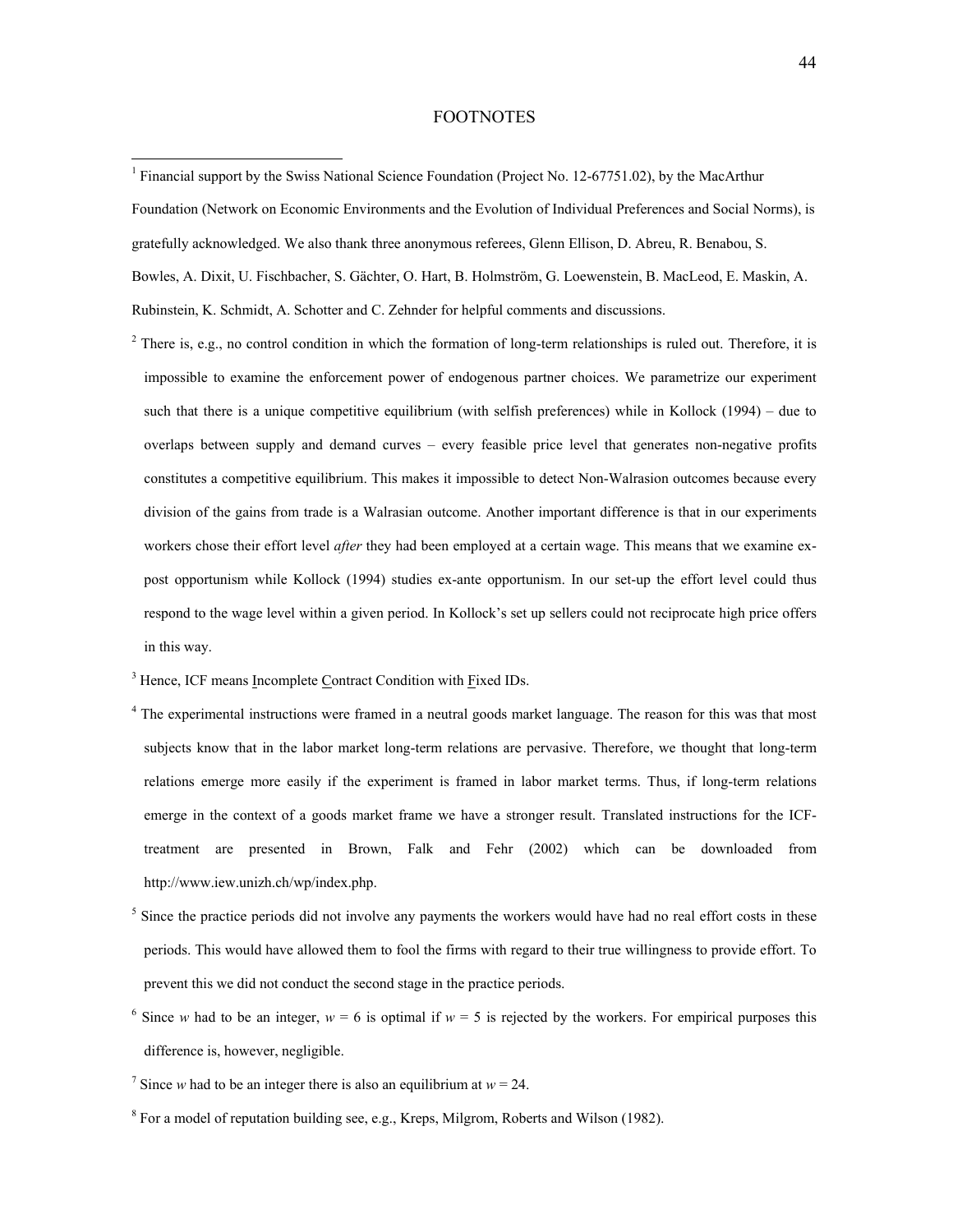- -<br>9 <sup>9</sup> See Rabin (1993) for this definition of reciprocal fairness. Recently several new models of social preferences have been developed that are consistent with reciprocal responses in one-shot interactions (Levine (1998), Dufwenberg and Kirchsteiger (1999), Falk and Fischbacher (1999), Fehr and Schmidt (1999), Bolton and Ockenfels (2000), Charness and Rabin (2002)). For the purposes of this paper it is not necessary to go into the details of the motives that may generate reciprocal responses. For our purposes it is important that a fraction of the subjects exhibits reciprocal behavior in one-shot interactions while the precise source of this behavior does not interest us here.
- $10$  We use the Fehr-Schmidt model because it is easy to apply in our context and captures some aspects of reciprocal behavior in a simple way. We do not regard our experiments as the appropriate environment for testing different fairness models. Other fairness models probably generate very similar equilibrium behaviors in our context.
- <sup>11</sup> The fair workers need not be disciplined because they are willing to provide high effort levels in period  $t$  as long as they receive sufficiently generous offers in period *t.*
- $12$  Our argument here is essentially an application of an argument in MacLeod and Malcomson (1998) to the context of a finitely repeated game. A crucial point in MacLeod and Malcomson (1998) is that firms cannot extract the *future* rents of the workers up-front by paying low wages or by charging entrance fees in the current period if this induces a belief that there will also be low wages (i.e., no rents) in the future. Given this belief, workers reduce their effort in the current period if they receive low wages in the current period. Note that in our context the belief is slightly different. If the workers do not receive a rent in the current period this is taken as a signal that the relation will be terminated at the end of the period.
- <sup>13</sup> Our rationale for long-term relations in the ICF is certainly not the only possible one. For example, it is well known, that reputation building may occur even in situations where there are in fact no fair players but some players believe that there are fair players (see, e.g., Kreps, Milgrom, Roberts and Wilson (1982)). It may then be profitable for selfish players to behave as if they had a preference for fairness. Thus, it may be possible to construct somewhat similar equilibria as the one we have constructed even if there is only a very small number of fair subjects.
- $14$  There is, of course, also the possibility that subjects do not play any equilibrium.
- <sup>15</sup> All tests reported in this paper are two-sided.
- <sup>16</sup> If we regress individual wages (from all periods) on a constant, the time period, a dummy for the ICF and a dummy for the ICR both the ICF dummy ( $p = 0.036$ ) and the ICR dummy ( $p = 0.049$ ) are significant. These significance levels are based on robust standard errors adjusted for clustering on sessions. Thus, according to the regression the ICR-C difference is also significant. When comparing the wage levels in the ICR and the C-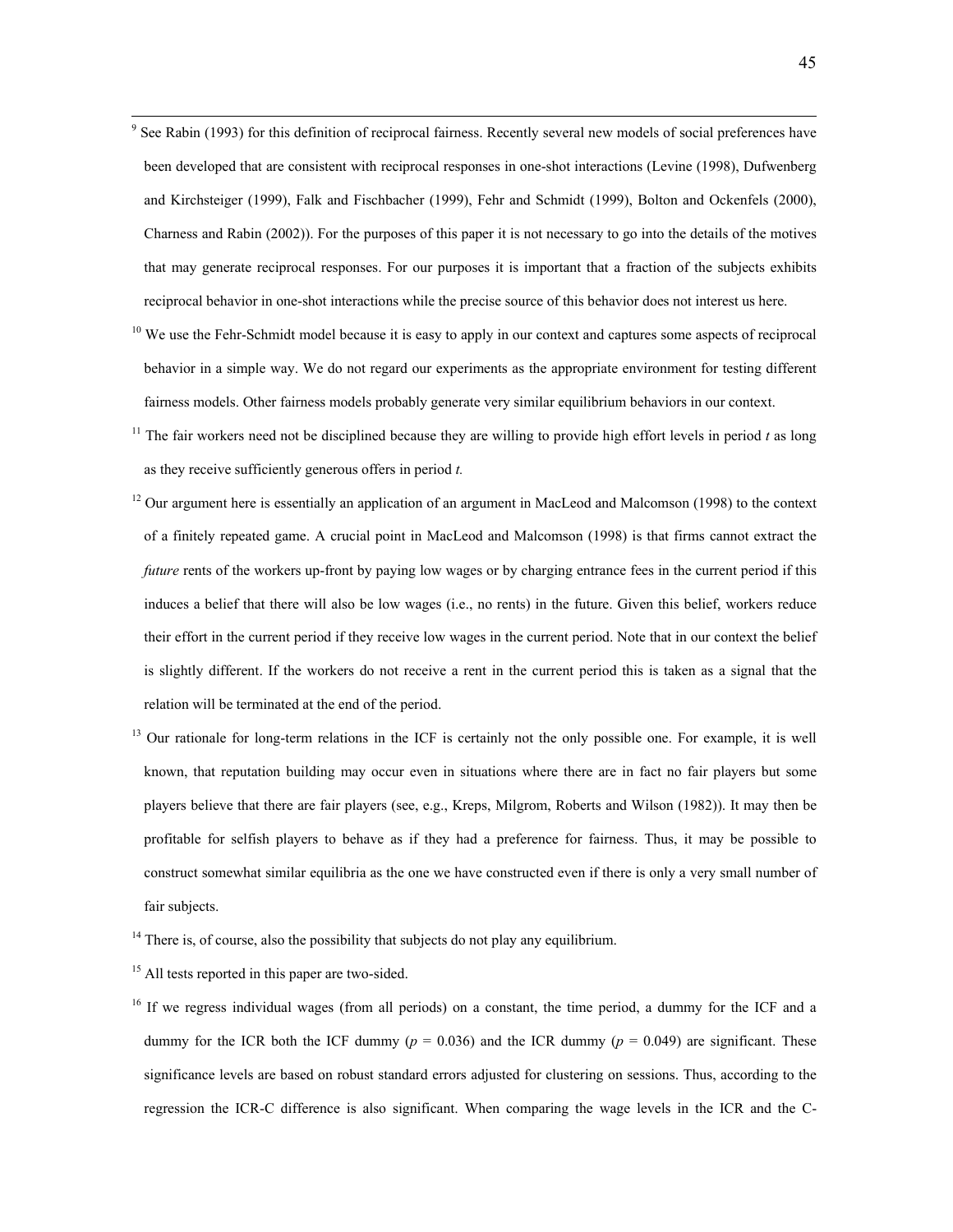condition one also has to take into account that effort levels and, hence, effort costs were much higher in the Ccondition than in the ICR (see Section 4.5 below).

- <sup>17</sup> We also experimented with "shirking", i.e.,  $e < \tilde{e}$  and excess effort ( $e \ge \tilde{e}$ ) as regressors. It turns out, however, that when previous effort is included, shirking and excess effort have sometimes weak explanatory power while positive and negative surprise are always significant and have the expected sign. We also ran separate probit regressions for the individual sessions. Yet, the general pattern is the same across sessions.
- <sup>18</sup> Let  $n_t$  denote the number of workers who trade with the previous firm in period t. 10  $n_t$  denotes the workers who are in the market and search for a job in period  $t$  and  $7 - n<sub>t</sub>$  is the number of firms who do not trade with their previous worker and search for *another* worker in *t.* Then a worker who is denied contract renewal in period *t* has probability  $\mu_t = (6 - n_t)/(9 - n_t) < 1$  of trading with *another* firm.
- $19$  According to our model in the appendix there are multiple equilibria, involving different wage-effort pairs, in the final period of the ICF and in the ICR. Therefore, a higher wage and a higher effort in the final period of the ICF, relative to the ICR, is not inconsistent with the model.
- <sup>20</sup> Since 90% of all trades in the C-condition, and 100% of the trades in the ICR, take place in short-term interactions it makes no sense to distinguish between short- and long-term interactions in these treatments.
- $2<sup>1</sup>$  The partitioning of the periods into different classes does not affect this result. The higher the first period wage in a relationship the longer the relationship lasted on average.
- $^{22}$  Note that in order to induce an effort of 3 in period 15 firms must only offer a fair worker a wage of 14 rather than the payoff equalising wage of 16. This is because fair workers would reap a lower utility by reducing their effort to 2, as this leads to inequality to their advantage. For similar reasons the wages required to induce effort levels of {4,5,6,7,8}are {20,26,32,38,44} respectively.
- <sup>23</sup> Note that the probability of getting reemployed by a different employer, after a unilateral deviation from the equilibrium effort, is zero because, in equilibrium, all other employers renew the contracts with their previous workers.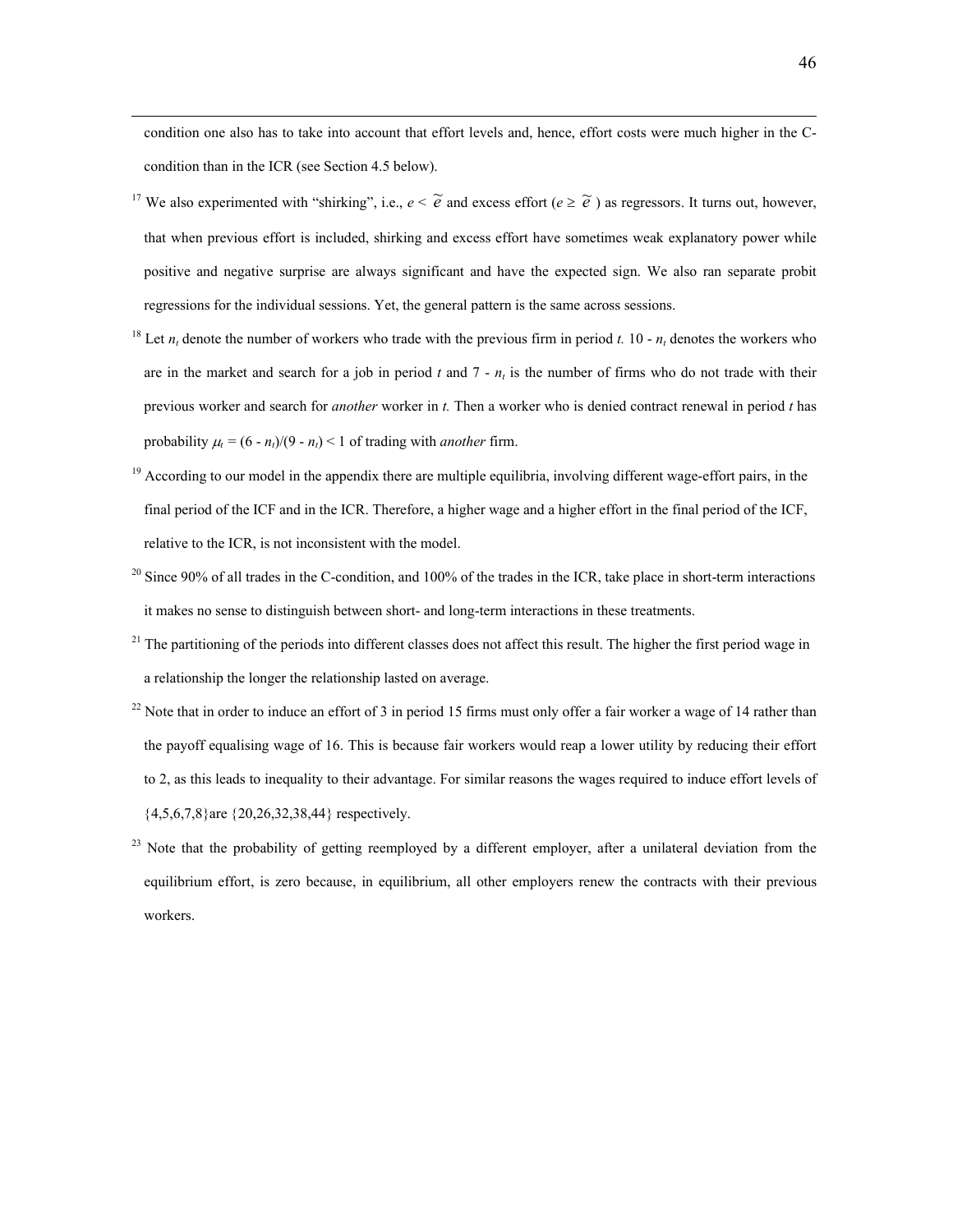## TABLE I

#### COST OF EFFORT SCHEDULE

| Effort 1 2 3 4 5 6 7 8 9 10  |  |  |  |  |  |
|------------------------------|--|--|--|--|--|
| Cost 0 1 2 4 6 8 10 12 15 18 |  |  |  |  |  |

## TABLE II

#### EVOLUTION OF PRIVATE OFFERS TO THE PREVIOUS EMPLOYEE RELATIVE TO ALL THE PRIVATE

|                                                |  |                                   |  | <b>OFFERS</b> |  |  |  |     |
|------------------------------------------------|--|-----------------------------------|--|---------------|--|--|--|-----|
| Period                                         |  | 2 3 4 5 6 7 8 9 10 11 12 13 14 15 |  |               |  |  |  |     |
| Percent 57 38 54 47 68 73 63 73 66 73 79 74 63 |  |                                   |  |               |  |  |  | -69 |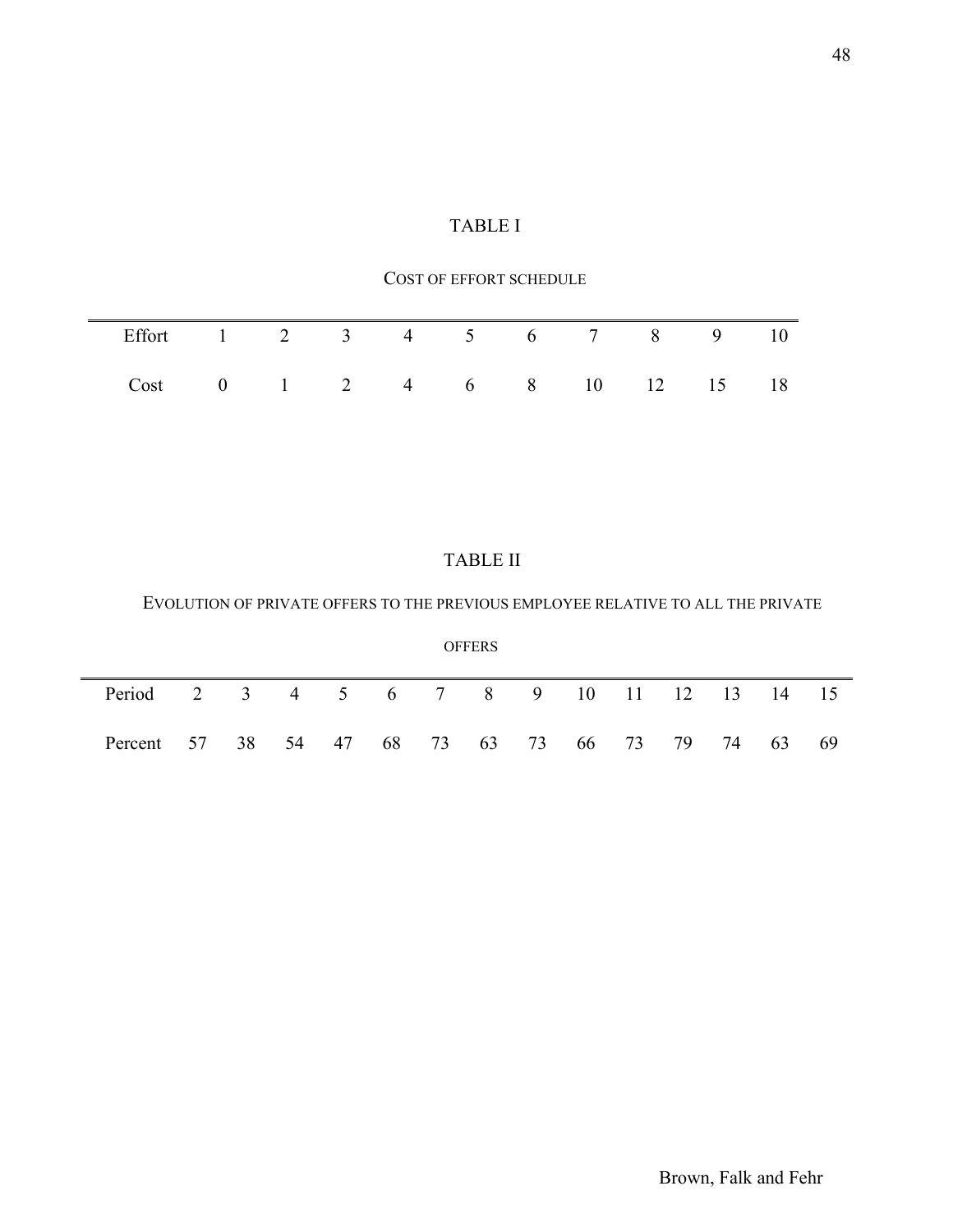#### TABLE III

| Effort in previous period          | $.125**(.052)$           |
|------------------------------------|--------------------------|
| Positive surprise                  | $.192**(.077)$           |
| Negative surprise                  | $-.836**(.381)$          |
| Previous length                    | $2.449***$ (.653)        |
| Constant                           | $-5.045***(1.535)$       |
| Controls for session fixed effects | <b>YES</b>               |
|                                    | $N = 488$                |
|                                    | $LL = -41.93$            |
|                                    | $Wald_{\chi}(3) = 11.89$ |
|                                    | $Prob = .000$            |
|                                    | Pseudo $R^2 = .8747$     |
|                                    |                          |

#### PROBABILITY OF CONTRACT RENEWAL IN THE ICF TREATMENT<sup>a</sup>

<sup>a</sup>The estimation procedure is a probit regression with robust standard errors (in parentheses). The regression includes dummies to control for session effects. \*\*\* indicates significance at the 1 percent level, \*\* at the 5-percent level and \* at the 10-percent level, respectively.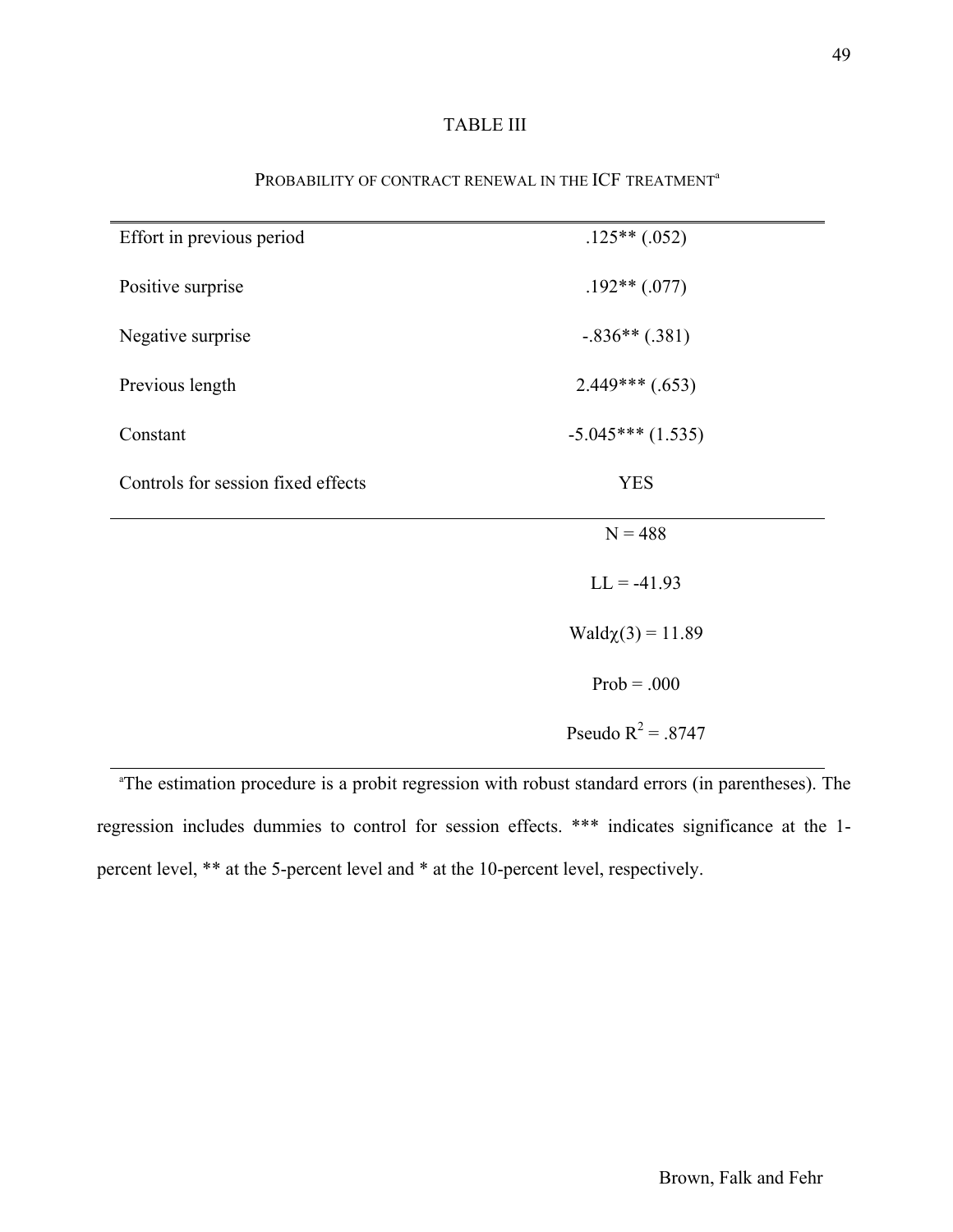#### TABLE IV

#### TOTAL RENTS OF TRADING WORKERS

| Period 1 2 3 4 5 6 7 8 9 10 11 12 13 14 15                           |  |  |  |  |  |  |  |  |
|----------------------------------------------------------------------|--|--|--|--|--|--|--|--|
| $V_t^e$ - $V_t^u$ 102 50 66 113 148 105 139 110 99 95 91 79 71 42 27 |  |  |  |  |  |  |  |  |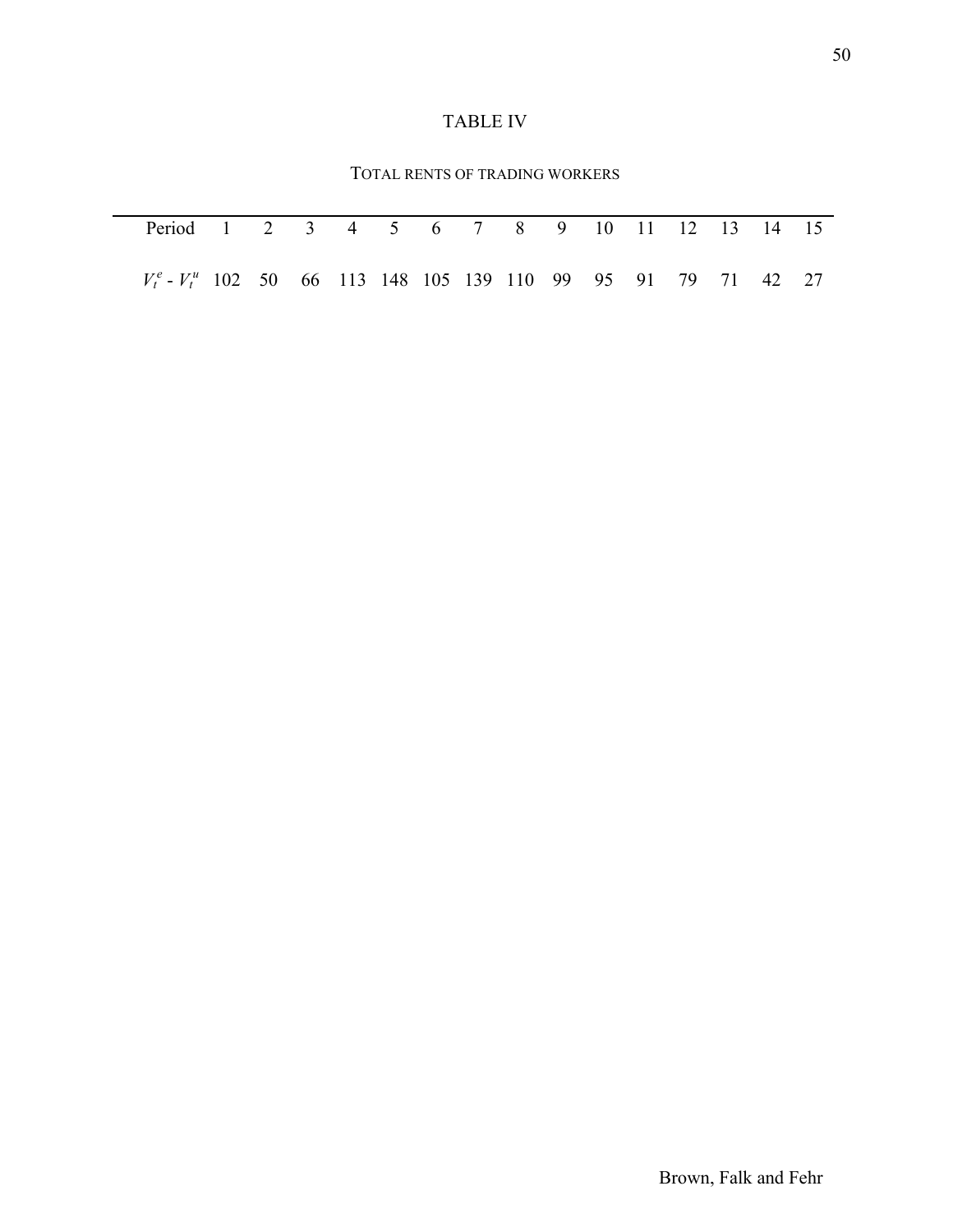#### TABLE V

|                                       | (1)                | (2)                | (3)                | (4)                |
|---------------------------------------|--------------------|--------------------|--------------------|--------------------|
|                                       | all periods        | all periods        | all periods        | period 15 only     |
| ICF-Dummy                             | $5.919***$ (1.869) | $1.978***$ (.577)  | $1.332***$ (.462)  | .597(1.691)        |
| Period                                | .433(.338)         | $.319*(.182)$      | .229(.158)         |                    |
| Period <sup>2</sup>                   | $-.026(.019)$      | $-.022*(.011)$     | $-0.018*(0.010)$   |                    |
| Wage                                  |                    | $.215***(.011)$    | $.203***(.009)$    | $.256***$ (.033)   |
| Private offer                         |                    |                    | $.598***(.199)$    | $1.548**$ (.702)   |
| Private offer ×<br>$\times$ ICF-Dummy |                    |                    | $.829**(.362)$     | $-1.124(1.559)$    |
| Constant                              | .515(1.610)        | $-3.737***$ (.892) | $-3.192***$ (.737) | $-6.516***(1.197)$ |
|                                       | $N = 940$          | $N = 940$          | $N = 940$          | $N = 62$           |
|                                       | $Wald\chi(3) =$    | $Wald\chi(4) =$    | $Wald\chi(6) =$    | $Wald\chi(4) =$    |
|                                       | 12.22              | 927.68             | 823.07             | 140.29             |
|                                       | $Prob = .007$      | $Prob = .000$      | $Prob = .000$      | $Prob = .000$      |

DETERMINANTS OF EFFORT AND TREATMENT DIFFERENCES BETWEEN ICF AND ICR<sup>a</sup>

a The estimation procedure is a censored regression with robust standard errors adjusted for clustering on sessions (in parentheses). \*\*\* indicates significance on the 1-percent level, \*\* on the 5-percent level and \* on the 10-percent level, respectively.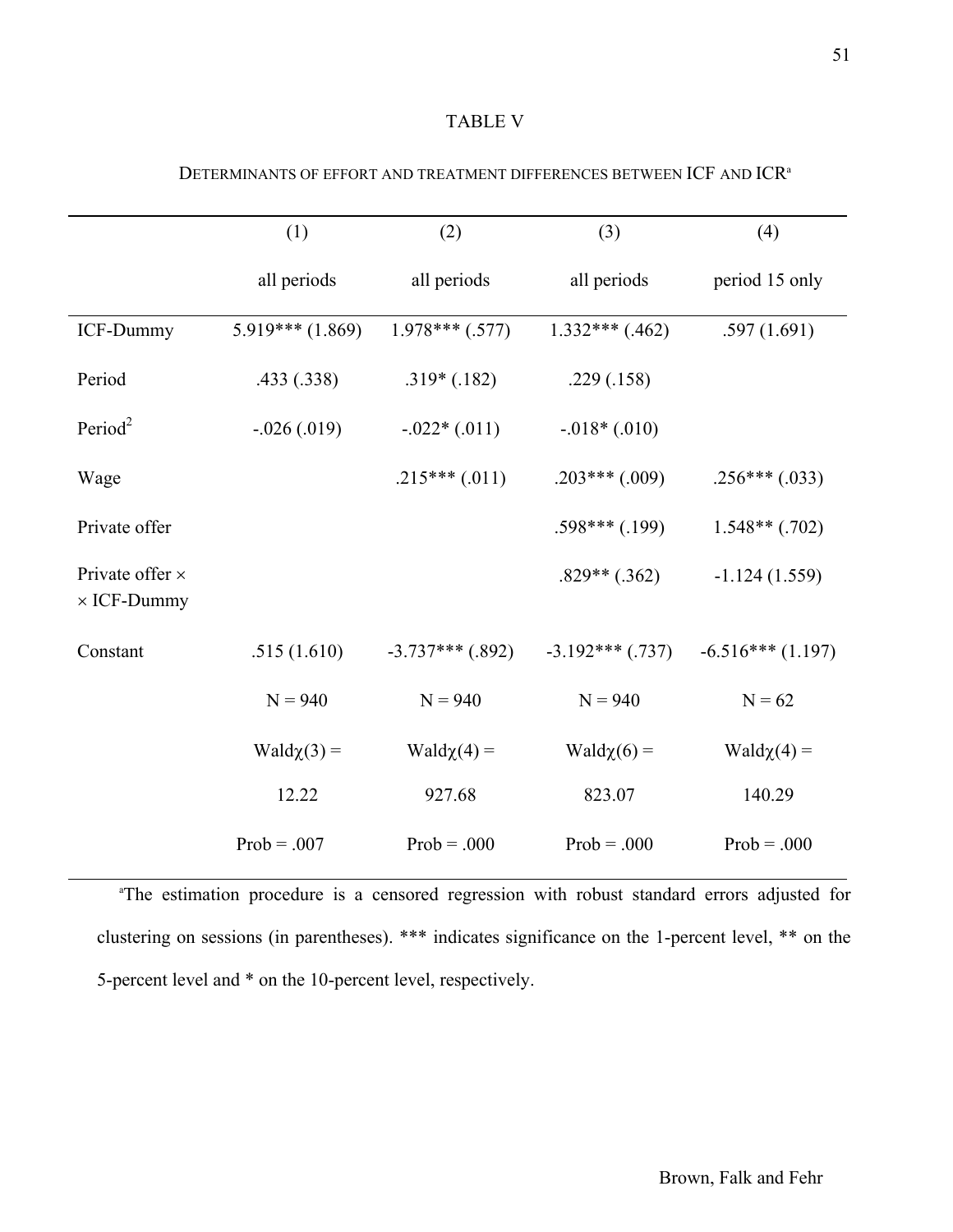



FIGURE 2



Brown, Falk and Fehr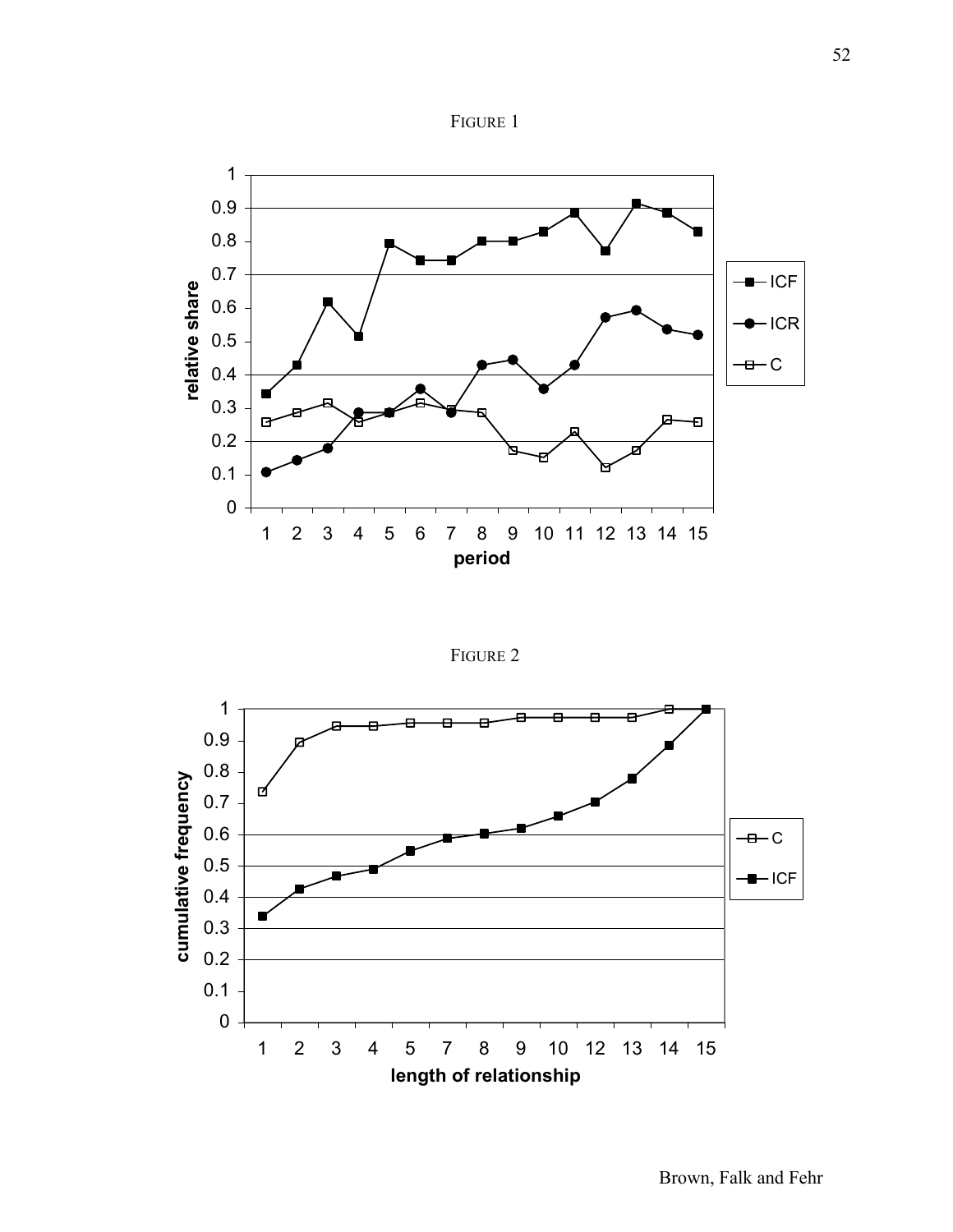



FIGURE 4



Brown, Falk and Fehr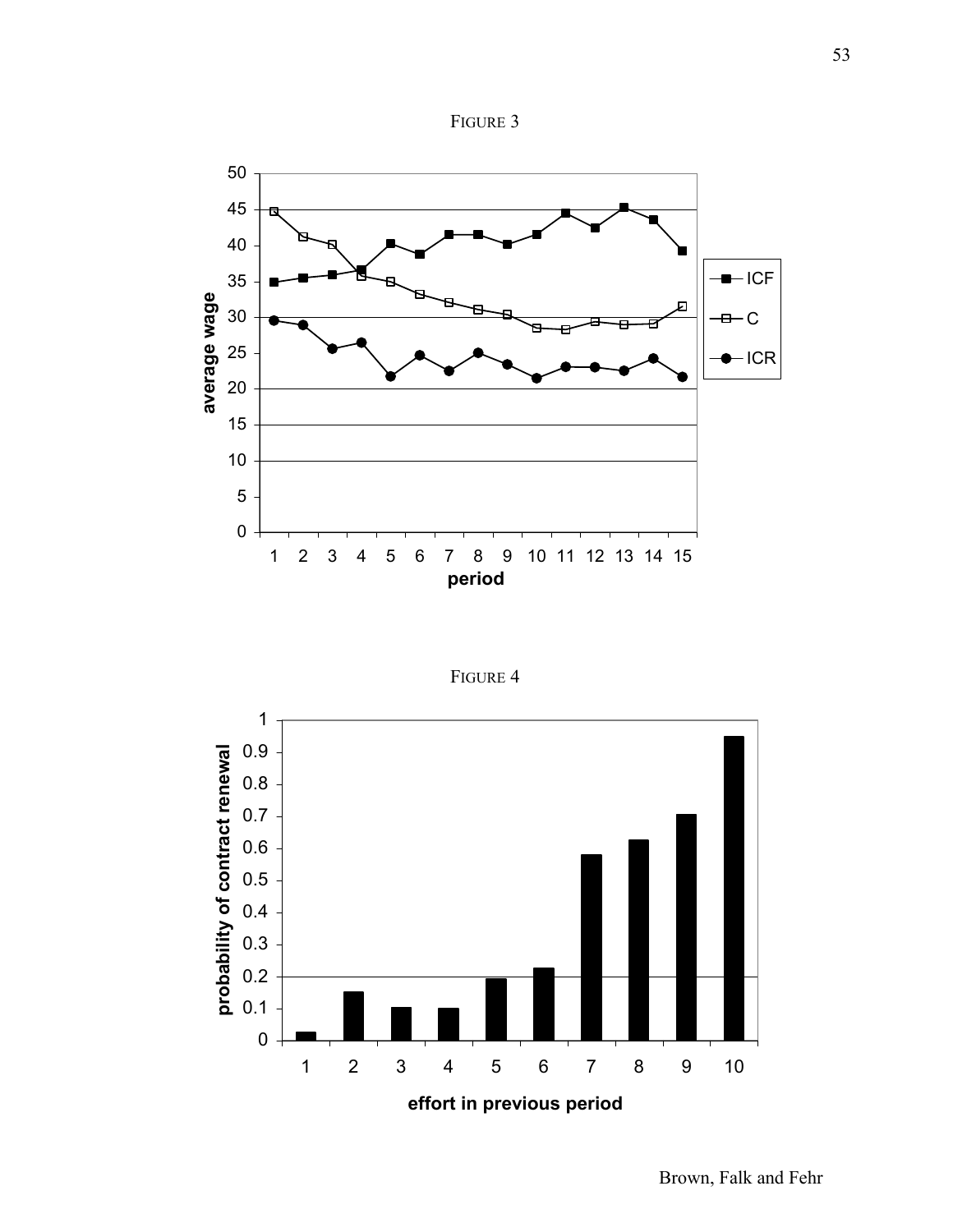

FIGURE 5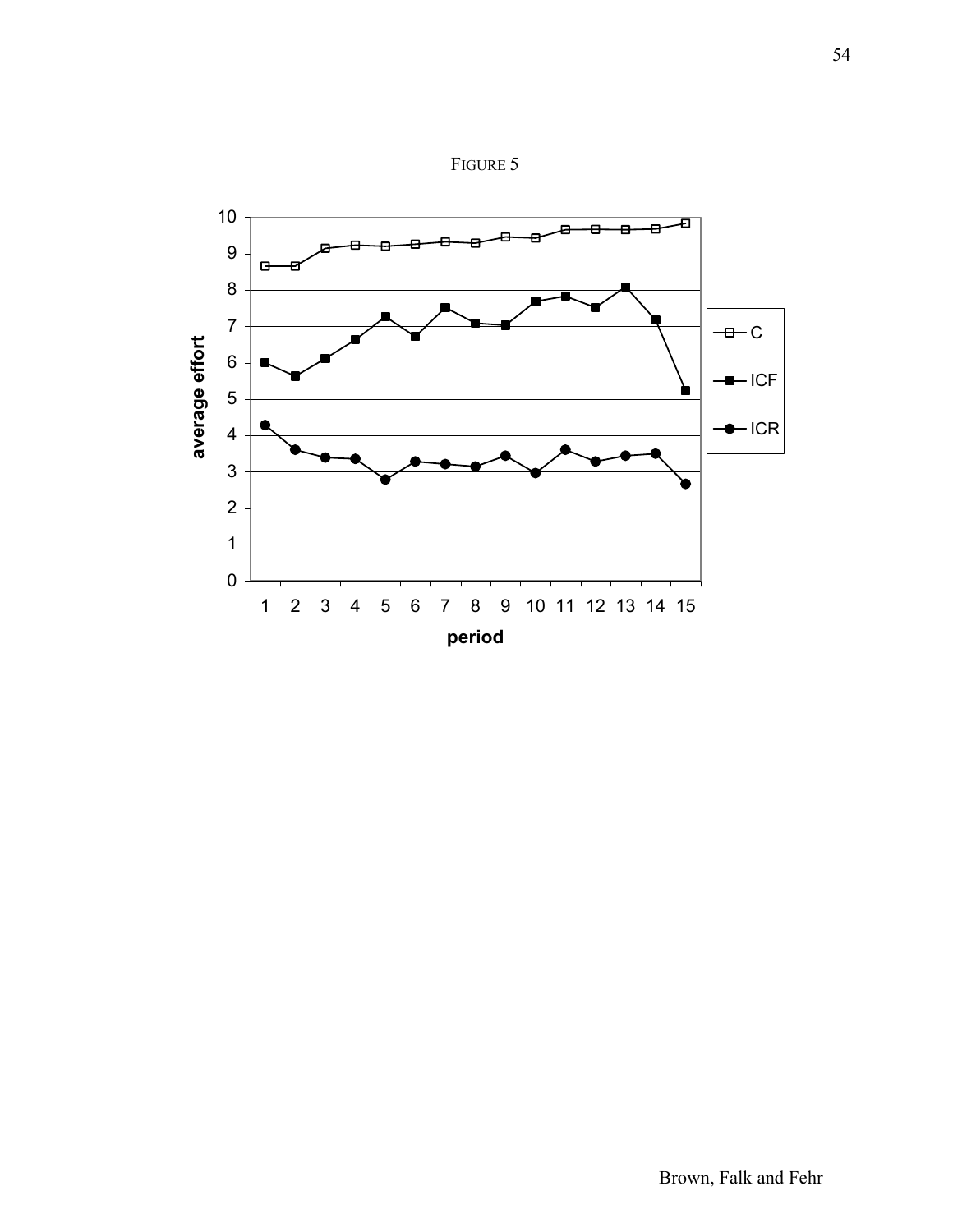FIGURE 6



FIGURE 7

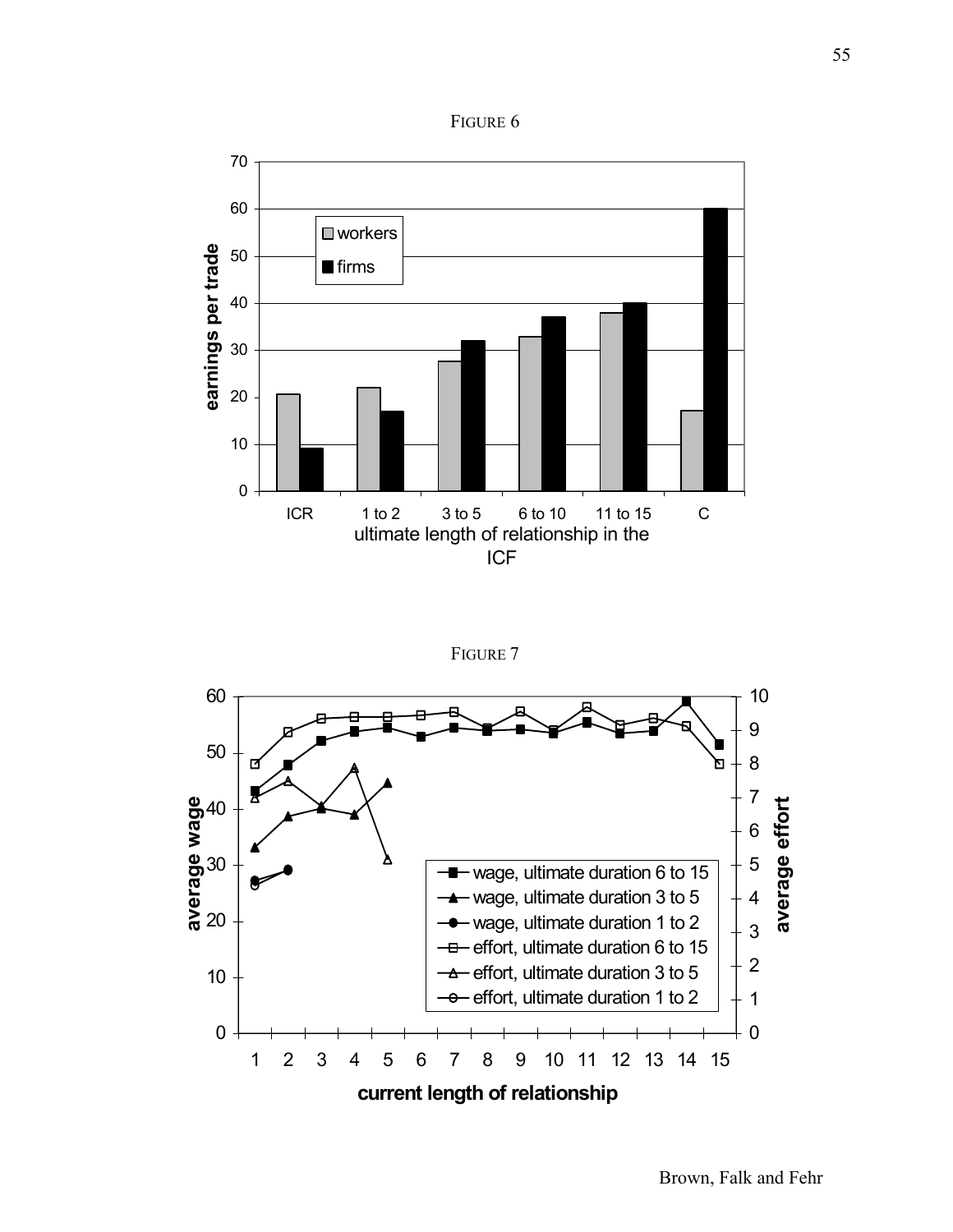#### FIGURE CAPTIONS

- FIGURE 1 Relative share of trades initiated by private offers
- FIGURE 2 Cumulative frequency of trades in relationships of different lengths in the C and the ICF treatment
- FIGURE 3 Evolution of average wages over time
- FIGURE 4 Probability of contract renewal as a function of the worker's effort in the previous period (ICF treatment)
- FIGURE 5 Evolution of average effort over time
- FIGURE 6 Earnings of firms and workers per trade across treatments (earnings are displayed in the
- ICF as a function of the ultimate length of relationships)
- FIGURE 7 Average wages and effort levels dependent on the current duration of a relation for different classes of ultimate durations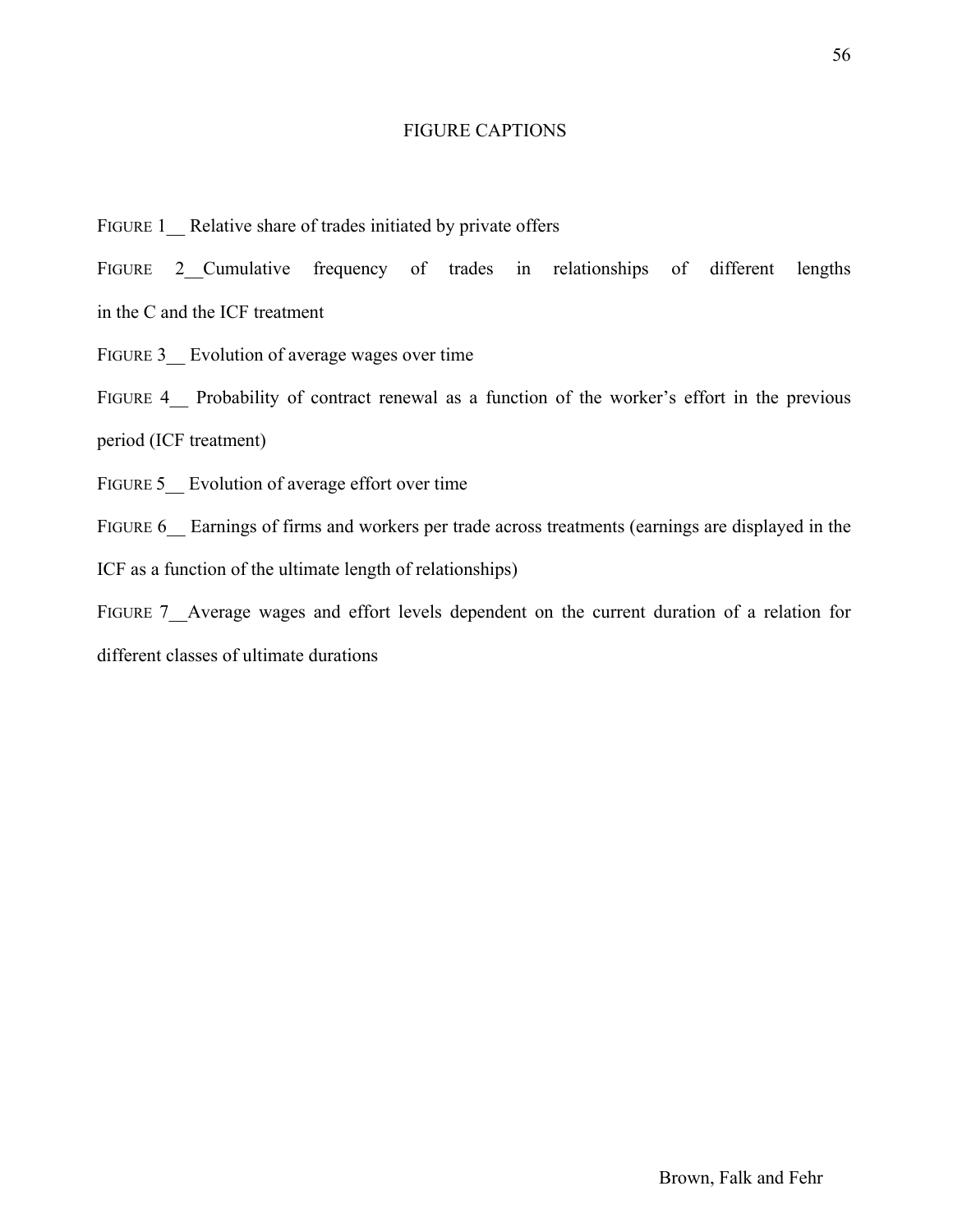- *t*: Period
- *T*=15: Final period of experiment
- *e*: Effort
- $\widetilde{e}$  : Desired effort
- *w*: Wage
- *c(e*): Cost of effort *e*
- <sup>π</sup>*f*: Material payoff of firm
- <sup>π</sup>*w*: Material payoff of worker
- $V_t^e$ : Average value of a job in t
- $V_t^u$ : Average value of being without a job in period t
- $\mu$ : Probability of getting another trading partner
- $x=(x_1,x_2)$ : Vector of monetary payoffs of two trading partners
- <sup>α</sup>*i*: Measure for person *i* of inequity aversion to his or her disadvantage
- $\beta$ *i*: Measure for person *i* of inequity aversion to his or her advantage
- $U_i(x)$ : Utility of person *i* from the monetary payoff vector *x*
- $\varepsilon$ : Epsilon
- *E*: Expected value
- *p*: p-value of statistic